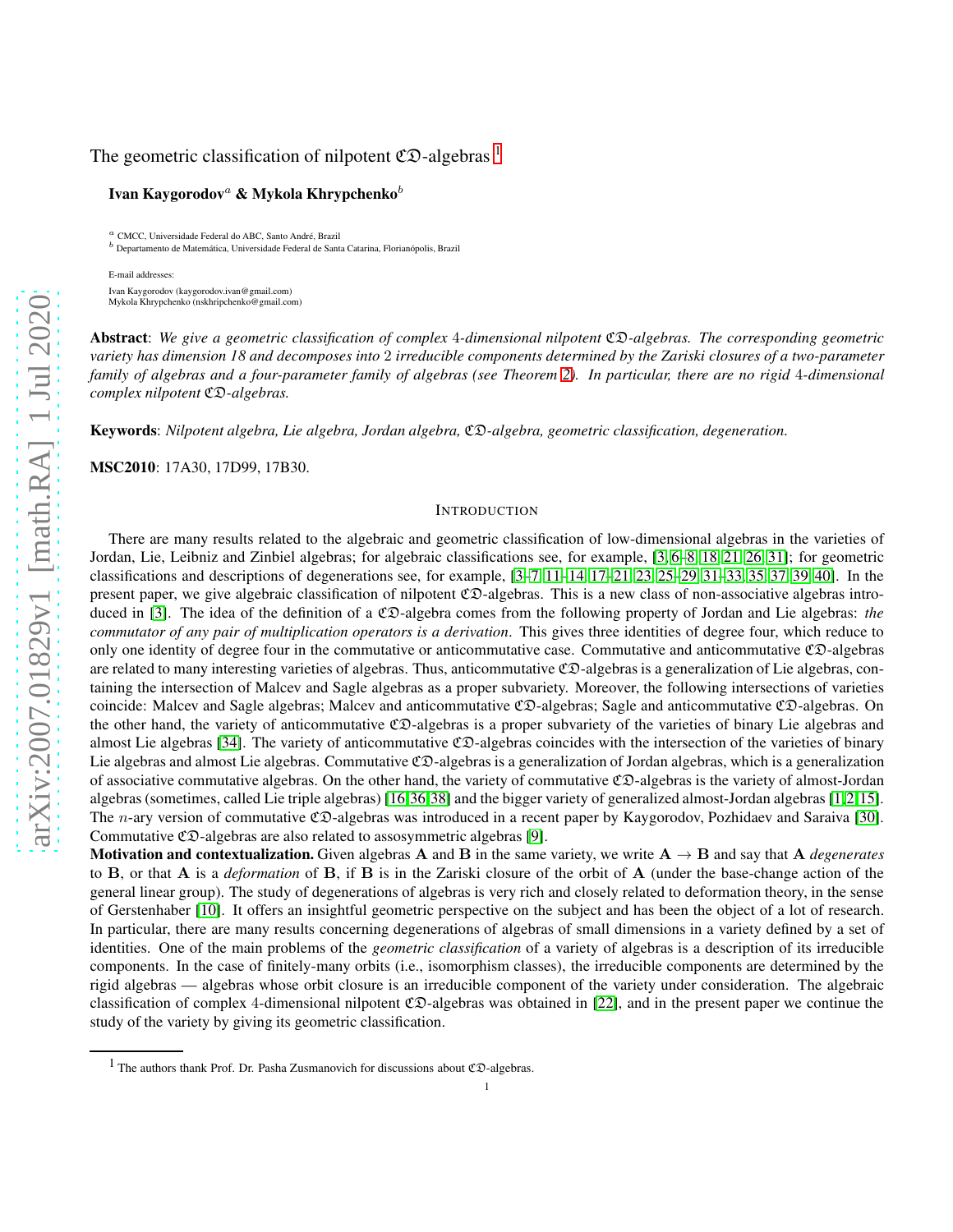Main result. The main result of the paper is Theorem [2,](#page-4-0) in which we prove that the variety of complex 4-dimensional nilpotent CD-algebras has 2 irreducible components of dimensions 15 and 18.

## 1. DEGENERATIONS OF ALGEBRAS

Given an *n*-dimensional vector space V, the set  $Hom(V \otimes V, V) \cong V^* \otimes V^* \otimes V$  is a vector space of dimension  $n^3$ . This space inherits the structure of the affine variety  $\mathbb{C}^{n^3}.$  Indeed, let us fix a basis  $e_1,\ldots,e_n$  of  ${\bf V}.$  Then any  $\mu\in{\rm Hom}({\bf V}\otimes {\bf V},{\bf V})$  is determined by  $n^3$  structure constants  $c_{i,j}^k \in \mathbb{C}$  such that  $\mu(e_i \otimes e_j) = \sum_{k=1}^n c_{i,j}^k e_k$ . A subset of  $\text{Hom}(\mathbf{V} \otimes \mathbf{V}, \mathbf{V})$  is *Zariski-closed* if it can be defined by a set of polynomial equations in the variables  $c_{i,j}^k$  ( $1 \le i, j, k \le n$ ).

The general linear group  $GL(V)$  acts by conjugation on the variety  $Hom(V \otimes V, V)$  of all algebra structures on V:

$$
(g * \mu)(x \otimes y) = g\mu(g^{-1}x \otimes g^{-1}y),
$$

for  $x, y \in V$ ,  $\mu \in \text{Hom}(V \otimes V, V)$  and  $g \in \text{GL}(V)$ . Clearly, the GL(V)-orbits correspond to the isomorphism classes of algebras structures on  $V$ . Let  $T$  be a set of polynomial identities which is invariant under isomorphism. Then the subset  $\mathbb{L}(T) \subset \text{Hom}(V \otimes V, V)$  of the algebra structures on V which satisfy the identities in T is  $\text{GL}(V)$ -invariant and Zariski-closed. It follows that  $\mathbb{L}(T)$  decomposes into GL(V)-orbits. The GL(V)-orbit of  $\mu \in \mathbb{L}(T)$  is denoted by  $O(\mu)$  and its Zariski closure by  $O(\mu)$ .

Let **A** and **B** be two *n*-dimensional algebras satisfying the identities from T and  $\mu$ ,  $\lambda \in L(T)$  represent **A** and **B** respectively. We say that A *degenerates* to B and write  $A \to B$  if  $\lambda \in \overline{O(\mu)}$ . Note that in this case we have  $\overline{O(\lambda)} \subset \overline{O(\mu)}$ . Hence, the definition of a degeneration does not depend on the choice of  $\mu$  and  $\lambda$ . If  $\mathbf{A} \to \mathbf{B}$  and  $\mathbf{A} \not\cong \mathbf{B}$ , then  $\mathbf{A} \to \mathbf{B}$  is called a *proper degeneration*. We write  $\mathbf{A} \nrightarrow \mathbf{B}$  if  $\lambda \notin \overline{O(\mu)}$  and call this a *non-degeneration*. Observe that the dimension of the subvariety  $\overline{O(\mu)}$  equals  $n^2 - \dim \mathrm{Der}({\bf A})$ . Thus if  ${\bf A} \to {\bf B}$  is a proper degeneration, then we must have  $\dim \mathrm{Der}({\bf A}) > \dim \mathrm{Der}({\bf B})$ .

Let A be represented by  $\mu \in \mathbb{L}(T)$ . Then A is *rigid* in  $\mathbb{L}(T)$  if  $O(\mu)$  is an open subset of  $\mathbb{L}(T)$ . Recall that a subset of a variety is called *irreducible* if it cannot be represented as a union of two non-trivial closed subsets. A maximal irreducible closed subset of a variety is called an *irreducible component*. It is well known that any affine variety can be represented as a finite union of its irreducible components in a unique way. The algebra **A** is rigid in  $\mathbb{L}(T)$  if and only if  $\overline{O(\mu)}$  is an irreducible component of  $\mathbb{L}(T)$ .

In the present work we use the methods applied to Lie algebras in [\[13,](#page-9-12) [14\]](#page-9-5). To prove degenerations, we will construct families of matrices parametrized by t. Namely, let A and B be two algebras represented by the structures  $\mu$  and  $\lambda$  from  $\mathbb{L}(T)$ , respectively. Let  $e_1, \ldots, e_n$  be a basis of V and  $c_{i,j}^k$   $(1 \le i, j, k \le n)$  be the structure constants of  $\lambda$  in this basis. If there exist  $a_i^j(t) \in \mathbb{C}$   $(1 \le i, j \le n, t \in \mathbb{C}^*)$  such that the elements  $E_i^t = \sum_{j=1}^n a_i^j(t)e_j$   $(1 \le i \le n)$  form a basis of **V** for any  $t \in \mathbb{C}^*$ , and the structure constants  $c_{i,j}^k(t)$  of  $\mu$  in the basis  $E_1^t, \ldots, E_n^t$  satisfy  $\lim_{t \to 0} c_{i,j}^k(t) = c_{i,j}^k$ , then  $\mathbf{A} \to \mathbf{B}$ . In this case  $E_1^t, \ldots, E_n^t$ is called a *parametric basis* for  $A \rightarrow B$ .

<span id="page-1-0"></span>To prove a non-degeneration  $A \nrightarrow B$  we will use the following lemma (see [\[13\]](#page-9-12)).

**Lemma 1.** Let  $\mathcal B$  be a Borel subgroup of  $GL(V)$  and  $\mathcal R \subset \mathbb L(T)$  be a B-stable closed subset. If  $\mathbf A \to \mathbf B$  and  $\mathbf A$  can be *represented by*  $\mu \in \mathcal{R}$  *then there is*  $\lambda \in \mathcal{R}$  *that represents* **B**.

In particular, it follows from Lemma [1](#page-1-0) that  $\mathbf{A} \not\rightarrow \mathbf{B}$ , whenever  $\dim(\mathbf{A}^2) < \dim(\mathbf{B}^2)$ .

When the number of orbits under the action of  $GL(V)$  on  $L(T)$  is finite, the graph of primary degenerations gives the whole picture. In particular, the description of rigid algebras and irreducible components can be easily obtained. Since the variety of 4-dimensional nilpotent CD-algebras contains infinitely many non-isomorphic algebras, we have to fulfill some additional work. Let  $\mathbf{A}(*) := {\mathbf{A}(\alpha)}_{\alpha \in I}$  be a family of algebras and B be another algebra. Suppose that, for  $\alpha \in I$ ,  $\mathbf{A}(\alpha)$  is represented by a structure  $\mu(\alpha) \in \mathbb{L}(T)$  and **B** is represented by a structure  $\lambda \in \mathbb{L}(T)$ . Then by  $\mathbf{A}(*) \to \mathbf{B}$  we mean  $\lambda \in \overline{\cup \{O(\mu(\alpha))\}_{\alpha \in I}}$ , and by  $\mathbf{A}(*) \nrightarrow \mathbf{B}$  we mean  $\lambda \notin \overline{\cup \{O(\mu(\alpha))\}_{\alpha \in I}}$ .

Let  $\mathbf{A}(*), \mathbf{B}, \mu(\alpha)$  ( $\alpha \in I$ ) and  $\lambda$  be as above. To prove  $\mathbf{A}(*) \to \mathbf{B}$ , it is enough to construct a family of pairs  $(f(t), g(t))$ parametrized by  $t \in \mathbb{C}^*$ , where  $f(t) \in I$  and  $g(t) = \left( a_i^j(t) \right)$  $i,j \in GL(V)$ . Namely, let  $e_1, \ldots, e_n$  be a basis of V and  $c_{i,j}^k$  $(1 \le i, j, k \le n)$  be the structure constants of  $\lambda$  in this basis. If we construct  $a_i^j : \mathbb{C}^* \to \mathbb{C}$   $(1 \le i, j \le n)$  and  $f : \mathbb{C}^* \to I$  such

that  $E_i^t = \sum_{j=1}^n a_i^j(t)e_j$   $(1 \le i \le n)$  form a basis of V for any  $t \in \mathbb{C}^*$ , and the structure constants  $c_{i,j}^k(t)$  of  $\mu(f(t))$  in the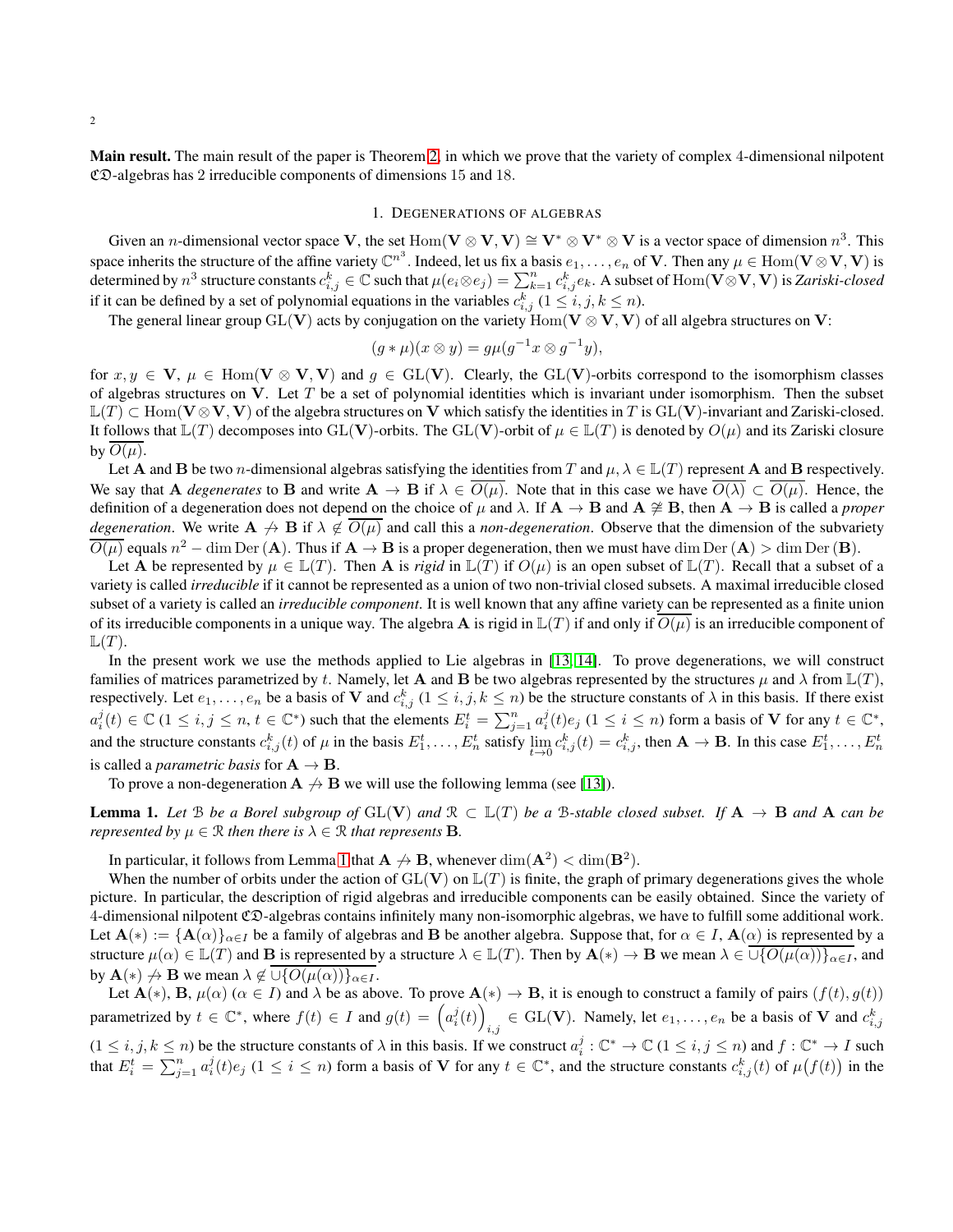basis  $E_1^t, \ldots, E_n^t$  satisfy  $\lim_{t \to 0} c_{i,j}^k(t) = c_{i,j}^k$ , then  $\mathbf{A}(*) \to \mathbf{B}$ . In this case,  $E_1^t, \ldots, E_n^t$  and  $f(t)$  are called a *parametric basis* and a *parametric index* for  $\mathbf{A}(*) \to \mathbf{B}$ , respectively. In the construction of degenerations of this sort, we will write  $\mu(f(t)) \to \lambda$ , emphasizing that we are proving the assertion  $\mu(*) \to \lambda$  using the parametric index  $f(t)$ .

# 2. THE ALGEBRAIC CLASSIFICATION OF COMPLEX 4-DIMENSIONAL NILPOTENT  $\mathfrak{CD}$ -ALGEBRAS

The algebraic classification of complex 4-dimensional nilpotent CD-algebras was obtained in the following three steps.

- (1) Trivial non-anticommutative  $\mathfrak{CD}$ -algebras were classified in [\[8,](#page-9-2) Theorem 2.1, Theorem 2.3 and Theorem 2.5], and the only trivial anticommutative  $\mathfrak{CD}$ -algebra is  $\mathfrak{CD}_{03}^{4*}$  from [\[22\]](#page-10-17);
- (2) Non-trivial non-Leibniz terminal extensions of the algebra  $\mathfrak{CD}_{04}^{3*}(\lambda)$  were classified in [\[24,](#page-10-18) 1.4.5. 1-dimensional central extensions of  $\mathbf{T}_{04}^{3*}$ ]. All of them are  $\mathfrak{CD}$ -algebras.
- (3) Non-trivial Leibniz terminal extensions of  $\mathfrak{CO}_{04}^{3*}(\lambda)$  were found in [\[28\]](#page-10-19). All of them are  $\mathfrak{CD}$ -algebras.
- (4) The rest of algebras were found in [\[22\]](#page-10-17) and are listed below:

| $\mathfrak{CD}^4_{01}$                    | ÷                                 | $e_1e_1 = e_2$                   | $e_2e_2=e_3$                            |                                                            |                            |                            |
|-------------------------------------------|-----------------------------------|----------------------------------|-----------------------------------------|------------------------------------------------------------|----------------------------|----------------------------|
| $\mathfrak{CD}^4_{02}$                    | $\cdot$                           | $e_1e_1 = e_2$                   | $e_2e_1 = e_3$                          | $e_2e_2 = e_3$                                             |                            |                            |
| $\mathfrak{CD}^4_{03}$                    | т.                                | $e_1e_1 = e_2$                   | $e_2e_1 = e_3$                          |                                                            |                            |                            |
| $\mathfrak{CD}^4_{04}(\lambda)$           | ÷                                 | $e_1e_1 = e_2$                   | $e_1e_2 = e_3$                          | $e_2e_1 = \lambda e_3$                                     |                            |                            |
| $\mathfrak{CD}_{05}^4$                    | $\ddot{\phantom{a}}$              | $e_1e_1 = e_2$                   | $e_2e_1 = e_4$                          | $e_2e_2 = e_3$                                             |                            |                            |
| $\mathfrak{CD}_{06}^4$                    | $\ddot{\cdot}$                    | $e_1e_1 = e_2$                   | $e_1e_2 = e_4$                          | $e_2e_1 = e_3$                                             |                            |                            |
| $\mathfrak{CD}_{07}^4(\lambda)$           | $\colon$                          | $e_1e_1 = e_2$                   | $e_1e_2 = e_4$                          | $e_2e_1 = \lambda e_4$                                     | $e_2e_2=e_3$               |                            |
| $\mathfrak{CD}^4_{08}(\alpha)$            | ÷                                 | $e_1e_1 = e_2$                   | $e_1e_3 = e_4$                          | $e_2e_1 = e_3$                                             | $e_2e_2 = \alpha e_4$      | $e_3e_1 = -2e_4$           |
| $\mathfrak{CD}_{09}^4$                    | ÷                                 | $e_1e_1 = e_2$                   | $e_1e_2 = e_4$                          | $e_1e_3 = e_4$                                             |                            |                            |
|                                           |                                   | $e_2e_1 = e_3$                   | $e_2e_2 = -e_4$                         | $e_3e_1 = -2e_4$                                           |                            |                            |
| $\mathfrak{CD}_{10}^4(\alpha)$            | ÷                                 | $e_1e_1 = e_2$                   | $e_1e_2 = e_3$                          | $e_1e_3 = -e_4$                                            |                            |                            |
|                                           |                                   | $e_2e_1 = e_3 + e_4$             | $e_2e_2 = \alpha e_4$                   | $e_3e_1 = -e_4$                                            |                            |                            |
| $\mathfrak{CD}^4_{11}(\lambda)$           | $\mathcal{L}$                     | $e_1e_1 = e_2$                   | $e_1e_2 = e_3$                          | $e_1e_3 = (\lambda - 2)e_4$                                |                            |                            |
| $\lambda \neq 1$                          |                                   | $e_2e_1 = \lambda e_3 + e_4$     | $e_2e_2 = -(\lambda + 1)^2 e_4$         | $e_3e_1 = (1 - 2\lambda)e_4$                               |                            |                            |
| $\mathfrak{CD}_{12}^4(\alpha,\lambda)$    |                                   | $e_1e_1 = e_2$                   | $e_1e_2 = e_3$                          | $e_1e_3 = (\lambda - 2)e_4$<br>$e_3e_1 = (1-2\lambda)e_4.$ |                            |                            |
| $\mathfrak{C}\mathfrak{D}^4_{13}(\alpha)$ |                                   | $e_2e_1 = \lambda e_3$           | $e_2e_2 = \alpha e_4$                   |                                                            |                            |                            |
| $\alpha \neq \frac{1}{2}$                 |                                   | $e_1e_1 = e_2$                   | $e_1e_2 = e_4$<br>$e_3e_1 = e_4$        | $e_1e_3 = e_4$<br>$e_3e_2 = (\alpha + 1)e_4$               | $e_2e_1 = e_4$             |                            |
| $\mathfrak{CD}^4_{14}(\alpha,\beta)$      |                                   | $e_2e_3 = \alpha e_4$            |                                         |                                                            | $e_2e_1 = e_4$             |                            |
|                                           |                                   | $e_1e_1 = e_2$<br>$e_2e_2 = e_4$ | $e_1e_2 = e_4$<br>$e_3e_1 = \alpha e_4$ | $e_1e_3 = \alpha e_4$<br>$e_3e_2=e_4$                      | $e_3e_3=\beta e_4$         |                            |
| $\mathfrak{CD}^4_{15}(\alpha)$            | $\mathcal{X} \subset \mathcal{X}$ | $e_1e_1 = e_2$                   | $e_1e_2 = \alpha e_4$                   | $e_1e_3 = e_4$                                             | $e_2e_1 = (\alpha + 1)e_4$ | $e_3e_1 = e_4$             |
| $\mathfrak{CD}_{16}^4$                    |                                   | $e_1e_1 = e_2$                   | $e_1e_2=e_4$                            | $e_2e_1 = e_4$                                             |                            |                            |
|                                           |                                   | $e_2e_3=-\frac{1}{2}e_4$         | $e_3e_2=\frac{1}{2}e_4$                 | $e_3e_3 = e_4$                                             |                            |                            |
| $\mathfrak{CD}_{17}^4(\alpha)$            | ÷                                 | $e_1e_1 = e_2$                   | $e_1e_2=e_4$                            | $e_2e_1 = e_4$                                             | $e_2e_3 = \alpha e_4$      | $e_3e_2 = (\alpha + 1)e_4$ |
| $\mathfrak{CD}_{18}^4(\alpha)$            | ÷                                 | $e_1e_1 = e_2$                   | $e_1e_2=\alpha e_4$                     | $e_2e_1 = (\alpha + 1)e_4$                                 |                            | $e_3e_3 = e_4$             |
| $\mathfrak{CD}^4_{19}$                    | $\sim$                            | $e_1e_1 = e_2$                   | $e_1\,e_2\,=\,e_4$                      | $e_2e_1 = e_4$                                             | $e_3e_1 = e_4$             | $e_3e_3=e_4$               |
| $\mathfrak{CD}_{20}^4$                    | ÷                                 | $e_1e_1 = e_2$                   | $e_1e_2 = e_4$                          | $e_2e_1 = e_4$                                             | $e_3e_1 = e_4$             |                            |
| $\mathfrak{CD}^4_{21}(\alpha)$            |                                   | $e_1e_1 = e_2$                   | $e_1e_3 = \alpha e_4$                   | $e_2e_1 = e_4$                                             | $e_2e_2 = e_4$             |                            |
|                                           |                                   | $e_2e_3 = e_4$                   | $e_3e_1 = \alpha e_4$                   | $e_3e_2 = e_4$                                             | $e_3e_3 = e_4$             |                            |
| $\mathfrak{CD}_{22}^4$                    |                                   | $e_1e_1 = e_2$                   | $e_1e_3 = e_4$                          | $e_2e_3=-\frac{1}{2}e_4$                                   |                            |                            |
|                                           |                                   | $e_3e_1 = e_4$                   | $e_3e_2=\frac{1}{2}e_4$                 | $e_3e_3 = e_4$                                             |                            |                            |
| $\mathfrak{CD}_{23}^4(\alpha)$            | ÷                                 | $e_1e_1 = e_2$                   | $e_1e_3 = e_4$                          | $e_2e_3 = \alpha e_4$                                      | $e_3e_1 = e_4$             | $e_3e_2 = (\alpha + 1)e_4$ |
| $\mathfrak{CD}^4_{24}(\alpha)$            |                                   | $e_1e_1 = e_2$                   | $e_1e_3 = e_4$                          | $e_2e_2 = e_4$                                             |                            |                            |
|                                           |                                   | $e_3e_1 = e_4$                   | $e_3e_2 = e_4$                          | $e_3e_3 = \alpha e_4$                                      |                            |                            |
| $\mathfrak{CD}_{25}^4$                    | ÷                                 | $e_1e_1 = e_2$                   | $e_1e_3 = e_4$                          | $e_2e_1 = e_4$                                             | $e_3e_1 = e_4$             | $e_2e_2=e_4$               |
| $\mathfrak{CD}_{26}^4(\alpha)$            | $\pm$                             | $e_1e_1 = e_2$                   | $e_1e_3 = \alpha e_4$                   | $e_2e_2=e_4$                                               | $e_3e_1 = (\alpha + 1)e_4$ |                            |
| $\mathfrak{CD}_{27}^4$                    | ÷                                 | $e_1e_1 = e_2$                   | $e_2e_1 = e_4$                          | $e_2e_3 = e_4$                                             | $e_3e_2 = e_4$             | $e_3e_3 = e_4$             |
| $\mathfrak{CD}_{28}^4(\alpha)$            |                                   | $e_1e_1 = e_2$                   | $e_2e_1 = e_4$                          | $e_2e_2=e_4$                                               |                            |                            |
| $\alpha \neq 1$                           |                                   | $e_2e_3 = e_4$                   | $e_3e_2 = e_4$                          | $e_3e_3 = \alpha e_4$                                      |                            |                            |
| $\mathfrak{CD}_{29}^4$                    | ÷.                                | $e_1e_1 = e_2$                   | $e_2e_3=-\frac{1}{2}e_4$                | $e_3e_2=\frac{1}{2}e_4$                                    | $e_3e_3 = e_4$             |                            |
| $\mathfrak{CD}^4_{30}$                    | ÷                                 | $e_1e_1 = e_2$                   | $e_2e_1 = e_4$                          | $e_2e_3=e_4$                                               | $e_3e_2 = e_4$             |                            |
| $\mathfrak{CD}^4_{31}$                    | ÷                                 | $e_1e_1 = e_2$                   | $e_2e_3 = e_4$                          | $e_3e_1 = e_4$                                             | $e_3e_2 = e_4$             |                            |
| $\mathfrak{CD}_{32}^4(\alpha)$            | $\mathcal{I}^{\mathcal{I}}$       | $e_1e_1 = e_2$                   | $e_2e_3 = \alpha e_4$                   | $e_3e_2 = (\alpha + 1)e_4$                                 |                            |                            |
| $\mathfrak{CD}_{33}^4$                    | ÷                                 | $e_1e_1 = e_2$                   | $e_2e_1 = e_4$                          | $e_2e_2 = e_4$                                             | $e_3e_3 = e_4$             |                            |
| $\mathfrak{CD}_{24}^4$                    | ÷                                 | $e_1e_1 = e_2$                   | $e_2e_2 = e_4$                          | $e_3e_3 = e_4$                                             |                            |                            |
| $\mathfrak{CD}_{35}^4$                    | ÷                                 | $e_1e_1 = e_2$                   | $e_2e_2=e_4$                            | $e_3e_1=e_4$                                               | $e_3e_3 = e_4$             |                            |
| $\mathfrak{CD}_{36}^4(\alpha)$            | ÷                                 | $e_1e_1 = e_2$                   | $e_2e_2 = e_4$                          | $e_3e_2 = e_4$                                             | $e_3e_3 = \alpha e_4$      |                            |
| $\mathfrak{CD}_{37}^4$                    | ÷                                 | $e_1e_1 = e_2$                   | $e_1e_2 = e_4$                          | $e_2e_1 = e_4$                                             | $e_3e_3 = e_4$             |                            |
| $\mathfrak{CD}^4_{38}$                    | ÷                                 | $e_1e_1 = e_2$                   | $e_2e_3 = e_4$                          | $e_3e_2 = e_4$                                             |                            |                            |
| $\mathfrak{CD}_{39}^4$                    |                                   | $e_1e_1 = e_3 + e_4$             | $e_1e_2 = \frac{i}{2}e_4$               | $e_1e_3 = e_4$                                             | $e_2e_1 = \frac{i}{2}e_4$  |                            |
| $\mathfrak{CD}_{40}^4$                    | $\mathbb{R}^{\mathbb{Z}}$         | $e_2e_2=e_3$                     | $e_2e_3 = -2ie_4$                       | $e_3e_1 = 2e_4$<br>$e_1e_3=-\frac{1}{2}e_4$                | $e_3e_2 = -ie_4$           |                            |
|                                           |                                   | $e_1e_1 = e_3 + e_4$             | $e_1e_2 = \frac{i}{2}e_4$               |                                                            | $e_2e_1 = \frac{i}{2}e_4$  |                            |
|                                           |                                   | $e_2e_2 = e_3$                   | $e_2e_3=-\frac{i}{2}e_4$                | $e_3e_1=\frac{1}{2}e_4$                                    | $e_3e_2=\frac{i}{2}e_4$    |                            |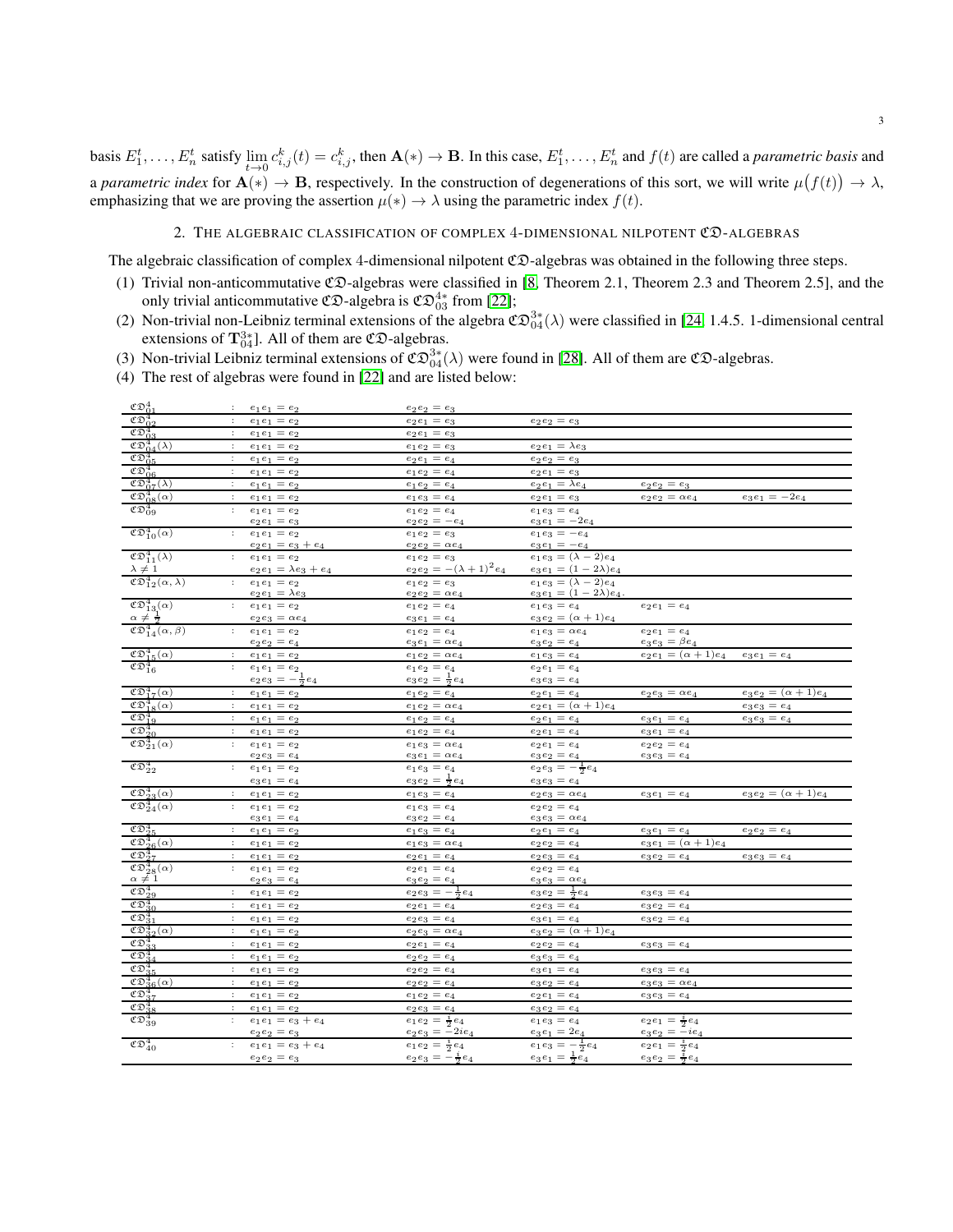| $\mathfrak{CD}^4_{41}$                      | : $e_1e_1 = e_3 + e_4$                               | $e_1e_2=-\frac{i}{2}e_4$        | $e_1e_3 = e_4$                 | $e_2e_1 = -\frac{i}{2}e_4$                       |                        |
|---------------------------------------------|------------------------------------------------------|---------------------------------|--------------------------------|--------------------------------------------------|------------------------|
|                                             | $e_2e_2=e_3$                                         | $e_2e_3 = -2ie_4$               | $e_3e_1=2e_4$                  | $e_3e_2 = -ie_4$                                 |                        |
| $\mathfrak{CD}^4_{42}$                      | $e_1e_1 = e_3 + e_4$                                 | $e_1e_2=-\frac{i}{2}e_4$        | $e_1e_3=-\frac{1}{2}e_4$       | $e_2e_1 = -\frac{i}{2}e_4$                       |                        |
|                                             |                                                      |                                 | $e_3e_1=\frac{1}{2}e_4$        |                                                  |                        |
|                                             | $e_2e_2 = e_3$                                       | $e_2e_3=-\frac{i}{2}e_4$        |                                | $e_3e_2 = \frac{i}{2}e_4$                        |                        |
| $\mathfrak{CD}_{43}^4(\alpha)$              | $e_1e_1 = e_3 + e_4$                                 | $e_1e_2 = \alpha e_4$           | $e_1e_3=-\frac{1}{2}e_4$       |                                                  |                        |
|                                             | $e_2e_1 = \alpha e_4$                                | $e_2e_2 = e_3$                  | $e_3e_1=\frac{1}{2}e_4$        |                                                  |                        |
| $\mathfrak{CD}^4_{44}(\alpha,\beta,\gamma)$ | $e_1e_1 = e_3 + \alpha e_4$                          | $e_1e_2 = \beta e_4$            | $e_2e_1 = (\beta + \gamma)e_4$ |                                                  |                        |
|                                             |                                                      |                                 |                                |                                                  |                        |
|                                             | $e_2e_2 = e_3$                                       | $e_3e_1 = e_4$                  | $e_3e_3 = e_4$                 |                                                  |                        |
| $\mathfrak{CD}^4_{45}$                      | $e_1e_1=e_3+2ie_4$                                   | $e_1e_2 = e_4$                  | $e_2e_1 = e_4$                 | $e_2e_2 = e_3$                                   |                        |
|                                             | $e_3e_1 = e_4$                                       | $e_3e_2 = ie_4$                 | $e_3e_3 = e_4$                 |                                                  |                        |
| $\mathfrak{CD}_{46}^4(\alpha)$              | $e_1e_1 = e_3 - 2i\alpha e_4$                        | $e_1e_2 = \alpha e_4$           | $e_2e_1 = \alpha e_4$          | $e_2e_2 = e_3$                                   |                        |
| $\alpha \neq 0$                             | $e_3e_1 = e_4$                                       | $e_3e_2 = ie_4$                 | $e_3e_3 = e_4$                 |                                                  |                        |
| $\mathfrak{CD}^4_{47}(\alpha,\beta)$        | $e_1e_1 = e_3 + e_4$                                 | $e_1e_3 = \alpha e_4$           | $e_2e_2 = e_3$                 |                                                  |                        |
| $\beta \neq 0$                              | $e_2e_3 = \beta e_4$                                 | $e_3e_1 = (\alpha + 1)e_4$      | $e_3e_2=\beta e_4$             |                                                  |                        |
|                                             |                                                      |                                 |                                |                                                  |                        |
| $\mathfrak{CD}_{48}^4(\alpha)$              | $e_1e_1 = e_3 + \alpha e_4$                          | $e_2e_1 = i\alpha e_4$          | $e_2e_2 = e_3$                 |                                                  |                        |
| $\alpha \neq 0$                             | $e_3e_1 = e_4$                                       | $e_3e_2 = ie_4$                 | $e_3e_3 = e_4$                 |                                                  |                        |
| $\mathfrak{CD}_{49}^4(\alpha)$              | $e_1e_1 = e_3 + \alpha e_4$                          | $e_2e_1 = -i\alpha e_4$         | $e_2e_2 = e_3$                 |                                                  |                        |
| $\alpha \neq 0$                             | $e_3e_1 = e_4$                                       | $e_3e_2 = ie_4$                 | $e_3e_3 = e_4$                 |                                                  |                        |
| $\mathfrak{CD}_{50}^4(\alpha)$              | $e_1e_1 = e_3 + \alpha e_4$                          | $e_2e_1 = e_4$                  | $e_2e_2=e_3$                   | $e_3e_3 = e_4$                                   |                        |
| $\mathfrak{CD}_{51}^4(\alpha)$              | $e_1e_1 = e_3 + \alpha e_4$                          | $e_2e_2=e_3$                    | $e_3e_1=e_4$                   |                                                  |                        |
|                                             |                                                      |                                 |                                |                                                  |                        |
|                                             | $e_3e_2 = ie_4$                                      | $e_3e_3 = e_4$                  |                                |                                                  |                        |
| $CD4$ .                                     | $e_1e_1 = e_3 + e_4$                                 | $e_2e_2=e_3$                    | $e_3e_3=e_4$                   |                                                  |                        |
| $\mathfrak{CD}_{53}^4$                      | $e_1e_1 = e_3$                                       | $e_1e_2=-\frac{1}{2}e_4$        | $e_1e_3 = e_4$                 | $e_2e_1 = \frac{1}{2}e_4$                        |                        |
|                                             | $e_2e_2 = e_3$                                       | $e_2e_3 = ie_4$                 | $e_3e_1 = e_4$                 | $e_3e_2 = ie_4$                                  |                        |
| $\mathfrak{CD}_{54}^4(\alpha)$              | $e_1e_1 = e_3$                                       | $e_1e_2 = e_4$                  | $e_1e_3 = \alpha e_4$          | $e_2e_1 = e_4$                                   |                        |
|                                             | $e_2e_2=e_3$                                         | $e_2e_3 = -i(\alpha + 1)e_4$    | $e_3e_1 = (\alpha + 1)e_4$     | $e_3e_2 = -i\alpha e_4$                          |                        |
| $\mathfrak{CD}_{55}^4(\alpha)$              |                                                      |                                 |                                |                                                  |                        |
|                                             | $e_1e_1 = e_3$                                       | $e_1e_2 = e_4$                  | $e_1e_3 = \alpha e_4$          |                                                  |                        |
|                                             | $e_2e_1 = e_4$                                       | $e_2e_2=e_3$                    | $e_3e_1 = (\alpha + 1)e_4$     |                                                  |                        |
| $\mathfrak{CD}_{56}^4$                      | $e_1e_1 = e_3$                                       | $e_1e_2 = e_4$                  | $e_2e_1 = -e_4$                | $e_2e_2=e_3$                                     |                        |
|                                             | $e_3e_1 = e_4$                                       | $e_3e_2 = ie_4$                 | $e_3e_3 = e_4$                 |                                                  |                        |
| $\mathfrak{CD}_{57}^4(\alpha,\beta)$        | $e_1e_1 = e_3$                                       | $e_1e_2 = \alpha e_4$           | $e_2e_1 = (\alpha + \beta)e_4$ | $e_2e_2=e_3$                                     |                        |
| $\beta \notin \{0, -2\alpha\}$              | $e_3e_1 = e_4$                                       | $e_3e_2 = ie_4$                 | $e_3e_3 = e_4$                 |                                                  |                        |
| $\mathfrak{CD}_{58}^4$                      | $e_1e_1 = e_3$                                       | $e_1e_3 = e_4$                  | $e_2e_1 = e_4$                 | $e_2e_2 = e_3$                                   |                        |
|                                             | $e_2e_3 = ie_4$                                      |                                 | $e_3e_2 = ie_4$                |                                                  |                        |
|                                             |                                                      | $e_3e_1 = e_4$                  |                                |                                                  |                        |
| $\mathfrak{CD}_{59}^4(\alpha,\beta)$        | $e_1e_1 = e_3$                                       | $e_1e_3 = \alpha e_4$           | $e_2e_2 = e_3$                 |                                                  |                        |
| $\beta \neq 0$                              | $e_2e_3 = \beta e_4$                                 | $e_3e_1 = (\alpha + 1)e_4$      | $e_3e_2=\beta e_4$             |                                                  |                        |
| $\mathfrak{CD}^4_{60}$                      | $e_1e_1 = e_3$                                       | $e_1e_3 = ie_4$                 | $e_2e_2 = e_3$                 |                                                  |                        |
|                                             | $e_2e_3 = e_4$                                       | $e_3e_1 = (i+1)e_4$             | $e_3e_2 = (i+1)e_4$            |                                                  |                        |
| $\mathfrak{CD}_{61}^4(\alpha)$              | $e_1e_1 = e_3$<br>$\ddot{\phantom{a}}$               | $e_1e_3=-i\alpha\overline{e_4}$ | $e_2e_2 = e_3$                 |                                                  |                        |
|                                             | $e_2e_3 = \alpha e_4$                                | $e_3e_1 = (1 - i\alpha)e_4$     | $e_3e_2 = (\alpha + i)e_4$     |                                                  |                        |
| $\mathfrak{CD}^4_{62}$                      | $\mathbb{C}^{\mathbb{C}^{\times}}$<br>$e_1e_1 = e_3$ | $e_1e_3 = e_4$                  | $e_2e_2 = e_3$                 |                                                  |                        |
|                                             | $e_2e_3 = -2ie_4$                                    | $e_3e_1=2e_4$                   | $e_3e_2 = -ie_4$               |                                                  |                        |
|                                             |                                                      |                                 |                                |                                                  |                        |
| $\mathfrak{CD}^4_{63}$                      | $e_1e_1 = e_3$                                       | $e_1e_3=-\frac{1}{2}e_4$        | $e_2e_2 = e_3$                 |                                                  |                        |
|                                             | $e_2e_3=-\frac{i}{2}e_4$                             | $e_3e_1=\frac{1}{2}e_4$         | $e_3e_2=\frac{i}{2}e_4$        |                                                  |                        |
| $\mathfrak{CD}^4_{64}(\alpha)$              | $e_1e_1 = e_3$                                       | $e_1e_3 = \alpha e_4$           | $e_2e_2 = e_3$                 | $e_3e_1 = (\alpha + 1)e_4$                       |                        |
| $\mathfrak{CD}_{65}^4(\alpha)$              | $e_1e_1 = e_3$                                       | $e_1e_3 = \alpha e_4$           | $e_2e_2 = e_3$                 |                                                  |                        |
| $\alpha \neq 0$                             | $e_3e_1 = (\alpha + 1)e_4$                           | $e_3e_2=ie_4$                   |                                |                                                  |                        |
|                                             |                                                      |                                 |                                |                                                  |                        |
| $\mathfrak{CD}^4_{66}$                      | $\ddot{\phantom{a}}$<br>$e_1e_1 = e_3$               | $e_2e_1 = e_4$                  | $e_2e_2=e_3$                   |                                                  |                        |
|                                             | $e_2e_3 = e_4$                                       | $e_3e_2 = e_4$                  |                                |                                                  |                        |
| $\mathfrak{CD}_6^4$                         | $e_1e_1 = e_3$                                       | $e_2e_2=e_3$                    | $e_3e_3 = e_4$                 |                                                  |                        |
| $\mathfrak{CD}^4_{68}$                      | $e_1e_1 = e_3 + e_4$                                 | $e_1e_3 = ie_4$                 | $e_2e_2 = e_3$                 |                                                  |                        |
|                                             | $e_2e_3 = e_4$                                       | $e_3e_1 = ie_4$                 | $e_3e_2 = e_4$                 |                                                  |                        |
| $\mathfrak{CD}^4_{69}$                      | $\mathbb{Z}^{\mathbb{Z}}$<br>$e_1e_1 = e_3$          | $e_1e_3 = ie_4$                 | $e_2e_2 = e_3$                 |                                                  |                        |
|                                             | $e_2e_3 = e_4$                                       | $e_3e_1 = ie_4$                 | $e_3e_2 = e_4$                 |                                                  |                        |
| $\mathfrak{CD}_{70}^4$                      | $\ddot{\phantom{a}}$<br>$e_1e_1=e_3$                 | $e_1e_3 = e_4$                  | $e_2e_2=e_3$                   | $e_3e_1 = e_4$                                   |                        |
|                                             |                                                      |                                 |                                |                                                  |                        |
| $\overline{\mathfrak{CD}}_{71}^4$           | $e_1e_1 = e_4$                                       | $e_1e_2=e_3$                    | $e_1e_3 = e_4$                 | $e_2e_1 = -e_3$                                  | $e_3e_1 = -e_4$        |
| $\mathfrak{CD}_{72}^4$                      | $e_1e_1 = e_4$                                       | $e_1e_2 = e_3$                  | $e_1e_3 = e_4$                 |                                                  |                        |
|                                             | $e_2e_1 = -e_2$                                      | $e_2e_2 = e_4$                  | $e_3e_1 = -e_4$                |                                                  |                        |
| $\mathfrak{CD}_{79}^4$                      | $e_1e_2 = e_3 + e_4$<br>$\ddot{\phantom{a}}$         | $e_1e_3=e_4$                    | $e_2e_1 = -e_3$                | $e_3e_1 = -e_4$                                  |                        |
| $\mathfrak{CD}_{74}^4(\alpha)$              | $e_1e_2 = e_3$                                       | $e_1e_3 = (\alpha + 1)e_4$      | $e_2e_1 = -e_3$                | $e_3e_1 = -\alpha e_4$                           |                        |
| $\mathfrak{CD}_{75}^4(\alpha)$              | $\ddot{\phantom{a}}$                                 | $e_1e_3 = (\alpha + 1)e_4$      | $e_2e_1 = -e_3$                | $e_2e_2 = e_4$                                   | $e_3e_1 = -\alpha e_4$ |
|                                             | $e_1e_2 = e_3$                                       |                                 |                                |                                                  |                        |
| $\mathfrak{CD}_{76}^4$                      | $e_1e_2 = e_3$                                       | $e_1e_3 = e_4$                  | $e_2e_1 = -e_3$                | $e_2e_2 = e_4$                                   | $e_3e_1 = -e_4$        |
| $\mathfrak{CD}_{77}^4$                      | $e_1e_2 = e_3$<br>$\ddot{\phantom{a}}$               | $e_1e_3 = e_4$                  | $e_2e_1 = -e_3$                | $e_2e_3 = e_4$                                   | $e_3e_2 = -e_4$        |
| $\mathfrak{CD}_{78}^4$                      | $e_1e_2 = e_3$                                       | $e_1 e_3 = e_4$                 | $e_2e_1 = -e_3$                |                                                  |                        |
|                                             | $e_2e_2=e_4$                                         | $e_2e_3=e_4$                    | $e_3e_2 = -e_4$                |                                                  |                        |
| $\mathfrak{CD}_{79}^4(\alpha)$              | $e_1e_2 = e_3 + \alpha e_4$                          |                                 | $e_2e_1 = -e_3$                |                                                  |                        |
|                                             |                                                      | $e_1e_3 = e_4$                  |                                | $e_2e_3 = e_4$                                   | $e_3e_3=e_4$           |
| $\mathfrak{CD}^4_{80}$                      | $\ddot{\phantom{a}}$<br>$e_1e_2 = e_3 + e_4$         | $e_1e_3 = e_4$                  | $e_2e_1 = -e_3$                | $e_3e_3 = e_4$                                   |                        |
| $\mathfrak{CD}^4_{81}$                      | $e_1e_2 = e_3 + e_4$                                 | $e_2e_1 = -e_3$                 | $e_3e_3=e_4$                   |                                                  |                        |
| $\mathfrak{CD}_{82}^4$                      | $\ddot{\phantom{a}}$<br>$e_1e_2 = e_3$               | $e_1e_3 = e_4$                  | $e_2e_1 = -e_3$                | $e_2e_2 = e_4$                                   | $e_3e_3 = e_4$         |
| $\mathfrak{CD}_{83}^4(\alpha \neq 0)$       | $e_1e_2 = e_3$                                       | $e_2e_1 = -e_3$                 | $e_2e_2 = \alpha e_4$          | $e_2e_3 = e_4$                                   |                        |
|                                             |                                                      |                                 |                                |                                                  | $e_3e_3=e_4$           |
| $\mathfrak{CD}_8^4$                         | $\ddot{\phantom{a}}$<br>$e_1e_2 = e_3$               | $e_2e_1 = -e_3$                 | $e_2e_2 = e_4$                 | $e_3e_3=e_4$                                     |                        |
| $\mathfrak{CD}_{85}^4$                      | $\ddot{\phantom{a}}$<br>$e_1e_2 = e_3$               | $e_2e_1 = -e_3$                 | $e_3e_3 = e_4$                 |                                                  |                        |
| $\mathfrak{CD}_{86}^4$                      | $e_1e_2 = e_3$                                       | $e_2e_1 = -e_3$                 | $e_2e_3 = e_4$                 | $e_3e_2 = -e_4$                                  |                        |
| $\mathfrak{CD}_{87}^4(\lambda)$             | $e_1e_1 = \lambda e_3 + (2\Theta - 1)e_4$            | $e_1e_2 = e_4$                  | $e_1e_3 = e_4$                 | $e_2e_1 = e_3 - (1 - \Theta)^2 \lambda^{-1} e_4$ |                        |
|                                             |                                                      |                                 |                                |                                                  |                        |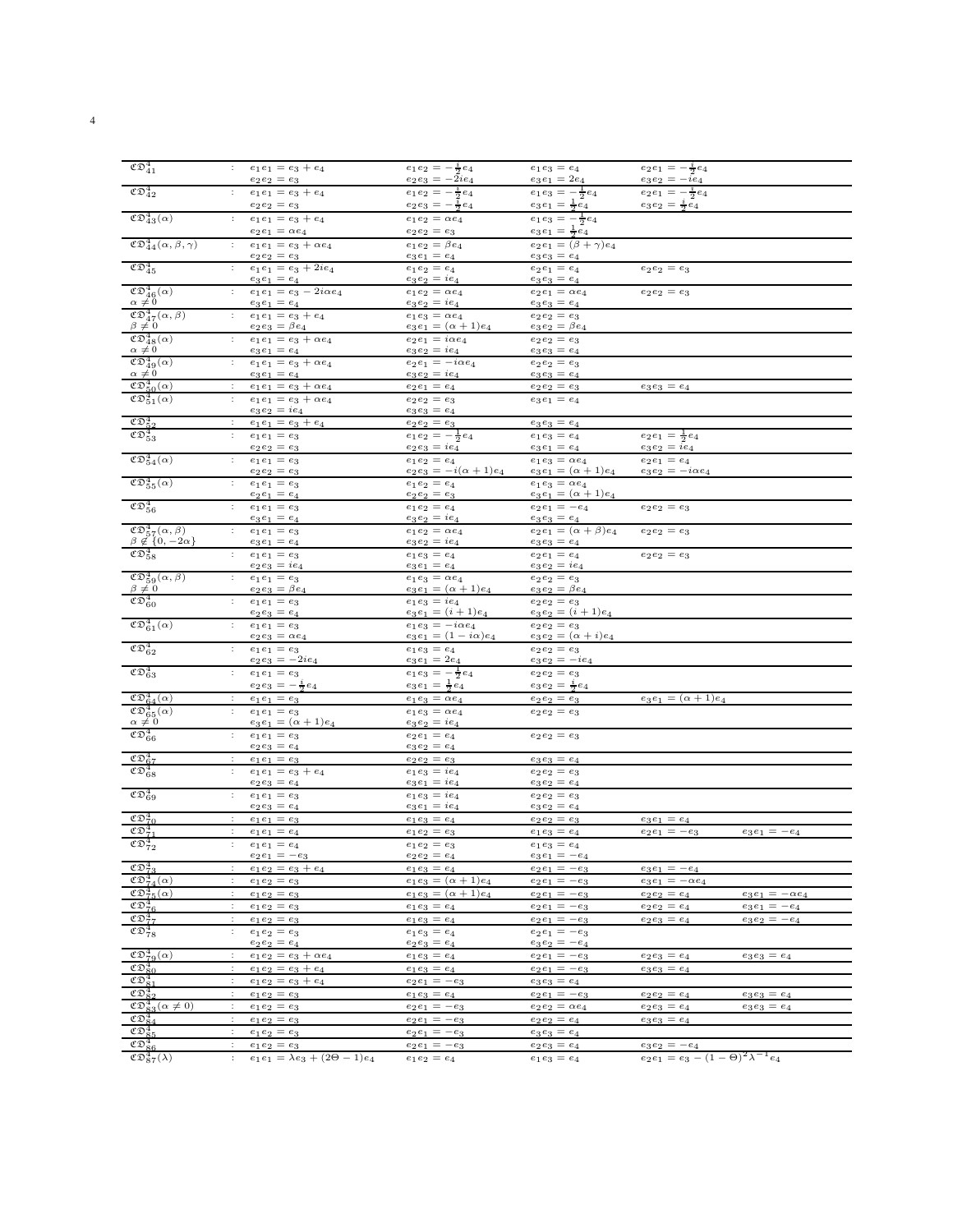| $\lambda \neq 0, \frac{1}{4}$                                            |                     | $e_2e_2 = e_3$                                   | $e_2e_3 = \Theta\lambda^{-1}e_4$               | $e_3e_3 = e_4$                               |                                                         |                |
|--------------------------------------------------------------------------|---------------------|--------------------------------------------------|------------------------------------------------|----------------------------------------------|---------------------------------------------------------|----------------|
| $\mathfrak{CD}_{88}^4(\lambda)$                                          |                     | $e_1e_1 = \lambda e_3 + (1 - 2\Theta)e_4$        | $e_1e_2 = e_4$                                 | $e_1e_3 = e_4$                               | $e_2e_1 = e_3 - \Theta^2 \lambda^{-1} e_4$              |                |
| $\lambda \neq 0, \frac{1}{4}$                                            |                     | $e_2e_2 = e_3$                                   | $e_2e_3=\Theta\lambda^{-1}e_4$                 | $e_3e_3 = e_4$                               |                                                         |                |
| $\mathfrak{CD}_{89}^4(\lambda)$                                          |                     | $e_1e_1 = \lambda e_3 + (2\Theta - 1)e_4$        | $e_1e_2 = e_4$                                 | $e_1e_3 = e_4$                               | $e_2e_1 = e_3 - (\overline{1-\Theta})^2\lambda^{-1}e_4$ |                |
| $\lambda \neq 0, \frac{1}{4}$                                            |                     | $e_2e_2 = e_3$                                   | $e_2e_3 = (1 - \Theta)\lambda^{-1}e_4$         | $e_3e_3 = e_4$                               |                                                         |                |
| $\mathfrak{CD}_{90}^4(\lambda)$                                          |                     | $e_1e_1 = \lambda e_3 + (1 - 2\Theta)e_4$        | $e_1e_2 = e_4$                                 | $e_1e_3 = e_4$                               | $e_2e_1 = e_3 - \Theta^2 \lambda^{-1} e_4$              |                |
| $\lambda \neq 0, \frac{1}{4}$                                            |                     | $e_2e_2 = e_3$                                   | $e_2e_3 = (1 - \Theta)\lambda^{-1}e_4$         | $e_3e_3 = e_4$                               |                                                         |                |
| $\mathfrak{CD}_{91}^{4}(\lambda,\alpha)$                                 |                     | : $e_1e_1 = \lambda e_3 + (2\Theta - 1)e_4$      | $e_1e_2 = e_4$                                 | $e_1e_3 = \alpha e_4$                        |                                                         |                |
| $\lambda \neq 0, \frac{1}{4}$                                            |                     | $e_2e_1 = e_3 - (1 - \Theta)^2 \lambda^{-1} e_4$ | $e_2e_2=e_3$                                   | $e_3e_3=e_4$                                 |                                                         |                |
| $\mathfrak{CD}_{92}^4(\lambda,\alpha)$                                   |                     | $e_1e_1 = \lambda e_3 + (1-2\Theta)e_4$          | $e_1 e_2 = e_4$                                | $e_1e_3 = \alpha e_4$                        |                                                         |                |
| $\lambda \neq 0, \frac{1}{4}$                                            |                     | $e_2e_1 = e_3 - \Theta^2 \lambda^{-1} e_4$       | $e_2e_2=e_3$                                   | $e_3e_3 = e_4$                               |                                                         |                |
| $\mathfrak{CD}_{93}^4(\alpha)$                                           |                     | $e_1e_1 = e_4$                                   | $e_1e_2 = e_4$                                 | $e_1e_3 = \alpha e_4$                        | $e_2e_1 = e_3 + e_4$                                    |                |
|                                                                          |                     | $e_2e_2 = e_3$                                   | $e_2e_3 = \alpha e_4$                          | $e_3e_3=e_4$                                 |                                                         |                |
| $\mathfrak{CD}^4_{94}(\alpha,\beta)$                                     |                     | : $e_1e_1 = e_4$                                 | $e_1e_2 = e_4$                                 | $e_1e_3 = \alpha e_4$                        |                                                         |                |
| $\alpha \neq 0$                                                          |                     | $e_2e_1 = e_3 + \beta e_4$                       | $e_2e_2 = e_3$                                 | $e_3e_3 = e_4$                               |                                                         |                |
| $\mathfrak{CD}_{95}^4(\alpha)$                                           |                     | : $e_1e_1 = e_4$                                 | $e_1 e_2 = e_4$                                | $e_1e_3 = \alpha e_4$                        | $e_2e_1 = e_3$                                          |                |
|                                                                          |                     | $e_2e_2 = e_3$                                   | $e_2e_3 = \alpha e_4$                          | $e_3e_3=e_4$                                 |                                                         |                |
| $\mathfrak{CD}_{96}^4(\alpha)$                                           | diam.               | $e_1e_1 = e_4$                                   | $e_1e_2 = e_4$                                 | $e_2e_1 = e_3 + \alpha e_4$                  |                                                         |                |
|                                                                          |                     | $e_2e_2 = e_3$                                   | $e_2e_3 = e_4$                                 | $e_3e_3 = e_4$                               |                                                         |                |
| $\mathfrak{CD}_{97}^4(\lambda)$                                          |                     | $e_1e_1 = \lambda e_3$<br>$e_2e_2 = e_3$         | $e_1 e_2 = e_4$<br>$e_2e_3 = e_4$              | $e_1e_3=\Theta e_4$<br>$e_3e_3 = e_4$        | $e_2e_1 = e_3 - e_4$                                    |                |
| $\mathfrak{CD}_{98}^4(\lambda)$                                          |                     | $e_1e_1 = \lambda e_3$                           | $e_1e_2 = e_4$                                 | $e_1e_3 = (1 - \Theta)e_4$                   | $e_2e_1 = e_3 - e_4$                                    |                |
| $\lambda \neq \frac{1}{4}$                                               |                     | $e_2e_2=e_3$                                     | $e_2e_3 = e_4$                                 | $e_3e_3 = e_4$                               |                                                         |                |
| $\mathfrak{CD}_{99}^4(\alpha)$                                           |                     | $e_1e_2 = e_4$                                   | $e_1 e_3 = e_4$                                | $e_2e_1 = e_3 - e_4$                         |                                                         |                |
| $\alpha \neq 1$                                                          |                     | $e_2e_2 = e_3$                                   | $e_2e_3 = \alpha e_4$                          | $e_3e_3 = e_4$                               |                                                         |                |
| $\mathfrak{CD}_{100}^4(\alpha)$                                          |                     | $e_1e_1 = \frac{1}{4}e_3$                        | $e_1e_2 = e_4$                                 | $e_1e_3 = \alpha e_4$                        | $e_2e_1 = e_3 - e_4$                                    |                |
| $\alpha \notin \{0, \frac{1}{2}\}\$                                      |                     | $e_2e_2 = e_3$                                   | $e_2e_3=2\alpha e_4$                           | $e_3e_3=e_4$                                 |                                                         |                |
| $\mathfrak{CD}^4_{101}(\alpha,\beta)$                                    |                     | $e_1e_2 = e_4$                                   | $e_1e_3 = \alpha e_4$                          | $e_2e_1 = e_3$                               |                                                         |                |
|                                                                          |                     | $e_2e_2 = e_3$                                   | $e_2e_3=\beta e_4$                             | $e_3e_3 = e_4$                               |                                                         |                |
| $\mathfrak{CD}_{102}^4(\lambda, \alpha)$                                 |                     | $e_1e_1 = \lambda e_3$                           | $e_1 e_2 = e_4$                                | $e_2e_1 = e_3 - e_4$                         |                                                         |                |
| $\lambda \neq 0$                                                         |                     | $e_2e_2 = e_3$                                   | $e_2e_3 = \alpha e_4$                          | $e_3e_3 = e_4$                               |                                                         |                |
| $\mathfrak{CD}^4_{103}$                                                  | $\sim$              | $e_1e_2 = e_4$                                   | $e_2e_1 = e_3 - e_4$                           | $e_2e_2 = e_3$                               | $e_3e_3 = e_4$                                          |                |
| $\overline{\mathfrak{C}}\mathfrak{D}_{104}^4$                            | ÷                   | $e_1e_3 = e_4$                                   | $e_2e_1 = e_3 + e_4$                           | $e_2e_2 = e_3$                               | $e_2e_3 = e_4$                                          | $e_3e_3 = e_4$ |
| $\mathfrak{CD}^4_{105}(\lambda,\alpha,\beta)$                            |                     | $e_1e_1 = \lambda e_3$                           | $e_1 e_3 = e_4$                                | $e_2e_1 = e_3 + \alpha e_4$                  |                                                         |                |
| $\lambda \neq 0, \alpha \neq 0$                                          |                     | $e_2e_2 = e_3$                                   | $e_2e_3=\beta e_4$                             | $e_3e_3 = e_4$                               |                                                         |                |
| $\mathfrak{CD}_{106}^4(\alpha)$                                          | ÷.                  | $e_1e_3 = e_4$                                   | $e_2e_1 = e_3 + \alpha e_4$                    | $e_2e_2 = e_3$                               | $e_3e_3=e_4$                                            |                |
| $\mathfrak{CD}_{107}^4(\lambda)$                                         |                     | $e_1e_1 = \lambda e_3$                           | $e_1e_3 = \Theta e_4$                          | $e_2e_1 = e_3$                               |                                                         |                |
| $\mathfrak{CD}_{108}^4(\lambda)$                                         | $1 - 1$             | $e_2e_2 = e_3$                                   | $e_2e_3 = e_4$<br>$e_1e_3 = (1 - \Theta)e_4$   | $e_3e_3 = e_4$                               |                                                         |                |
| $\lambda \notin \{0, \frac{1}{4}\}\$                                     |                     | $e_1e_1 = \lambda e_3$                           |                                                | $e_2e_1 = e_3$                               |                                                         |                |
| $\mathfrak{CD}_{109}^4(\lambda, \alpha)$                                 | $\sim$              | $e_2e_2 = e_3$                                   | $e_2e_3 = e_4$                                 | $e_3e_3 = e_4$                               |                                                         |                |
|                                                                          |                     | $e_1e_1 = \lambda e_3$<br>$e_1e_1 = \lambda e_3$ | $e_2e_1 = e_3 + e_4$                           | $e_2e_2 = e_3$                               | $e_2e_3 = \alpha e_4$                                   | $e_3e_3=e_4$   |
| $\mathfrak{CD}^4_{110}(\lambda)$<br>$\mathfrak{CD}^4$<br>$_{1}(\lambda)$ | $\mathbb{Z}^n$<br>÷ | $e_1e_1 = \lambda e_3$                           | $e_2e_1=e_3$                                   | $e_2e_2 = e_3$                               | $e_2e_3 = e_4$                                          | $e_3e_3 = e_4$ |
| $\mathfrak{CD}_{112}^4(\lambda, \alpha, \beta, \gamma)$                  |                     |                                                  | $e_2e_1=e_3$                                   | $e_2e_2=e_3$                                 | $e_3e_3 = e_4$                                          |                |
|                                                                          |                     | $e_1e_1 = \lambda e_3 + e_4$<br>$e_2e_2=e_3$     | $e_1e_3 = \alpha e_4$<br>$e_2e_3 = \gamma e_4$ | $e_2e_1 = e_3 + \beta e_4$<br>$e_3e_3 = e_4$ |                                                         |                |
|                                                                          |                     |                                                  |                                                |                                              |                                                         |                |

| 3. THE GEOMETRIC CLASSIFICATION OF COMPLEX 4-DIMENSIONAL NILPOTENT CO-ALGEBRAS |
|--------------------------------------------------------------------------------|
|--------------------------------------------------------------------------------|

<span id="page-4-0"></span>Theorem 2. The variety of complex 4-dimensional nilpotent terminal algebras has 2 irreducible components: one of dimension 18 determined by the family of algebras  $\mathfrak{CD}_{112}^4(\lambda,\alpha,\beta,\gamma)$  and one of dimension 15 determined by the family of algebras  $\mathfrak{CD}_{12}^4(\lambda,\alpha)$ .

**Proof.** Thanks to [27, 28] the algebras  $\mathfrak{N}_2(\alpha)$  and  $\mathfrak{N}_3(\alpha)$  determine the irreducible components in the variety of complex 4dimensional 2-step nilpotent algebras (which are trivial  $\mathfrak{CD}$ -algebras in our terminology), and the orbit closure of  $\mathbf{D}_{01}^4(\lambda, \alpha, \beta)$ contains all terminal (Leibniz and non-Leibniz) extensions of  $\mathfrak{CD}_{04}^{3*}(\lambda)$  (see [24, 28]), where

 $\begin{array}{ccccccccc} \mathbf{D}^4_{01}(\lambda, \alpha, \beta) & : & e_1e_1 = \lambda e_3 + e_4 & e_1e_3 = \alpha e_4 & e_2e_1 = e_3 & e_2e_2 = e_3 & e_2e_3 = \beta e_4 & e_3e_1 = e_4 \\ \mathfrak{N}_2(\alpha) & : & e_1e_1 = e_3 & e_1e_2 = e_4 & e_2e_1 = -\alpha e_3 & e_2e_2 = -e_4 \\ \mathfrak{N}_3(\alpha) & : & e_1e_1 = e_4 & e_1e_2 = \alpha e_4 & e_2e_1 = -\alpha e$ 

Each algebra of the family  $\mathfrak{CD}_{112}^4(\lambda, \alpha, \beta, \gamma)$  has 2-dimensional square, while the square of  $\mathfrak{CD}_{12}^4(\lambda, \alpha)$  is of dimension 3. Hence,  $\mathfrak{CD}_{112}^4(\lambda, \alpha, \beta, \gamma) \not\rightarrow \mathfrak{CD}_{12}^4(\lambda, \alpha)$  by Lemma 1. We also hav  $\overline{\bigcup \text{Orb}(\mathfrak{CD}_{112}^4(\lambda, \alpha, \beta, \gamma))}$  has dimension 18, while  $\overline{\bigcup \text{Orb}(\mathfrak{CD}_{12}^4(\lambda, \alpha))}$  is of dimension 15. The rest of the algebras degenerate either from  $\mathfrak{CD}_{12}^4(\lambda, \alpha)$ , or from  $\mathfrak{CD}_{112}^4(\lambda, \alpha, \beta, \gamma)$ , as shown below. In some of the degenerations we use the short notation  $\Theta = \frac{1+\sqrt{1-4\Lambda}}{2}$  and  $\Psi = \frac{1-\sqrt{1-4\Lambda}}{2} = 1 - \Theta$ .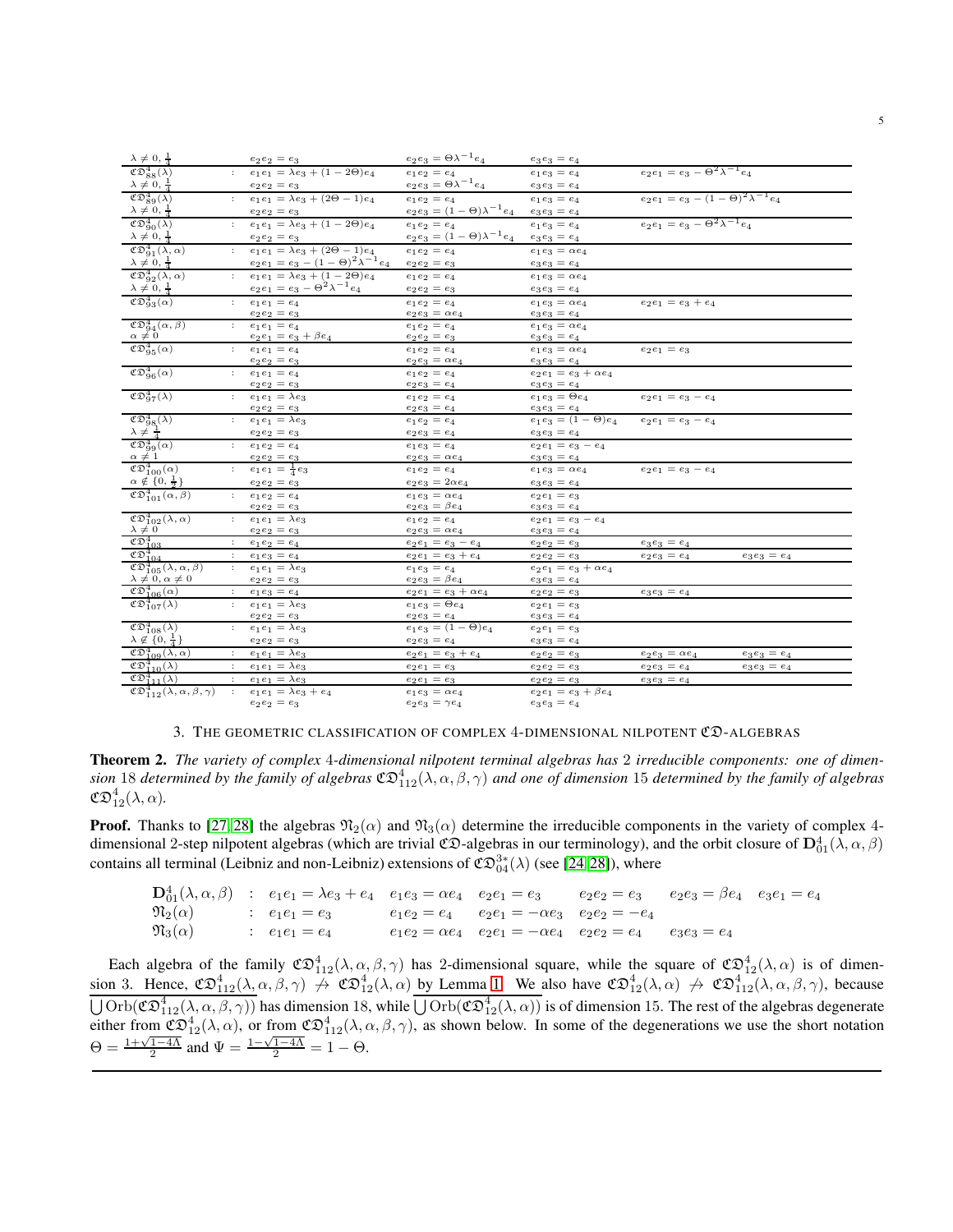| $\mathfrak{CD}^4_{112} \rightarrow D^4_{01}(\Lambda, \mathbf{A}, \mathbf{B})$                                                                                            | $\lambda = \Lambda$                                                                                                                                                                                                                           | $\alpha = (\mathbf{A} - 1)\Xi$                                                                                                                 | $\beta = -\mathbf{B}\Xi^2$                                                                                                                                                                                                                            | $\gamma = \mathbf{B} \Xi$                            |
|--------------------------------------------------------------------------------------------------------------------------------------------------------------------------|-----------------------------------------------------------------------------------------------------------------------------------------------------------------------------------------------------------------------------------------------|------------------------------------------------------------------------------------------------------------------------------------------------|-------------------------------------------------------------------------------------------------------------------------------------------------------------------------------------------------------------------------------------------------------|------------------------------------------------------|
| $E = (t - A)^{-\frac{1}{2}}$                                                                                                                                             |                                                                                                                                                                                                                                               |                                                                                                                                                | $E_3^t = t^2 \Xi^2 e_3$                                                                                                                                                                                                                               | $E_4^t=t^3\Xi^4e_4$                                  |
| $\overrightarrow{\mathfrak{CD}^4_{12}} \rightarrow \mathfrak{N}_2(A)$                                                                                                    | $E_1^t = t \Xi (e_1 + \Xi e_3)$<br>$\lambda = t^{-1}$                                                                                                                                                                                         | $\frac{E_2^t = t \Xi e_2}{\alpha = t^{-1}}$                                                                                                    |                                                                                                                                                                                                                                                       |                                                      |
| $\Xi = (At(t-1)(t^2+3t+1))^{-1}$                                                                                                                                         | $E_1^t=te_1-t\Xi(t^2-\mathbf{A}t-1)e_2$                                                                                                                                                                                                       |                                                                                                                                                |                                                                                                                                                                                                                                                       |                                                      |
|                                                                                                                                                                          | $E_2^t=e_2+((\mathbf{A}+1)t+\mathbf{A}-1)e_3+\frac{\Xi^2}{t^2}(\mathbf{A}t^4+2(\mathbf{A}-1)(t^3+\frac{1}{t})-3(2\mathbf{A}+1)t^2+(\mathbf{A}^2-5\mathbf{A}+10)t+3(2\mathbf{A}-1))e_4$                                                        |                                                                                                                                                |                                                                                                                                                                                                                                                       |                                                      |
|                                                                                                                                                                          |                                                                                                                                                                                                                                               |                                                                                                                                                |                                                                                                                                                                                                                                                       |                                                      |
| $\mathfrak{CD}^4_{112}$<br>$\mathfrak{N}_3(A)$<br>$\rightarrow$                                                                                                          | $E_3^{\frac{2}{5}} = -A^{-1}e_3 - \Xi A^{-1}(At^2 - 3t - 2A + 3)e_4$<br>$A = -t$                                                                                                                                                              |                                                                                                                                                | $E_4^t = -t^{-1}e_4$<br>$\beta = A^2 - t^2$                                                                                                                                                                                                           | $\gamma = t$                                         |
|                                                                                                                                                                          | $E_1^t = -\mathbf{A}^2 t (e_1 - e_2 + t e_3)$                                                                                                                                                                                                 |                                                                                                                                                | $E_3^t = A^2 t (e_3 - A^2 e_4)$                                                                                                                                                                                                                       | $E_4^t = \mathbf{A}^4 t^2 e_4$                       |
| $\mathfrak{CD}_{12}^4$<br>$\mathfrak{CD}_{01}^4$<br>$\rightarrow$                                                                                                        | $\lambda = 2$                                                                                                                                                                                                                                 | $\frac{E_2^t = \mathbf{A} t e_2}{\alpha = 3t^{-4}}$                                                                                            |                                                                                                                                                                                                                                                       |                                                      |
|                                                                                                                                                                          | $E_1^t = te_1$                                                                                                                                                                                                                                | $\label{eq:1D1V:2} \begin{array}{l} E_2^t = t^2 e_2 \\ \alpha = t^{-4} \end{array}$                                                            | $E_3^t = 3e_4$                                                                                                                                                                                                                                        | $E_4^t = e_3$                                        |
| $\mathfrak{CD}_{12}^4$<br>$\mathfrak{CD}_{02}^4$<br>$\longrightarrow$                                                                                                    | $\lambda = 2$                                                                                                                                                                                                                                 |                                                                                                                                                |                                                                                                                                                                                                                                                       |                                                      |
| $\Xi = (9t^4 + 1)^{-1}$                                                                                                                                                  | $E_1^t=t(e_1-t\Xi)e_2$                                                                                                                                                                                                                        |                                                                                                                                                |                                                                                                                                                                                                                                                       |                                                      |
|                                                                                                                                                                          | $E_3^{\overline{t}}=e_4$<br>$\lambda = -2$                                                                                                                                                                                                    | $\begin{array}{l} \overline{E}_2^t = t^2 e_2 - 3 t^3 \Xi e_3 + \Xi^2 e_4 \\ \overline{E}_4^t = e_3 - \Xi t^{-3} e_4 \\ \alpha = 0 \end{array}$ |                                                                                                                                                                                                                                                       |                                                      |
| $\mathfrak{CD}_{12}^4$<br>$\mathfrak{CD}_{03}^4$<br>$\rightarrow$                                                                                                        | $E_1^t = te_1 - \frac{1}{3t^2}e_2$                                                                                                                                                                                                            | $E_2^t = t^2 e_2 - \frac{1}{3t^1} e_3$                                                                                                         | $E_3^t = e_4$                                                                                                                                                                                                                                         | $E_4^{\,t}$ = $t^2\,e_3^{} + \frac{4}{3\,t}\,e_4^{}$ |
| $\mathfrak{CD}_{12}^4$<br>$\mathfrak{CD}_{04}^{4}(\Lambda)$<br>$\rightarrow$                                                                                             | $\lambda = \Lambda$                                                                                                                                                                                                                           | $\alpha=0$                                                                                                                                     |                                                                                                                                                                                                                                                       |                                                      |
|                                                                                                                                                                          | $E_1^t = te_1$                                                                                                                                                                                                                                |                                                                                                                                                | $E_3^t = e_4$                                                                                                                                                                                                                                         | $E_4^t = e_3 - t^{-3}e_4$                            |
| $\mathfrak{CD}_{12}^4$<br>$\mathfrak{CD}_{05}^4$<br>$\longrightarrow$                                                                                                    | $\lambda = t^{-1}$                                                                                                                                                                                                                            | $\frac{E_2^t=t^2e_2}{\alpha=t^{-3}}$                                                                                                           |                                                                                                                                                                                                                                                       |                                                      |
|                                                                                                                                                                          | $E_1^t = te_1$                                                                                                                                                                                                                                | $E_2^t = t^2 e_2$                                                                                                                              | $E_3^t = t^2 e_4$                                                                                                                                                                                                                                     | $E_4^t = te_3$                                       |
| $\mathfrak{CD}_{12}^4$<br>$\mathfrak{CD}_{06}^4$<br>$\rightarrow$                                                                                                        | $\frac{1}{\lambda} = t^{-1}$                                                                                                                                                                                                                  | $\alpha = -\Xi t^{-2}(t^3+t^2-t-2)$                                                                                                            |                                                                                                                                                                                                                                                       |                                                      |
| $\Xi = (t-1)^{-1}$                                                                                                                                                       | $E_1^t = te_1 - e_2$                                                                                                                                                                                                                          | $E_2^t = t^2 e_2 - (t+1)e_3 - \Xi t^{-2} (t^3 + t^2 - t - 2)e_3$                                                                               |                                                                                                                                                                                                                                                       |                                                      |
|                                                                                                                                                                          | $E_3^{\frac{1}{2}} = t^2 e_3 + \Xi(3t^2 - 4)e_4$                                                                                                                                                                                              | $E_4^{\tilde{t}} = e_4$                                                                                                                        |                                                                                                                                                                                                                                                       |                                                      |
| $\mathfrak{CD}_{12}^4$<br>$\mathfrak{CD}_{07}^4(\Lambda)$<br>$\rightarrow$                                                                                               | $\lambda = \Lambda$                                                                                                                                                                                                                           | $\alpha = (\Lambda - 2)t^{-1}$                                                                                                                 | $E_3^t = t^3 (\Lambda - 2)e_4$                                                                                                                                                                                                                        | $E_4^t = t^3 e_3$                                    |
| $\mathfrak{CD}^4_{112}$<br>$\mathfrak{CD}_{08}^4(A)$<br>$\rightarrow$                                                                                                    | $\frac{E_1^t = te_1}{\lambda = t^{-1}}$                                                                                                                                                                                                       | $\frac{E_2^t = t^2 e_2}{\alpha = A(1 - 2t)t^{-2}}$                                                                                             |                                                                                                                                                                                                                                                       |                                                      |
|                                                                                                                                                                          | $E_1^t = te_1$                                                                                                                                                                                                                                | $E_2^t = t^2 e_2$                                                                                                                              | $E_3^t = t^2 e_3$                                                                                                                                                                                                                                     | $E_4^t = t^2(1-2t)e_4$                               |
|                                                                                                                                                                          | $\lambda = t^{-1}$                                                                                                                                                                                                                            | $\alpha = (2t-1)t^{-2}$                                                                                                                        |                                                                                                                                                                                                                                                       |                                                      |
| $\begin{array}{c}\n\mathfrak{CD}_{12}^4 \rightarrow \mathfrak{CD}_{09}^4 \\ \Xi = ((t-1)(t+4))^{-1}\n\end{array}$                                                        | $E_1^t = te_1 + \Xi(2t-1)(te_2 + \Xi(2t-1)^2(t+1)^{-1}e_3)$                                                                                                                                                                                   |                                                                                                                                                | $E_2^t = t^2 \cdot e_2 + \Xi t (t+1) (2t-1) e_3$                                                                                                                                                                                                      |                                                      |
|                                                                                                                                                                          | $E_3^{\overline{t}} = t^2 e_3 + \Xi t (2t-1) (\overline{t^2 + t} - 3) e_4$                                                                                                                                                                    |                                                                                                                                                | $E_4^{\tilde{t}} = t^2(1-2t)e_4$                                                                                                                                                                                                                      |                                                      |
| $\mathfrak{CD}_{12}^4 \rightarrow \mathfrak{CD}_{10}^4(\mathbf{A})$<br>$\Xi = (t((t+2)^2 + A))^{-1}$                                                                     | $\lambda = 1 + t$                                                                                                                                                                                                                             | $\alpha = A$                                                                                                                                   |                                                                                                                                                                                                                                                       |                                                      |
|                                                                                                                                                                          | $E_1^t = e_1 + \Xi(t^3 - 1)(e_2 + \mathbf{A}\Xi(t+2)^{-1}(t^3 - 1)e_3)$<br>$E_3^{\overline{t}} = e_3 + \Xi(1-t)((t+2)(2t^2+1) - \mathbf{A}(t+1))e_4$                                                                                          |                                                                                                                                                | $E_2^t = e_2 + \Xi(t+2)(t^3-1)e_3$<br>$E_4^{\tilde{t}} = (1-t)e_4$                                                                                                                                                                                    |                                                      |
| $\mathfrak{CD}_{12}^4 \rightarrow \mathfrak{CD}_{11}^4(\Lambda)$                                                                                                         | $\lambda = \Lambda$                                                                                                                                                                                                                           | $\alpha = t - (\Lambda + 1)^2$                                                                                                                 |                                                                                                                                                                                                                                                       |                                                      |
| $\Xi = \Lambda - 1$                                                                                                                                                      | $E_1^t = t \Xi(e_1 + (t+1)e_2)$                                                                                                                                                                                                               |                                                                                                                                                | $E_2^t = t^2 \Xi^2 (e_2 - (t+1)((\Lambda + 1)e_3 - (t+1)(t - (\Lambda + 1)^2))e_4)$                                                                                                                                                                   |                                                      |
|                                                                                                                                                                          | $E_3^{\frac{1}{t}} = t^3 \tilde{\Xi}^3 (e_3 - (t+1)(t-3(\Lambda+1))e_4)$<br>$\Xi = \sqrt{(\mathbf{A} + \mathbf{A}^2)^3 (t^3 + (2\mathbf{A} + 1)(t^2 + \mathbf{A}^2) + \mathbf{A}^4)}$                                                         |                                                                                                                                                | $E_4^t = t^4 \Xi^4 e_4$                                                                                                                                                                                                                               |                                                      |
| $\mathfrak{CD}^4_{112} \rightarrow \mathfrak{CD}^4_{13}(\mathbf{A})$                                                                                                     |                                                                                                                                                                                                                                               |                                                                                                                                                |                                                                                                                                                                                                                                                       |                                                      |
|                                                                                                                                                                          | $\lambda = \frac{\mathbf{A}^2(1+\mathbf{A})^2}{t(\mathbf{A}+t)^2}$                                                                                                                                                                            |                                                                                                                                                | $\alpha=-\frac{\mathbf{A}(1+\mathbf{A})\sqrt{t}(\mathbf{A}+t)}{\Xi}$                                                                                                                                                                                  |                                                      |
|                                                                                                                                                                          | $\beta = \frac{t({\textbf{A}}+t)(1+{\textbf{A}}+t)}{{\textbf{A}}^2+2{\textbf{A}}^3+{\textbf{A}}^4+t^2+2{\textbf{A}}t^2+t^3}$                                                                                                                  |                                                                                                                                                | $\gamma=-\frac{\mathbf{A}(1+\mathbf{A})\sqrt{t}(\mathbf{A}+t)}{\Xi}$                                                                                                                                                                                  |                                                      |
|                                                                                                                                                                          |                                                                                                                                                                                                                                               |                                                                                                                                                |                                                                                                                                                                                                                                                       |                                                      |
|                                                                                                                                                                          | $E_1^t = -\frac{\sqrt{t^5} (A+t)^2}{\Xi} (e_1 - e_2) - \frac{t^3 (A(t+A)(1+A))^2}{\Xi^2} e_3$                                                                                                                                                 |                                                                                                                                                |                                                                                                                                                                                                                                                       |                                                      |
|                                                                                                                                                                          | $E_2^t = \frac{t^4 A^2 (t+A)^2 (1+A)^2}{\Xi^2} \left(e_3 + \frac{t A^3 (A+t)^2 (1+A)^3}{\Xi^2} e_4\right)$                                                                                                                                    |                                                                                                                                                |                                                                                                                                                                                                                                                       |                                                      |
|                                                                                                                                                                          |                                                                                                                                                                                                                                               |                                                                                                                                                |                                                                                                                                                                                                                                                       |                                                      |
|                                                                                                                                                                          | $\begin{array}{l} \label{eq:2} E_3^t = \frac{{\bf A}(1+{\bf A})\sqrt{t^5}({\bf A}+t)}{\Xi} \left(e_2 - \sqrt{t}({\bf A}+t){\bf A}^2(1+{\bf A})e_3\right) \\ \Xi = \sqrt{({\bf B}-t)({\bf B}^2-{\bf B}t+({\bf A}-1)({\bf A}-t)t)} \end{array}$ |                                                                                                                                                | $E_4^t = -\frac{t^7({\bf A}+t)^4}{\Xi^4}e_4$                                                                                                                                                                                                          |                                                      |
| $\mathfrak{CD}^4_{14}(\mathbf{A}, \mathbf{B})$<br>$\mathfrak{CD}^4_{112} \rightarrow$                                                                                    |                                                                                                                                                                                                                                               |                                                                                                                                                |                                                                                                                                                                                                                                                       |                                                      |
|                                                                                                                                                                          | $\lambda = \frac{(\mathbf{B}-t)^2}{(\mathbf{A}-t)^2 t}$                                                                                                                                                                                       | $\alpha = \frac{i(1-t)\sqrt{t}(t-\mathbf{A})}{\Xi}$                                                                                            | $\beta = \frac{\left( \mathbf{A} - 1 \right) \left( \mathbf{A} - t \right) \left( \mathbf{B} - t \right) t}{\Xi}$                                                                                                                                     | $\gamma = \frac{i(1-t)\sqrt{t}(t-\mathbf{A})}{\Xi}$  |
|                                                                                                                                                                          | $E_1^t = (\mathbf{A}-t)^2 \sqrt{t^3} \left( \tfrac{i}{(\mathbf{B}-t)\Xi} \left(e_1-e_2\right) - \tfrac{\sqrt{t}}{\Xi^2} e_3 \right)$                                                                                                          |                                                                                                                                                | $E_2^t = -\frac{({\bf A}-t)^2\,t^2}{\Xi^2}\left(e_3 + \frac{({\bf A}-t)^2\,t({\bf B}-t)}{\Xi^2}e_4\right)$                                                                                                                                            |                                                      |
|                                                                                                                                                                          |                                                                                                                                                                                                                                               |                                                                                                                                                |                                                                                                                                                                                                                                                       |                                                      |
|                                                                                                                                                                          | $E_3^t = \frac{\sqrt{t^3}(t - A)}{\Xi}\left(ie_2 - \frac{(t - A)\sqrt{t^3}}{\Xi}e_3\right)$                                                                                                                                                   |                                                                                                                                                | $E_4^t=\frac{\left(\mathbf{A}-t\right)^4 t^4}{\Xi^4} e_4$                                                                                                                                                                                             |                                                      |
| $\mathfrak{C} \mathfrak{D}^4_{112} \rightarrow$<br>$\mathfrak{CD}^4_{15}(A)$                                                                                             | $\lambda = \frac{1}{t}$                                                                                                                                                                                                                       | $\frac{1}{\alpha} = \frac{A-t}{A\Xi}$                                                                                                          | $\beta=-\frac{t}{\Xi^2}$                                                                                                                                                                                                                              | $\gamma = -\frac{t}{\mathbf{A}\Xi}$                  |
| $\Xi=i\sqrt{\mathbf{A}+\mathbf{A}^2+t}$                                                                                                                                  | $\frac{E_1^t}{\lambda = 2 + \frac{t^2}{\alpha} (e_1 - e_2) + \frac{(1 + A)t^2}{\beta^2} e_3 \quad E_2^t = \frac{t^3}{\beta^2} e_3$<br>$\lambda = 2 + \frac{1}{\alpha} + 4t \qquad \alpha = \frac{4\sqrt{t}(1 + 4t)}{\frac{\beta}{\beta}}$     |                                                                                                                                                |                                                                                                                                                                                                                                                       | $E_4^t = \frac{t^5}{\Xi^4} e_4$                      |
|                                                                                                                                                                          |                                                                                                                                                                                                                                               |                                                                                                                                                | $\begin{array}{l} E_3^t = \frac{\overline{t^2}}{5} e_2 + \frac{t^3}{\mathsf{A} \Xi^2} e_3\\ \beta = \frac{4t(1+4t)^3}{\Xi^2} \end{array}$                                                                                                             | $\gamma = \frac{4\sqrt{t}(1+4t)}{t}$                 |
| $\mathfrak{C}\mathfrak{D}^4_{112}\quad\rightarrow\quad\mathfrak{C}\mathfrak{D}^4_{16}$                                                                                   | $\lambda = 2 + \frac{1}{4t} + 4t$                                                                                                                                                                                                             |                                                                                                                                                |                                                                                                                                                                                                                                                       |                                                      |
| $\Xi$ = $i\sqrt{1+20t+176t^2}$                                                                                                                                           | $E_1^t = -\frac{8\sqrt{t^5}}{\Xi} (e_1 - e_2) + \frac{16t^3(1+4t)^2}{\Xi^2} e_3$                                                                                                                                                              |                                                                                                                                                | $E_2^t = \frac{{}^{\underline{c}}\overline{4}}{\underline{c}^2} \frac{(1+4t)^2}{\underline{c}^2} \left( e_3 - \frac{4t(1+4t)^3}{\underline{c}^2} e_4 \right)$                                                                                         |                                                      |
|                                                                                                                                                                          |                                                                                                                                                                                                                                               |                                                                                                                                                |                                                                                                                                                                                                                                                       |                                                      |
|                                                                                                                                                                          |                                                                                                                                                                                                                                               |                                                                                                                                                |                                                                                                                                                                                                                                                       |                                                      |
| $\mathfrak{CD}_{17}^4(\mathbf{A})$<br>$\mathfrak{CD}^4_{112} \quad \rightarrow$                                                                                          | $E_3^t = \frac{4\sqrt{t^5}(1+4t)}{\frac{1}{5}} \left(e_2 - \frac{2\sqrt{t}(1+4t)}{\frac{1}{5}}e_3\right)$<br>$\lambda = \frac{(1+A)^2}{t}$<br>$\alpha = \frac{\sqrt{t}}{\sqrt{A(1+A)^2}}$                                                     |                                                                                                                                                | $\begin{split} E_4^t &= \frac{256 t^7 (1+4 t)^4}{\Xi^4} e_4 \\ \beta &= \frac{t}{\mathbf{A} + \mathbf{A}^2} \qquad \qquad \gamma \\ E_2^t &= \frac{t^4}{\mathbf{A} (1+\mathbf{A})^3} \left( e_3 + \frac{t}{(1+\mathbf{A})^2} e_4 \right) \end{split}$ | $\frac{\sqrt{t}}{\sqrt{A(1+A)^3}}$                   |
|                                                                                                                                                                          |                                                                                                                                                                                                                                               |                                                                                                                                                |                                                                                                                                                                                                                                                       |                                                      |
|                                                                                                                                                                          | $E_1^t = -\frac{\sqrt{t^5}}{\sqrt{A(1+A)^5}}(e_1-e_2) + \frac{t^3}{A(1+A)^3}e_3$                                                                                                                                                              |                                                                                                                                                |                                                                                                                                                                                                                                                       |                                                      |
|                                                                                                                                                                          |                                                                                                                                                                                                                                               |                                                                                                                                                |                                                                                                                                                                                                                                                       |                                                      |
|                                                                                                                                                                          | $E_3^t = \frac{\sqrt{t^5}}{\sqrt{A(1+A)^3}}e_2 + \frac{t^3}{(1+A)^3}e_3$                                                                                                                                                                      |                                                                                                                                                | $E_4^t = \frac{t^7}{A^2(1+A)^6}e_4$                                                                                                                                                                                                                   |                                                      |
|                                                                                                                                                                          | $\lambda = -\frac{1}{\frac{1}{\Xi^2 t_2}}$<br>$E_1^t = -it^t \Xi(e_1 - e_2) + (1 + A)t^2 e_3$<br>$E_1^t = -it^t \Xi(e_1 - e_2) + (1 + A)t^2 e_3$                                                                                              |                                                                                                                                                | $\beta = 0$                                                                                                                                                                                                                                           | $\gamma = \frac{i t \Xi}{\mathsf{A}}$                |
| $\begin{split} \mathfrak{C} \mathfrak{D}_{112}^4 &\longrightarrow & \mathfrak{C} \mathfrak{D}_{18}^4(\mathbf{A}) \\ \Xi &= \sqrt{1+\mathbf{A}+\mathbf{A}^2} \end{split}$ |                                                                                                                                                                                                                                               |                                                                                                                                                | $E_2^t$ = $t^3(\boldsymbol{e}_3$ $ \boldsymbol{t}\boldsymbol{e}_4)$                                                                                                                                                                                   |                                                      |
|                                                                                                                                                                          | $\label{eq:2} \begin{array}{c} \phantom{-} \phantom{+} \cdot \cdot \cdot \leftarrow (e_1 - e_2) \\ \phantom{-} E_3^\dagger = t^2 \left(e_2 - \frac{it\Xi}{\mathbf{A}} e_3\right) \\ \phantom{-} \lambda = \frac{1}{\mathbf{A}} \end{array}$   |                                                                                                                                                | $E_4^{\overline{t}}=t^5e_4$                                                                                                                                                                                                                           |                                                      |
|                                                                                                                                                                          |                                                                                                                                                                                                                                               | $\alpha = \frac{t}{\Xi}$                                                                                                                       | $\beta = \frac{t}{\pi^2}$                                                                                                                                                                                                                             |                                                      |
| $\mathfrak{CD}^4_{112}$<br>$\mathfrak{CD}_{19}^4$<br>$\longrightarrow$                                                                                                   |                                                                                                                                                                                                                                               |                                                                                                                                                |                                                                                                                                                                                                                                                       | $\gamma = \frac{t}{\Xi}$                             |
| $\Xi$ = $\sqrt{2\,-\,t}$                                                                                                                                                 | $E_1^t = -\tfrac{t^2}{\Xi}e_1 + \tfrac{t^2}{\Xi}e_2 + \tfrac{t^2}{\Xi^2}e_3 \hspace{1cm} E_2^t = \frac{t^3}{\Xi^2}e_3 - \tfrac{t^4}{\Xi^4}e_4$                                                                                                |                                                                                                                                                | $E_3^t = -\frac{t^2}{\Xi}e_2 + \frac{t^3}{\Xi^2}e_3$                                                                                                                                                                                                  | $E_4^t = \frac{t^5}{\Xi^4} e_4$                      |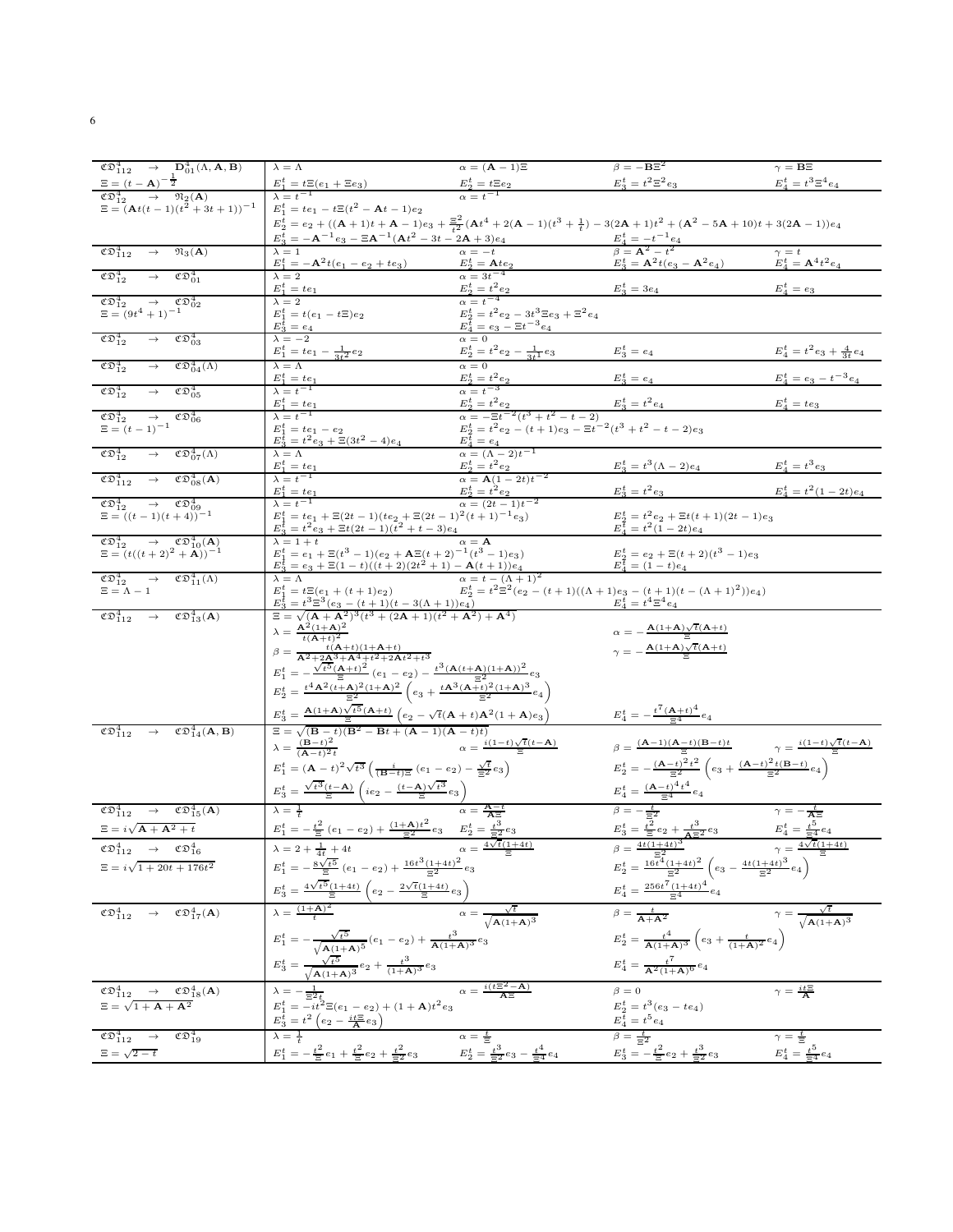| $\mathfrak{CD}^4_{112} \rightarrow \mathfrak{CD}^4_{20}$                                                                                                     | $\lambda = \frac{t-1+it\sqrt{1+t}}{t^2+t}$                                                                                                                                                                                                                                                                                                                                                                      |                                                                                                                                                                                                                                                                                                                                                             |                                                                                                                                                                                          | $\gamma = 0$<br>$E_4^t=t^5e_4$                                                 |
|--------------------------------------------------------------------------------------------------------------------------------------------------------------|-----------------------------------------------------------------------------------------------------------------------------------------------------------------------------------------------------------------------------------------------------------------------------------------------------------------------------------------------------------------------------------------------------------------|-------------------------------------------------------------------------------------------------------------------------------------------------------------------------------------------------------------------------------------------------------------------------------------------------------------------------------------------------------------|------------------------------------------------------------------------------------------------------------------------------------------------------------------------------------------|--------------------------------------------------------------------------------|
| $\mathfrak{CD}^4_{112}$<br>$\mathfrak{CD}_{21}^{4}(\mathbf{A})$<br>$\rightarrow$                                                                             | $E_1^t = t^2 \frac{t^3}{(t\sqrt{1 + te_1 + e_2 + e_3})}$<br>$E_2^t = t^3 \frac{E_3^t = t^3 \frac{e_3}{(t\sqrt{1 + te_1 + e_2 + e_3})}$<br>$E_3^t = t^3 \frac{e_3^t}{(t\sqrt{1 + te_1 + 2t^2 - 2t^4 + 3t^5 - 2t^6 + t^7 + A^2(1 - t + t^2) + A(-2 + 3t - 3t^2 + 2t^3 - 2t^4)}$<br>$\lambda = -\frac{t(1 - 2t + 3t^2 - 2t^3 + t$                                                                                  |                                                                                                                                                                                                                                                                                                                                                             |                                                                                                                                                                                          |                                                                                |
|                                                                                                                                                              |                                                                                                                                                                                                                                                                                                                                                                                                                 |                                                                                                                                                                                                                                                                                                                                                             |                                                                                                                                                                                          |                                                                                |
|                                                                                                                                                              | $\alpha$ = $t^2$                                                                                                                                                                                                                                                                                                                                                                                                | $\beta = \frac{(1-t)(1 - A - t + 2t^2)}{t(1 - A - t + t^2)}$                                                                                                                                                                                                                                                                                                | $\gamma=1$                                                                                                                                                                               |                                                                                |
|                                                                                                                                                              | $E_1^t = t(t-1)^2 \left( \frac{1 - A - t + t^2}{\Xi} e_1 + \frac{(t - A)t^2}{\Xi} e_2 - \frac{(t-1)t^2}{\Xi} e_3 \right)$                                                                                                                                                                                                                                                                                       |                                                                                                                                                                                                                                                                                                                                                             | $E_4^t = \frac{(t-1)^6 t^6}{2} e_4$                                                                                                                                                      |                                                                                |
|                                                                                                                                                              |                                                                                                                                                                                                                                                                                                                                                                                                                 |                                                                                                                                                                                                                                                                                                                                                             |                                                                                                                                                                                          |                                                                                |
|                                                                                                                                                              | $\begin{array}{l} \underline{E_2^t} = \frac{{(1 - t)^3}{t^2}}{\Xi}\left( {te_3 + (1 - t){e_4}} \right) \\ \underline{\Xi} = \sqrt {{t^3 ( - 16 - 64t - 64t^4 + 17t^5 + 72t^6 + 16t^7)}} \end{array}$                                                                                                                                                                                                            |                                                                                                                                                                                                                                                                                                                                                             | $\frac{E_3^t}{\lambda} = \frac{(1-t)^3 t^3}{\Xi} (te_3 + e_4)$<br>$\lambda = -\frac{8t^3(-8+9t^5+4t^6-t\Xi)}{(t^4+4t^5-\Xi)^2}$                                                          |                                                                                |
| $\mathfrak{C}\mathfrak{D}^4_{112}\quad\rightarrow\quad\mathfrak{C}\mathfrak{D}^4_{22}$                                                                       |                                                                                                                                                                                                                                                                                                                                                                                                                 |                                                                                                                                                                                                                                                                                                                                                             |                                                                                                                                                                                          |                                                                                |
|                                                                                                                                                              | $\alpha = \frac{4t^3(-4 - t + 4t^2)}{t^4 + 4t^5 - \Xi}$                                                                                                                                                                                                                                                                                                                                                         | $\beta = \frac{32t^3 - 9t^4 - 40t^5 - 16t^6 + (1+4t)\Xi}{4t^4 + 16t^5 - 4\Xi}$                                                                                                                                                                                                                                                                              |                                                                                                                                                                                          | $\gamma=1$                                                                     |
|                                                                                                                                                              |                                                                                                                                                                                                                                                                                                                                                                                                                 |                                                                                                                                                                                                                                                                                                                                                             |                                                                                                                                                                                          | $E_4^t=t^5\boldsymbol{e}_4$                                                    |
| $\label{eq:2.12} \mathfrak{C} \mathfrak{D}^4_{112} \quad \rightarrow \quad \mathfrak{C} \mathfrak{D}^4_{23}(\mathbf{A})$                                     | $\frac{E_1^t}{\lambda = \frac{\Xi(\Xi + t^2)}{\Xi}} = e_1 + t^4 e_2$ $\frac{E_2^t}{\lambda = \frac{\Xi(\Xi + t^2)}{\Xi(\Xi + t)^2}} = 1 + t^4 e_2$ $E_2^t = t^3 e_3 - \frac{t^3(1+4t)}{4} e_4$                                                                                                                                                                                                                  |                                                                                                                                                                                                                                                                                                                                                             | $\begin{array}{l} \label{eq:1} E_3^t=t^2e_2-\frac{t^2}{2}e_3\\ \alpha=\frac{(1-\mathbf{A})\sqrt{t^3}}{\Xi\sqrt{\Xi+t^2}}\\ \gamma=\frac{\sqrt{t}(\Xi+t)}{\Xi\sqrt{\Xi+t^2}} \end{array}$ |                                                                                |
| $\Xi = \mathbf{A} + \mathbf{A}^2$                                                                                                                            | $\beta = \frac{t(\Xi+t)}{\Xi+t^2}$                                                                                                                                                                                                                                                                                                                                                                              |                                                                                                                                                                                                                                                                                                                                                             |                                                                                                                                                                                          |                                                                                |
|                                                                                                                                                              |                                                                                                                                                                                                                                                                                                                                                                                                                 |                                                                                                                                                                                                                                                                                                                                                             |                                                                                                                                                                                          |                                                                                |
|                                                                                                                                                              | $E_1^t = \frac{\sqrt{t^5}(\Xi + t)}{\Xi^2 \sqrt{\Xi + t^2}} \left( (\Xi + t)e_1 - te_2 + \frac{\sqrt{t^3}(\Xi + t)}{(1 + A)\sqrt{\Xi + t^2}}e_3 \right)$                                                                                                                                                                                                                                                        |                                                                                                                                                                                                                                                                                                                                                             | $E_2^t=\tfrac{t^4(\Xi+t)^2}{\Xi^2(\Xi+t^2)}\left(e_3+\tfrac{t(\Xi+t)^2}{\Xi(\Xi+t^2)}e_4\right)$                                                                                         |                                                                                |
|                                                                                                                                                              |                                                                                                                                                                                                                                                                                                                                                                                                                 |                                                                                                                                                                                                                                                                                                                                                             |                                                                                                                                                                                          |                                                                                |
|                                                                                                                                                              | $\frac{E_3^t}{\Delta} = \frac{\frac{\sqrt{t^5}(\Xi+t)}{\Xi\sqrt{\Xi+t^2}} \left(e_2 + \frac{\sqrt{t}(\Xi+t)}{(1+\mathbf{A})\sqrt{\Xi+t^2}}e_3\right)}{\lambda = \frac{\mathbf{A}^2 - t - \mathbf{A}t^2}{\Delta^2 + \Delta^2}}$                                                                                                                                                                                  |                                                                                                                                                                                                                                                                                                                                                             | $E_4^t = \frac{t^7 (\Xi + t)^4}{\Xi^4 (\Xi + t^2)^2} e_4$                                                                                                                                |                                                                                |
| $\label{eq:201112} \mathfrak{CD}_{112}^4 \quad \rightarrow \quad \mathfrak{CD}_{24}^4(\mathbf{A})$                                                           |                                                                                                                                                                                                                                                                                                                                                                                                                 |                                                                                                                                                                                                                                                                                                                                                             | $\alpha = \frac{\sqrt{t}(-2\mathbf{A}+t+\sqrt{1-4\mathbf{A}}t-2\mathbf{A}^2\,t^2)}{2i\mathbf{A}^2\sqrt{\mathbf{A}+t}}$                                                                   |                                                                                |
|                                                                                                                                                              | $\beta = \frac{t^3(2+2A^2+(3+\sqrt{1-4A})At)}{2A(A+t)}$                                                                                                                                                                                                                                                                                                                                                         |                                                                                                                                                                                                                                                                                                                                                             | $\gamma = \frac{\sqrt{t^3}}{i\sqrt{\mathbf{A}+t}}$                                                                                                                                       |                                                                                |
|                                                                                                                                                              | $E_1^t=-\frac{i\sqrt{t^5}}{\sqrt{\mathbf{A}+t}}\left(te_1+\frac{1}{\mathbf{A}}e_2-\frac{i\sqrt{t^7}}{\sqrt{\mathbf{A}+t}}e_3\right)$                                                                                                                                                                                                                                                                            |                                                                                                                                                                                                                                                                                                                                                             | $E_2^t = -\frac{t^4}{\mathbf{A}+t} \left( e_3 + t^3 e_4 \right)$                                                                                                                         |                                                                                |
|                                                                                                                                                              |                                                                                                                                                                                                                                                                                                                                                                                                                 |                                                                                                                                                                                                                                                                                                                                                             |                                                                                                                                                                                          |                                                                                |
|                                                                                                                                                              | $\begin{split} E_3^t &= \frac{\sqrt{t^5}}{\sqrt{\mathbf{A}+t}} \left( -ie_2 + \frac{(1-\sqrt{1-4\mathbf{A}})\sqrt{t^3}}{2\sqrt{\mathbf{A}+t}} e_3' \right) \\ \lambda &= \frac{t-t^4-1}{t^8} \qquad \qquad \alpha = \frac{i(t-2)}{\sqrt{2t}} \end{split}$                                                                                                                                                       |                                                                                                                                                                                                                                                                                                                                                             | $E_4^t = \frac{t^8}{(A+t)^2} e_4$<br>$\beta = \frac{t^4(t^3-1)}{2}$                                                                                                                      |                                                                                |
| $\mathfrak{C} \mathfrak{D}^4_{112} \quad \rightarrow \quad \mathfrak{C} \mathfrak{D}^4_{25}$                                                                 |                                                                                                                                                                                                                                                                                                                                                                                                                 |                                                                                                                                                                                                                                                                                                                                                             |                                                                                                                                                                                          | $\gamma = -i\sqrt{2t^7}$                                                       |
|                                                                                                                                                              | $E_1^t = i \sqrt{\tfrac{t^7}{2}} \left( t^4 e_1 + e_2 + i \sqrt{\tfrac{t^9}{2}} e_3 \right)$                                                                                                                                                                                                                                                                                                                    |                                                                                                                                                                                                                                                                                                                                                             | $E_2^t = -\frac{t^8}{2}\left( e_3 + \frac{t^7}{2}e_4 \right)$                                                                                                                            |                                                                                |
|                                                                                                                                                              | $E_3^t = \sqrt{\frac{t^{11}}{2}} \left( i e_2 - \sqrt{\frac{t^7}{2}} e_3 \right)$                                                                                                                                                                                                                                                                                                                               |                                                                                                                                                                                                                                                                                                                                                             | $E_4^t = \frac{t^{16}}{4}e_4$<br>$\beta = At^{-3}$                                                                                                                                       |                                                                                |
| $\mathfrak{CD}_{26}^{4}(\bf A)$<br>$\mathfrak{CD}^4_{44}$<br>$\rightarrow$                                                                                   |                                                                                                                                                                                                                                                                                                                                                                                                                 | $\alpha = 0$                                                                                                                                                                                                                                                                                                                                                |                                                                                                                                                                                          | $\gamma=t^{-3}$                                                                |
|                                                                                                                                                              | $E_1^t = t^{-1}(e_1 - e_3)$<br>$\lambda = -2 + t^{-4}$                                                                                                                                                                                                                                                                                                                                                          | $\frac{E_2^t = t^{-2}e_3}{\alpha = -\frac{\sqrt{t}}{\Xi}}$                                                                                                                                                                                                                                                                                                  | $\frac{E_3^t = e_2}{\beta = \frac{2t^4 - 2t^5 - \sqrt{t^5}}{\sqrt{2}}}$                                                                                                                  | $E_4^{\,t}=t^{-4}e_4$                                                          |
| $\mathfrak{C} \mathfrak{D}^4_{112} \longrightarrow$<br>$\mathfrak{CD}^4_{27}$                                                                                |                                                                                                                                                                                                                                                                                                                                                                                                                 |                                                                                                                                                                                                                                                                                                                                                             |                                                                                                                                                                                          | $\gamma = 0$                                                                   |
| $\Xi$ = $\sqrt{1\,-\,t}$                                                                                                                                     | $\begin{array}{llll} \label{eq:17} E_1^t = \frac{\sqrt{t^{11}}}{\Xi}\left(e_1+e_2\right) + \frac{t^3}{\Xi^2}e_3 & \qquad E_2^t = \frac{t^7}{\Xi^2}\left(e_3+t^4e_4\right) & \qquad E_3^t = \frac{t^4}{\Xi}\left(\frac{\overline{\tilde{e}}^2}{e_2}+\frac{t^2}{\Xi}e_3\right) \\ \lambda = -2\,t^{-2} & \qquad \alpha = \frac{-\sqrt{t}+t-\text{At}}{\Xi} & \qquad \beta = -\frac{\sqrt{t^3}}{\Xi^2}+2t^2 \end{$ |                                                                                                                                                                                                                                                                                                                                                             |                                                                                                                                                                                          | $E_4^t=\frac{t^{13}}{\Xi^4}e_4$                                                |
| $\begin{array}{cccc} \mathfrak{C}\mathfrak{D}^4_{112} & \to & \mathfrak{C}\mathfrak{D}^4_{28}(\bf A) \end{array}$                                            |                                                                                                                                                                                                                                                                                                                                                                                                                 |                                                                                                                                                                                                                                                                                                                                                             |                                                                                                                                                                                          | $\gamma = 0$                                                                   |
| $\Xi = \sqrt{1 - A}$                                                                                                                                         | $\begin{array}{lll} E_1^t = \frac{\sqrt{t^5}}{5} \left( e_1 + e_2 \right) + \frac{t^3}{\Xi^2} e_3 & \qquad E_2^t = \frac{t^3}{\Xi^2} \left( e_3 + t^2 e_4 \right) & \qquad E_3^t = \frac{t^{\overline{2}}}{\Xi} \left( e_2 + \frac{t}{\Xi} e_3 \right) \\ \lambda = - t^{-5} & \qquad \alpha = 2 \Xi & \qquad \beta = - 4 \Xi^2 \end{array}$                                                                    |                                                                                                                                                                                                                                                                                                                                                             |                                                                                                                                                                                          | $E_4^t = \frac{t^6}{\Xi^4} e_4$<br>$\gamma = -2\Xi$                            |
| $\mathfrak{CD}_{29}^4$                                                                                                                                       |                                                                                                                                                                                                                                                                                                                                                                                                                 |                                                                                                                                                                                                                                                                                                                                                             |                                                                                                                                                                                          |                                                                                |
| $\begin{aligned} \mathfrak{C} \mathfrak{D}^4_{112} &\rightarrow \\ \Xi = \frac{t^5}{\sqrt{1+4t^2}} \end{aligned}$                                            | $E_1^t=2t^8\Xi\left(-e_1+e_2+4\Xi e_3\right)$                                                                                                                                                                                                                                                                                                                                                                   | $E_2^t = -4t^6 \Xi ^2 \left( {e_3 - t^{10} e_4 } \right)\quad \  E_3^t = 2t^4 \Xi \left( {e_2 + \Xi e_3 } \right)$                                                                                                                                                                                                                                          |                                                                                                                                                                                          | $E_4^t = 16t^{10} \Xi^4 e_4$                                                   |
| $\overline{\mathfrak{C}\mathfrak{D}^4_{112}} \quad \rightarrow \quad \mathfrak{C}\mathfrak{D}^4_{30}$                                                        | $\lambda = -2 + t^{-5}$                                                                                                                                                                                                                                                                                                                                                                                         | $\alpha = -\frac{i\sqrt{t}}{E}$                                                                                                                                                                                                                                                                                                                             | $\beta = \frac{t^3 - 2t^5}{\Xi^2}$                                                                                                                                                       | $\gamma = 0$                                                                   |
| $\Xi=\sqrt{2t^5-t^3-1}$                                                                                                                                      |                                                                                                                                                                                                                                                                                                                                                                                                                 |                                                                                                                                                                                                                                                                                                                                                             |                                                                                                                                                                                          |                                                                                |
| $\mathfrak{C} \mathfrak{D}^4_{112} \quad \rightarrow \quad \mathfrak{C} \mathfrak{D}^4_{31}$                                                                 | $\begin{array}{lllllll} \hspace{0.2cm} E_1^t = \frac{i \sqrt{t^{13}}}{\Xi} \left( e_1 + e_2 \right) - \frac{t^7}{\Xi^2} e_3 & \hspace{0.2cm} E_2^t = - \frac{i^8}{\Xi^2} \left( e_2 - \frac{t^5}{\Xi^2} e_3 \right) & \hspace{0.2cm} E_3^t = \frac{\sqrt{t^9}}{\Xi} \left( i e_2 - \frac{t^5}{\Xi} e_3 \right) & \hspace{0.2cm} E_4^t = \frac{t^{15}}{\Xi^4} e_4 \\ \lambda = -2 + t^{-2} & \hs$                |                                                                                                                                                                                                                                                                                                                                                             |                                                                                                                                                                                          |                                                                                |
| $\Xi=\sqrt{2t^2-1}$                                                                                                                                          | $E_1^t = \frac{i\sqrt{t^7}}{\Xi}(e_1 + e_2)$                                                                                                                                                                                                                                                                                                                                                                    |                                                                                                                                                                                                                                                                                                                                                             |                                                                                                                                                                                          |                                                                                |
|                                                                                                                                                              |                                                                                                                                                                                                                                                                                                                                                                                                                 | $\begin{array}{ll} E_2^t = - \frac{t^{\overline{5}}}{\Xi^2} \left( e_3 - \frac{t^2}{\Xi^2} e_4 \right) & \quad E_3^t = \frac{t^3}{\Xi} \left( i e_2 - \frac{t}{\Xi} e_3 \right) \\ \hline \\ \alpha = - \frac{2 i \sqrt{t^5}}{\Xi} & \beta = - \frac{(1-2 {\bf A}) t^{\overline{5}}}{ {\bf A} + t^{\overline{5}} - 2 {\bf A} t^{\overline{5}}} \end{array}$ |                                                                                                                                                                                          | $E_4^t = \frac{t^9}{\Xi^4}e_4$                                                 |
| $\label{eq:2.10} \mathfrak{CD}^4_{112} \quad \rightarrow \quad \mathfrak{CD}^4_{32}(\mathbf{A})$                                                             | $\lambda = -2 + t^{-5}$                                                                                                                                                                                                                                                                                                                                                                                         |                                                                                                                                                                                                                                                                                                                                                             |                                                                                                                                                                                          | $\gamma = \frac{i\sqrt{t^5}}{\Xi}$                                             |
| $\Xi = \sqrt{(1+\mathbf{A})(2\mathbf{A}t^5 - t^5 - \mathbf{A})}$                                                                                             | $E_1^t = \frac{i\sqrt{t^{13}}}{\Xi} (e_1 + e_2) - \frac{t^9}{\Xi^2} e_3$                                                                                                                                                                                                                                                                                                                                        | $E_2^t = -\frac{t^8}{\Xi^2} \left( e_3 - \frac{A(1+A)t^5}{\Xi^2} e_4 \right)$                                                                                                                                                                                                                                                                               |                                                                                                                                                                                          |                                                                                |
|                                                                                                                                                              | $\begin{array}{ll} E^t_3 = \frac{i\sqrt{t^9}}{\Xi} \left( i e_2 - \frac{{\bf A} \sqrt{t^5}}{\Xi} e_3 \right) & \quad E^t_4 = \frac{t^{15}}{\Xi^4} e_4 \\ \lambda = -2 + t^{-2} & \quad \alpha = -i (t^3 - \sqrt{t}) \\ E^t_1 = -i \sqrt{t^5} (e_1 + e_2) - t^3 e_3 & \quad E^t_2 = -t^3 (e_3 + t^2 e_4) \\ \lambda = -2 + t^{-2} & \quad \alpha = \frac{-\sqrt{t^3 + t^2}}{\Xi} \end{array}$                    |                                                                                                                                                                                                                                                                                                                                                             |                                                                                                                                                                                          |                                                                                |
| $\mathfrak{C} \mathfrak{D}^4_{112} \rightarrow \mathfrak{C} \mathfrak{D}^4_{33}$                                                                             |                                                                                                                                                                                                                                                                                                                                                                                                                 |                                                                                                                                                                                                                                                                                                                                                             | $\beta = 2t^2$                                                                                                                                                                           | $\gamma = it^3$                                                                |
|                                                                                                                                                              |                                                                                                                                                                                                                                                                                                                                                                                                                 |                                                                                                                                                                                                                                                                                                                                                             | $E_3^t = -t^2 (ie_2 + t^3 e_3)$<br>$\beta = \frac{2t^2}{\Xi}$<br>$E_3^t = \frac{t^2}{\Xi} \left( e_2 + \frac{t^2}{\Xi} e_3 \right)$                                                      | $\frac{\beta_4 t}{\gamma_4} = t^6 e_4$<br>$\gamma_5 = -\frac{t^2}{\epsilon^2}$ |
| $\overline{\mathfrak{C}\mathfrak{D}^4_{112}} \longrightarrow \mathfrak{C}\mathfrak{D}^4_{34}$<br>$\Xi$ = $\sqrt{2t^2-1}$                                     |                                                                                                                                                                                                                                                                                                                                                                                                                 | $E_2^t = \frac{t^3}{\Xi^2} \left( e_3 - \frac{t^2}{\Xi^2} e_4 \right)$                                                                                                                                                                                                                                                                                      |                                                                                                                                                                                          |                                                                                |
|                                                                                                                                                              | $E_1^t = \frac{\sqrt{t^5}}{\Xi}(e_1+e_2) + \frac{t^4}{\Xi^2}e_3$                                                                                                                                                                                                                                                                                                                                                |                                                                                                                                                                                                                                                                                                                                                             |                                                                                                                                                                                          | $E_4^t = \frac{1}{(1+t)\Xi^4}e_4$                                              |
| $\mathfrak{CD}^4_{112} \rightarrow \mathfrak{CD}^4_{35}$                                                                                                     | $\lambda=t^{-1}$<br>$E_1^t = i\sqrt{t^3}e_1$                                                                                                                                                                                                                                                                                                                                                                    | $\alpha$ = 0                                                                                                                                                                                                                                                                                                                                                | $\beta = 0$                                                                                                                                                                              | $\gamma = -i\sqrt{t^3}$<br>$E_4^t=t^4e_4$                                      |
| $\mathfrak{CD}^4_{112} \quad \rightarrow \quad \mathfrak{CD}^4_{36}(\mathbf{A})$                                                                             | $\lambda = -\frac{1}{\mathbf{A}}$                                                                                                                                                                                                                                                                                                                                                                               | $E_2^t = -t^2 (e_3 + te_4)$<br>$\alpha = -\frac{2\sqrt{t^3}}{A\sqrt{t^3 + \Xi}}$                                                                                                                                                                                                                                                                            | $\frac{E_3^t = \sqrt{t^3}(ie_2 - \sqrt{t^3}e_3)}{\beta = -\frac{A((2+A)\sqrt{t^3} + \Xi)}{\sqrt{2}}$                                                                                     | $\gamma = 1$                                                                   |
|                                                                                                                                                              |                                                                                                                                                                                                                                                                                                                                                                                                                 |                                                                                                                                                                                                                                                                                                                                                             | $A\sqrt{t^3+\Xi}$                                                                                                                                                                        |                                                                                |
| $\begin{array}{ccl} \Xi=\sqrt{\mathbf{A}(-4+(4+\mathbf{A})t^3)}\\ \mathfrak{C}\mathfrak{D}^4_{112}&\rightarrow& \mathfrak{C}\mathfrak{D}^4_{37} \end{array}$ | $\frac{E_1^t = \frac{At^2 + \sqrt{t} \Xi}{2}e_1 + t^2 e_2}{\lambda - t^{-1}}$                                                                                                                                                                                                                                                                                                                                   | $\frac{E_2^t = t(e_3 - Ae_4)}{\alpha = \frac{it}{\sqrt{2}}}$                                                                                                                                                                                                                                                                                                | $\frac{E_3^t = te_2 + \frac{(\sqrt{1-4A}-1)At}{2}e_4}{\beta = 0}$                                                                                                                        | $\frac{E_4^t=t^2e_4}{\gamma=\frac{it}{\sqrt{2}_\varepsilon}}$                  |
|                                                                                                                                                              | $E_1^t = -\frac{it^2}{\sqrt{2}}\left(e_1 - e_2 - \frac{i}{\sqrt{2}}e_3\right)$                                                                                                                                                                                                                                                                                                                                  | $E_2^t = -\frac{t^3}{2} \left( e_3 + \frac{t}{2} e_4 \right)$                                                                                                                                                                                                                                                                                               | $E_3^t = \frac{t^2}{\sqrt{2}} \left( i e_2 + \frac{t}{\sqrt{2}} e_3 \right)$                                                                                                             | $E_4^t = \frac{t^5}{4}e_4$                                                     |
|                                                                                                                                                              |                                                                                                                                                                                                                                                                                                                                                                                                                 |                                                                                                                                                                                                                                                                                                                                                             |                                                                                                                                                                                          |                                                                                |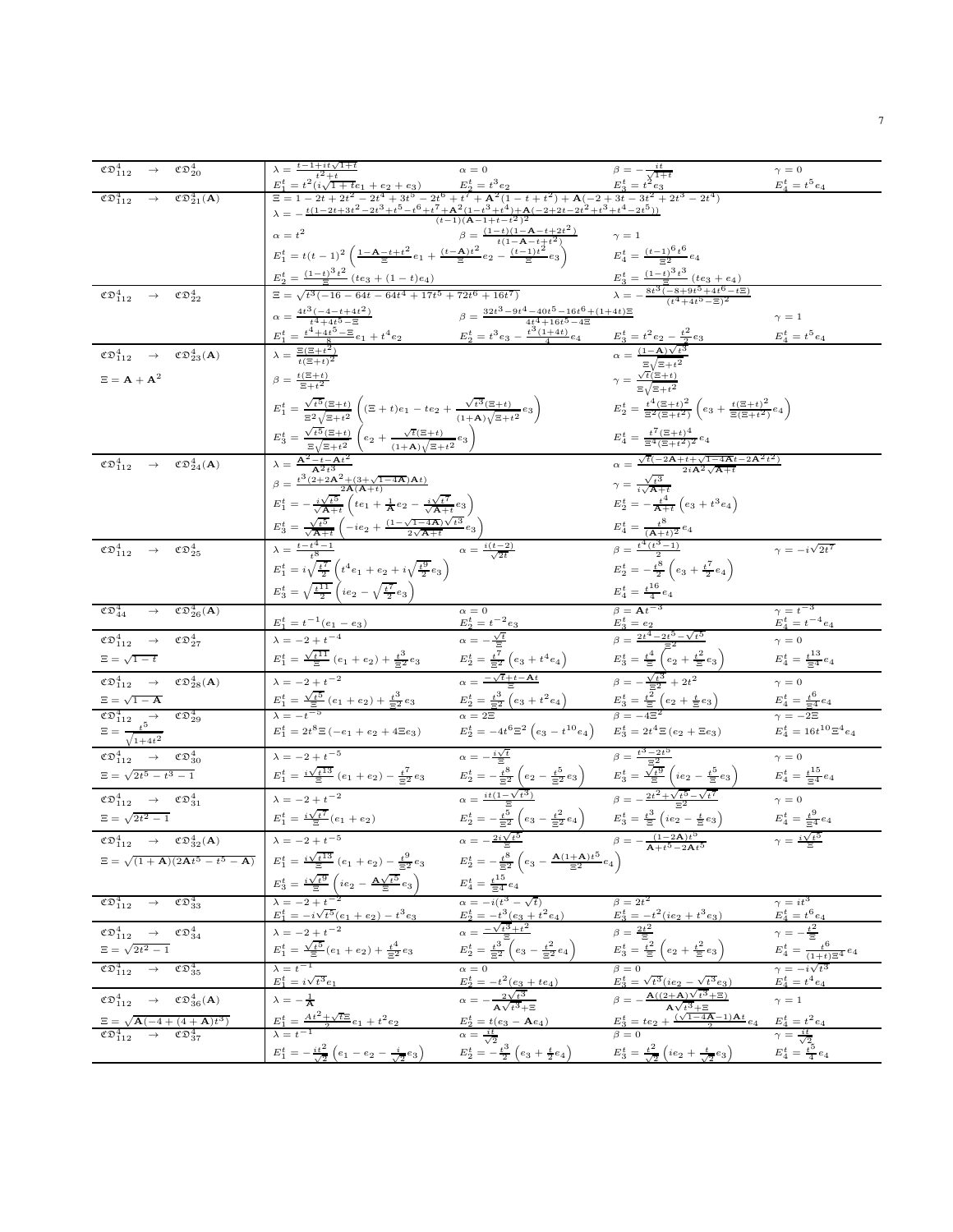| $\mathfrak{CD}_{112}^4 \rightarrow$<br>$\mathfrak{CD}^4_{38}$                                                            | $\lambda = 1$<br>$E_1^t = \sqrt{t^3}e_1$                                                                                                                                                             | $\alpha = 0$                                                                                                                                                         | $\beta=1$                                                                                                                                                                                                                                                                                                      | $\gamma=0$<br>$E_4^t = t^5 e_4$                                                                                             |
|--------------------------------------------------------------------------------------------------------------------------|------------------------------------------------------------------------------------------------------------------------------------------------------------------------------------------------------|----------------------------------------------------------------------------------------------------------------------------------------------------------------------|----------------------------------------------------------------------------------------------------------------------------------------------------------------------------------------------------------------------------------------------------------------------------------------------------------------|-----------------------------------------------------------------------------------------------------------------------------|
| $\mathfrak{C}\mathfrak{D}^4_{44}$<br>$\mathfrak{CD}^4_{39}$<br>$\rightarrow$                                             |                                                                                                                                                                                                      | $\frac{E_2^t}{\alpha} = \frac{t^3(e_3+e_4)}{2t^2(2t^3+3t^2+24t-36)}$<br>$\frac{1}{\beta} = \frac{9}{t^2}\sqrt{2}$                                                    |                                                                                                                                                                                                                                                                                                                | $\gamma = -\frac{\sqrt{\Xi}}{2t}(t+6)$                                                                                      |
| $\Xi = t - 1$                                                                                                            |                                                                                                                                                                                                      | $E_2^{\frac{2}{t}+2}$ $i\Xi(e_1-\sqrt{\Xi}e_2-(\frac{t}{2}+2)e_3-\frac{3\Xi}{2t}(t+3)e_4)$                                                                           |                                                                                                                                                                                                                                                                                                                |                                                                                                                             |
|                                                                                                                          | $\begin{array}{l} E_1^t = \Xi(e_1 + \frac{1}{\sqrt{\Xi}} e_2 + e_3) \\ E_3^t = \Xi( t e_3 + \frac{3 \Xi}{t} (t+3) e_4) \end{array}$                                                                  |                                                                                                                                                                      |                                                                                                                                                                                                                                                                                                                |                                                                                                                             |
| $\mathfrak{CD}^4_{44} \longrightarrow \mathfrak{CD}^4_{40}$                                                              |                                                                                                                                                                                                      | $\frac{E_4^t = t \Xi^2 e_4}{\alpha = t - \frac{3}{4}}$                                                                                                               | $\beta = 0$                                                                                                                                                                                                                                                                                                    | $\gamma = \sqrt{\Xi}$                                                                                                       |
| $\Xi = t - 1$                                                                                                            | $E_1^t = \Xi(e_1 + \frac{1}{\sqrt{\Xi}}e_2 - \frac{1}{2}e_3)$                                                                                                                                        | $E_2^t = i\overline{\Xi}(\overline{e}_1 - \sqrt{\Xi}e_2 + (t-\frac{1}{2})e_3)$                                                                                       |                                                                                                                                                                                                                                                                                                                |                                                                                                                             |
|                                                                                                                          |                                                                                                                                                                                                      |                                                                                                                                                                      |                                                                                                                                                                                                                                                                                                                |                                                                                                                             |
| $\mathfrak{C} \mathfrak{D}^4_{44} \quad \rightarrow \quad \mathfrak{C} \mathfrak{D}^4_{41}$                              | $E_3^t = t \Xi e_3$                                                                                                                                                                                  | $\begin{array}{c} E_4^t = t \Xi^2 e_4 \\ \alpha = \frac{1}{2 t^2} (2 t^3 + 13 t^2 + 8 t - 36) \hspace{0.5cm} \beta = \frac{1}{t^2} (4 t + 9) \sqrt{\Xi} \end{array}$ |                                                                                                                                                                                                                                                                                                                |                                                                                                                             |
|                                                                                                                          |                                                                                                                                                                                                      |                                                                                                                                                                      |                                                                                                                                                                                                                                                                                                                | $\gamma = -\frac{3\sqrt{\Xi}}{2t}(t+2)$                                                                                     |
| $\Xi = t - 1$                                                                                                            | $E_1^t = \Xi(e_1 + \frac{1}{\sqrt{\Xi}}e_2 + e_3)$                                                                                                                                                   | $E_2^{\overbrace{\ell}} = i \Xi(e_1 - \sqrt{\Xi}e_2 - (\frac{3}{2}t + 2)e_3 - \frac{3\Xi}{2t}(7t + 9)e_4)$                                                           |                                                                                                                                                                                                                                                                                                                |                                                                                                                             |
|                                                                                                                          | $E_3^t = \Xi(te_3 + \frac{\Xi}{t}(7t+9)e_4)$                                                                                                                                                         | $E_4^t = t\Xi^2 e_4$<br>$\alpha = \frac{1}{4t}(4t^2 - 19t + 16)$<br>$\beta = -\frac{2}{t}\sqrt{\Xi}$                                                                 |                                                                                                                                                                                                                                                                                                                |                                                                                                                             |
| $\mathfrak{CD}^4_{44} \quad \rightarrow \quad \mathfrak{CD}^4_{42}$<br>$\Xi = t - 1$                                     |                                                                                                                                                                                                      | $E_2^t = i\Xi(e_1 - \sqrt{\Xi}e_2 + (3t - \frac{1}{2})e_3 - 6\Xi e_4)$                                                                                               |                                                                                                                                                                                                                                                                                                                | $\gamma = 3\sqrt{\Xi}$                                                                                                      |
|                                                                                                                          | $E_1^t = \Xi(e_1 + \tfrac{1}{\sqrt{\Xi}}e_2 - \tfrac{1}{2}e_3)$                                                                                                                                      |                                                                                                                                                                      |                                                                                                                                                                                                                                                                                                                |                                                                                                                             |
| $\mathfrak{CD}^4_{44} \longrightarrow \mathfrak{CD}^4_{43}(\mathbf{A})$                                                  | $E_3^t = \Xi (te_3 - 2\Xi e_4)$                                                                                                                                                                      | $\label{eq:1D1V:2} \begin{split} \frac{E_4^t = t\Xi^2 e_4}{\alpha = \frac{1}{4} + t - 2\mathbf{A}t^2} \end{split}$                                                   | $\beta = \mathbf{A} t \sqrt{1 - t^2}$                                                                                                                                                                                                                                                                          | $\gamma = 0$                                                                                                                |
|                                                                                                                          |                                                                                                                                                                                                      |                                                                                                                                                                      |                                                                                                                                                                                                                                                                                                                |                                                                                                                             |
| $\Xi$ = $t\sqrt{1-t^2}$                                                                                                  | $E_1^t = \frac{\Xi^2}{t} \left( e_1 + \frac{t^2}{\Xi} e_2 - \frac{1}{2} e_3 \right)$                                                                                                                 | $E_2^t = \Xi e_2$                                                                                                                                                    | $E_3^t = \Xi^2 e_3$                                                                                                                                                                                                                                                                                            | $E_4^t = \frac{\Xi^4}{t}e_4$                                                                                                |
| $\mathfrak{CD}^4_{112} \quad \rightarrow \quad \mathfrak{CD}^4_{44}(\mathbf{A}, \mathbf{B}, \mathbf{C})$                 |                                                                                                                                                                                                      |                                                                                                                                                                      | $\beta = \Xi^2 (\rho \mathbf{A} + (\rho^2 - 1) \mathbf{B}) t$                                                                                                                                                                                                                                                  |                                                                                                                             |
|                                                                                                                          |                                                                                                                                                                                                      |                                                                                                                                                                      |                                                                                                                                                                                                                                                                                                                | $\gamma = \frac{i\Xi t}{\sqrt{\rho(\rho^2+1)}}$                                                                             |
| $\Xi = \frac{1}{\sqrt{\rho^2 \mathbf{B}(\underline{t+2}) + \rho \mathbf{A}(t+1) - \mathbf{B} t}}$                        | $\begin{split} \lambda&=\frac{\rho^2-t}{t^2} &\alpha=\frac{i\Xi(t-\rho^2)}{\sqrt{\rho(\rho^2+1)}}\\ E_1^t&=\frac{i\Xi t}{\sqrt{\rho(\rho^2+1)}}(te_1-(t+1)e_2)-\frac{\Xi^2t^2}{\rho}e_3 \end{split}$ |                                                                                                                                                                      | $E_2^t = -\frac{i\Xi t}{\rho\sqrt{\rho(\rho^2+1)}}(te_1 - (t-\rho^2)e_2)$                                                                                                                                                                                                                                      |                                                                                                                             |
|                                                                                                                          |                                                                                                                                                                                                      |                                                                                                                                                                      |                                                                                                                                                                                                                                                                                                                |                                                                                                                             |
| $\rho=-\frac{\textbf{A}+\sqrt{\textbf{A}^2+4\textbf{B}(\textbf{B}+\textbf{C})}}{2\textbf{B}}$                            | $E_3^t = -\frac{\Xi^2 t^2}{\rho} \left( e_3 + \frac{\Xi^2 (A + \rho B)t^2}{\rho} e_4 \right)$                                                                                                        |                                                                                                                                                                      | $E_4^t = \frac{\Xi^4 t^4}{\rho^2} e_4$                                                                                                                                                                                                                                                                         |                                                                                                                             |
| $\mathfrak{CD}^4_{44} \longrightarrow \mathfrak{CD}^4_{45}$                                                              |                                                                                                                                                                                                      |                                                                                                                                                                      |                                                                                                                                                                                                                                                                                                                |                                                                                                                             |
|                                                                                                                          |                                                                                                                                                                                                      |                                                                                                                                                                      | $\alpha = -\Xi^2(t^3 - 2it^2 + 10it - 8i)$ $\beta = i\Xi^{\frac{1}{2}}t^{-\frac{1}{2}}(3t - 4)$ $\gamma = 0$<br>3<br>$E_2^t = i(-t^{-1}e_1 + t^{-\frac{3}{2}}\Xi^{-\frac{1}{2}}e_2 + t\Xi e_3)$<br>$E_4^t = \Xi^2 e_4$<br>$\alpha = -2i\mathbf{A}\Xi$ $\beta = -i\mathbf{A}\sqrt{\Xi}t^{-1}$ $\gamma = 0$      |                                                                                                                             |
| $\Xi = t^{-1}(t-1)^{-1}$                                                                                                 | $E_1^t = -t^{-1} e_1 - \sqrt{\Xi t^{-1}} e_2 + t \Xi e_3$                                                                                                                                            |                                                                                                                                                                      |                                                                                                                                                                                                                                                                                                                |                                                                                                                             |
| $\mathfrak{CD}^4_{44} \longrightarrow \mathfrak{CD}^4_{46}(\mathbf{A})$                                                  | $E_3^{\overline{t}} = \Xi(e_3 - 4i\Xi t^{-1}e_4)$                                                                                                                                                    |                                                                                                                                                                      |                                                                                                                                                                                                                                                                                                                |                                                                                                                             |
|                                                                                                                          |                                                                                                                                                                                                      |                                                                                                                                                                      |                                                                                                                                                                                                                                                                                                                |                                                                                                                             |
| $\frac{\Xi = t^{-1}(t-1)}{\mathfrak{CD}_{44}^4} \rightarrow \frac{\mathfrak{CD}^4}{\mathfrak{CD}_4^4 \mathfrak{CD}}$     | $E_1^t = \Xi e_1 + \sqrt{\Xi t^{-1}} e_2$                                                                                                                                                            | $\frac{E_2^t = i\Xi(e_1 - \sqrt{\Xi t}e_2)}{\alpha = -\mathbf{A} - \mathbf{A}^2 + \mathbf{B}^2 + t}$                                                                 | $\frac{E_3^t = \Xi e_3}{\beta = -AB}$                                                                                                                                                                                                                                                                          | $\label{eq:1D1V:2} \begin{split} E_4^t &= \Xi^2 e_4 \\ \gamma &= -\mathbf{B} \end{split}$                                   |
|                                                                                                                          | $E_1^t = t(e_1 + Ae_3)$                                                                                                                                                                              |                                                                                                                                                                      |                                                                                                                                                                                                                                                                                                                |                                                                                                                             |
| $\mathfrak{CD}^4_{44} \quad \rightarrow \quad \mathfrak{CD}^4_{48}(\mathbf{A})$                                          |                                                                                                                                                                                                      | $E_2^t = t(e_2 + Be_3)$<br>$\alpha = \mathbf{A} \Xi$                                                                                                                 | $E_3^t = t^2 (e_3 + \mathbf{B}^2 e_4)$<br>$\beta = \mathbf{A} \sqrt{\Xi t^{-1}}$                                                                                                                                                                                                                               | $\frac{E_4^t = t^3 e_4}{\gamma = -\mathbf{A}\sqrt{\Xi t^{-1}}}$                                                             |
| $\frac{\Xi = t^{-1}(t-1)}{\mathfrak{CD}_{44}^4} \rightarrow \mathfrak{CD}_{49}^4(\mathbf{A})$                            | $E_1^t = \Xi e_1 + \sqrt{\Xi t^{-1}} e_2$                                                                                                                                                            | $E_2^t = i\Xi(e_1 - \sqrt{\Xi t}e_2)$                                                                                                                                | $E_3^t = \Xi e_3$<br>$\beta = -\mathbf{A}(t-2)\Xi^{\frac{3}{2}}t^{-\frac{1}{2}}$                                                                                                                                                                                                                               | $\label{eq:1D1V:2} \begin{split} E_4^t &= \Xi^2 e_4 \\ \gamma &= -\mathbf{A}\Xi^{\tfrac{3}{2}}t^{\tfrac{1}{2}} \end{split}$ |
|                                                                                                                          |                                                                                                                                                                                                      | $\alpha = -\Xi^2(t^3 - A t^2 + 5A t - 4A)$                                                                                                                           |                                                                                                                                                                                                                                                                                                                |                                                                                                                             |
|                                                                                                                          |                                                                                                                                                                                                      |                                                                                                                                                                      |                                                                                                                                                                                                                                                                                                                |                                                                                                                             |
|                                                                                                                          |                                                                                                                                                                                                      |                                                                                                                                                                      |                                                                                                                                                                                                                                                                                                                |                                                                                                                             |
| $\Xi = t^{-1}(t-1)^{-1}$                                                                                                 |                                                                                                                                                                                                      |                                                                                                                                                                      |                                                                                                                                                                                                                                                                                                                |                                                                                                                             |
| $\mathfrak{CD}^4_{44} \longrightarrow \mathfrak{CD}^4_{50}(\mathbf{A})$                                                  | $\begin{array}{l} E_1^t = -{t^{ - 1}}{e_1} + \sqrt {\Xi {t^{ - 1}}}{e_2} + t\Xi {e_3}\\ E_3^t = \Xi {e_3} - 2\mathbf{A}\Xi {^2}{t^{ - 1}}{e_4} \end{array}$                                          | $\alpha = \mathbf{A}t^{-2}$                                                                                                                                          | $E_2^t = -i(t^{-1}e_1 + \Xi^{-\frac{1}{2}}t^{-\frac{3}{2}}e_2 - t\Xi e_3)$<br>$E_4^t = \Xi^2 e_4$                                                                                                                                                                                                              | $\gamma = \overline{t^{-2}}$                                                                                                |
|                                                                                                                          | $E_1^t = t^{-1}e_1$                                                                                                                                                                                  | $E_2^t = t^{-1}e_2$                                                                                                                                                  | $E_3^t = t^{-2} e_3$                                                                                                                                                                                                                                                                                           | $E_4^t = t^{-4}e_4$                                                                                                         |
| $\mathfrak{CD}^4_{44}$<br>$\rightarrow$ $\mathfrak{CD}_{51}^{4}(\mathbf{A})$                                             |                                                                                                                                                                                                      | $\alpha = \mathbf{A} \Xi t^{-1} (t-2)$                                                                                                                               | $\beta = A \Xi^{\frac{3}{2}} t^{-\frac{1}{2}}$                                                                                                                                                                                                                                                                 | $\gamma = 0$                                                                                                                |
|                                                                                                                          | $E_1^t = \Xi e_1 + \sqrt{\Xi t^{-1}} e_2$                                                                                                                                                            |                                                                                                                                                                      |                                                                                                                                                                                                                                                                                                                | $E_4^t = \Xi^2 e_4$                                                                                                         |
| $\frac{\Xi = t^{-1}(t-1)}{\mathfrak{C}\mathfrak{D}_{44}^4}$<br>$\mathfrak{CD}_{52}^4$                                    |                                                                                                                                                                                                      | $\frac{E_2^t = i\Xi(e_1 - \sqrt{\Xi t}e_2)}{\alpha = t^{-2}}$                                                                                                        | $E_3^t = \Xi(e_3 - \mathbf{A} \Xi t^{-1} e_4)$<br>$\beta = 0$                                                                                                                                                                                                                                                  | $\gamma = 0$                                                                                                                |
|                                                                                                                          | $E_1^t = t^{-1}e_1$                                                                                                                                                                                  |                                                                                                                                                                      |                                                                                                                                                                                                                                                                                                                |                                                                                                                             |
| $\mathfrak{C}\mathfrak{D}^4_{44}$<br>$\mathfrak{CD}_{53}^4$<br>$\rightarrow$                                             |                                                                                                                                                                                                      | $\frac{E_2^t = t^{-1} e_2}{\alpha = -\frac{2+t}{t^2}}$                                                                                                               | $E_3^t = t^{-2} e_3$<br>$\beta = -\frac{1}{2} - \frac{i}{t^2}$                                                                                                                                                                                                                                                 | $E_4^t = t^{-4} e_4$<br>$\gamma = 1 - \frac{i}{t}$                                                                          |
|                                                                                                                          | $E_1^t = te_1 + e_3$                                                                                                                                                                                 |                                                                                                                                                                      |                                                                                                                                                                                                                                                                                                                |                                                                                                                             |
| $\label{eq:2.10} \mathfrak{C} \mathfrak{D}^4_{44} \qquad \rightarrow \quad \mathfrak{C} \mathfrak{D}^4_{54}(\mathbf{A})$ |                                                                                                                                                                                                      | $\frac{E_{2}^{t}=t_{2}^{t}+ie_{3}}{\alpha=\frac{-\mathbf{A}(\mathbf{A}+1)t^{2}+2(2\mathbf{A}+1)^{2}(t-1)+4i\Xi}{t^{2}}}$                                             |                                                                                                                                                                                                                                                                                                                |                                                                                                                             |
| $\Xi = t\sqrt{t-1}$                                                                                                      | $E_1^t = -\frac{1}{t}(\Xi e_1 - te_2 + \Xi \mathbf{A} e_3)$                                                                                                                                          |                                                                                                                                                                      | $\begin{array}{l} E_3^t = \overset{t^2}{t^2}e_3 \overset{t^a}{-} e_4 \qquad \quad E_4^t = t^2 \overset{t^a}{e_4} \\ \beta = \frac{(2\mathbf{A}+1)(\mathbf{A}(t-2)-1)\Xi + it^2(t-2)}{t^3} \gamma = \frac{(2\mathbf{A}+1)\Xi}{t^2} \\ E_2^t = -\frac{i}{t}(\Xi e_1+t(t-1)e_2-\Xi(\mathbf{A}+1)e_3) \end{array}$ |                                                                                                                             |
|                                                                                                                          | $E_3^t = te_3 + \frac{\Xi}{t^3}((2\mathbf{A} + 1)^2 \Xi + 2it^2)e_4$                                                                                                                                 |                                                                                                                                                                      | $E_4^t = -\Xi e_4$                                                                                                                                                                                                                                                                                             |                                                                                                                             |
| $\mathfrak{C} \mathfrak{D}^4_{44}$<br>$\mathfrak{CD}_{55}^{4}(\mathbf{A})$<br>$\rightarrow$                              |                                                                                                                                                                                                      | $\alpha = -\mathbf{A}(1+\mathbf{A})$                                                                                                                                 | $\beta = t$                                                                                                                                                                                                                                                                                                    | $\gamma=0$                                                                                                                  |
|                                                                                                                          | $E_1^t = te_1 + \textbf{A}te_3$                                                                                                                                                                      | $E_2^t = te_2$<br>$\alpha = 0$                                                                                                                                       | $\label{eq:1D1V:2} \begin{array}{l} E_3^t = t^2 e_3 \\ \beta = i \sqrt{\Xi t^{-1}} \end{array}$                                                                                                                                                                                                                |                                                                                                                             |
| $\mathfrak{CD}^4_{44} \rightarrow \mathfrak{CD}^4_{56}$<br>$E = t^{-1}(t-1)$                                             |                                                                                                                                                                                                      | $E_2^t = i\Xi(e_1 - \sqrt{\Xi t}e_2)$                                                                                                                                |                                                                                                                                                                                                                                                                                                                | $\frac{E_4^t = t^3 e_4}{\gamma = -2i\sqrt{\Xi t^{-1}}}$<br>$E_4^t = \Xi^2 e_4$                                              |
| $\mathfrak{CD}^4_{44} \longrightarrow \mathfrak{CD}^4_{57}(\mathbf{A}, \mathbf{B})$                                      | $E_1^t = \Xi e_1 + \sqrt{\Xi t^{-1}} e_2$                                                                                                                                                            | $\alpha = -2i(2\mathbf{A} + \mathbf{B})\Xi t^{-1}$                                                                                                                   | $E_3^t = \Xi e_3$<br>$\beta = i(\mathbf{A}(t-2) - \mathbf{B})\sqrt{\Xi}t^{-3}$                                                                                                                                                                                                                                 | $\gamma = i \mathbf{A} \sqrt{\Xi t^{-1}}$                                                                                   |
| $\Xi = t^{-1}(t-1)$                                                                                                      | $E_1^t = \Xi e_1 + \sqrt{\Xi t^{-1}} e_2$                                                                                                                                                            |                                                                                                                                                                      | $E_2^t = i\Xi(e_1 - \sqrt{\Xi t}e_2)$                                                                                                                                                                                                                                                                          |                                                                                                                             |
|                                                                                                                          | $=\Xi(e_3 - i(2\mathbf{A} + \mathbf{B})\Xi t^{-1}e_4)$<br>$E_2^t$                                                                                                                                    |                                                                                                                                                                      | $=\Xi^2e_4$                                                                                                                                                                                                                                                                                                    |                                                                                                                             |
| $\mathfrak{CD}^4_{44}$<br>$\mathfrak{CD}_{58}^4$<br>$\rightarrow$                                                        |                                                                                                                                                                                                      | $\alpha = -\frac{2+t}{t^2}$                                                                                                                                          |                                                                                                                                                                                                                                                                                                                |                                                                                                                             |
|                                                                                                                          | $E_1^t = te_1 + e_3$                                                                                                                                                                                 |                                                                                                                                                                      | $\beta = -\frac{i}{t^2}$<br>$E_3^t = t^2 e_3 - e_4$                                                                                                                                                                                                                                                            | $\begin{array}{l} \gamma = \frac{t-i}{t} \\ E_4^t = t^2 e_4 \end{array}$                                                    |
| $\mathfrak{CD}^4_{44}$<br>$\mathfrak{CD}_{59}^4(\mathbf{A},\mathbf{B})$<br>$\rightarrow$                                 |                                                                                                                                                                                                      | $\frac{E_2^t = te_2 + ie_3}{\alpha = -\mathbf{A} - \mathbf{A}^2 + \mathbf{B}^2}$                                                                                     | $\beta = -AB$                                                                                                                                                                                                                                                                                                  | $\gamma = -\mathbf{B}$                                                                                                      |
| $\rightarrow$                                                                                                            | $E_1^t = t(e_1 + Ae_3)$                                                                                                                                                                              | $E_2^t = t(e_2 + Be_3)$                                                                                                                                              | $E_3^t = t^2 (e_3 + \mathbf{B}^2 e_4)$                                                                                                                                                                                                                                                                         | $E_4^t=t^3e_4$<br>$\gamma = -2i\Xi t^{-1}$                                                                                  |
| $\mathfrak{CD}^4_{44}$<br>$\mathfrak{CD}^4_{60}$<br>$E = \sqrt{t-1}$                                                     | $E_1^t = \Xi e_1 + e_2 + i \Xi e_3$                                                                                                                                                                  | $\alpha = t^{-2} \overbrace{((1-i)t^2 + 2(i-4)t + 8)}$                                                                                                               | $\beta = 2\Xi t^{-2}(t-2)$                                                                                                                                                                                                                                                                                     | $E_4^t = t \Xi e_4$                                                                                                         |
| $\mathfrak{CD}^4_{44}$<br>$\mathfrak{CD}^4_{61}({\bf A})$<br>$\rightarrow$                                               |                                                                                                                                                                                                      | $\frac{E_2^t = \Xi(i e_1 - i \Xi e_2 + e_3)}{\alpha = \mathbf{A}(\mathbf{A} + i)}$                                                                                   | $\frac{E_3^t = te_3 - 4t^{-1}\Xi^2e_4}{\beta = 0}$                                                                                                                                                                                                                                                             | $\gamma = 0$                                                                                                                |
| $E = \sqrt{t-1}$                                                                                                         | $E_1^t = \Xi e_1 + e_2 - i \mathbf{A} \Xi e_3$                                                                                                                                                       | $E_2^t = \Xi(i e_1 - i \Xi e_2 + \mathbf{A} e_3)$                                                                                                                    | $E_3^t = te_3$                                                                                                                                                                                                                                                                                                 | $E_4^t = t \Xi e_4$                                                                                                         |
| $\mathfrak{CD}^4_{44}$<br>$\mathfrak{CD}^4_{62}$<br>$\rightarrow$                                                        |                                                                                                                                                                                                      | $\alpha = -2t^{-2}(t^2 - 9t + 9)$                                                                                                                                    | $\beta = -3\Xi t^{-2}(t-3)$                                                                                                                                                                                                                                                                                    | $\gamma = -3\Xi t^{-1}$                                                                                                     |
| $\Xi = \sqrt{t-1}$                                                                                                       | $E_1^t = \Xi e_1 + e_2 + \Xi e_3$                                                                                                                                                                    | $E_2^t = i \Xi (e_1 - \Xi e_2 - 2e_3)$                                                                                                                               | $E_3^t = te_3 + 9\Xi^2 t^{-1}e_4$<br>$\beta = 0$                                                                                                                                                                                                                                                               | $E_4^t = t \Xi e_4$                                                                                                         |
| $\mathfrak{CD}^4_{44}$<br>$\mathfrak{CD}^4_{63}$<br>$\rightarrow$<br>$\Xi = \sqrt{t-1}$                                  |                                                                                                                                                                                                      | $\alpha = \frac{1}{4}$                                                                                                                                               |                                                                                                                                                                                                                                                                                                                | $\gamma=0$                                                                                                                  |
| $\mathfrak{CD}^4_{44}$<br>$\mathfrak{CD}^4_{64}(\mathbf{A})$<br>$\rightarrow$                                            | $E_1^t = \Xi e_1 + e_2 - \frac{1}{2} \Xi e_3$                                                                                                                                                        | $E_2^t = i\Xi(e_1 - \Xi e_2 - \frac{1}{2}e_3)$<br>$\alpha = -A^2 - A$<br>$E_2^t = te_2$                                                                              | $E_3^t = te_3$<br>$\beta = 0$<br>$E_3^t = t^2 e_3$                                                                                                                                                                                                                                                             | $E_4^t = t \Xi e_4$<br>$\gamma = 0$<br>$E_4^t = t^3 e_4$                                                                    |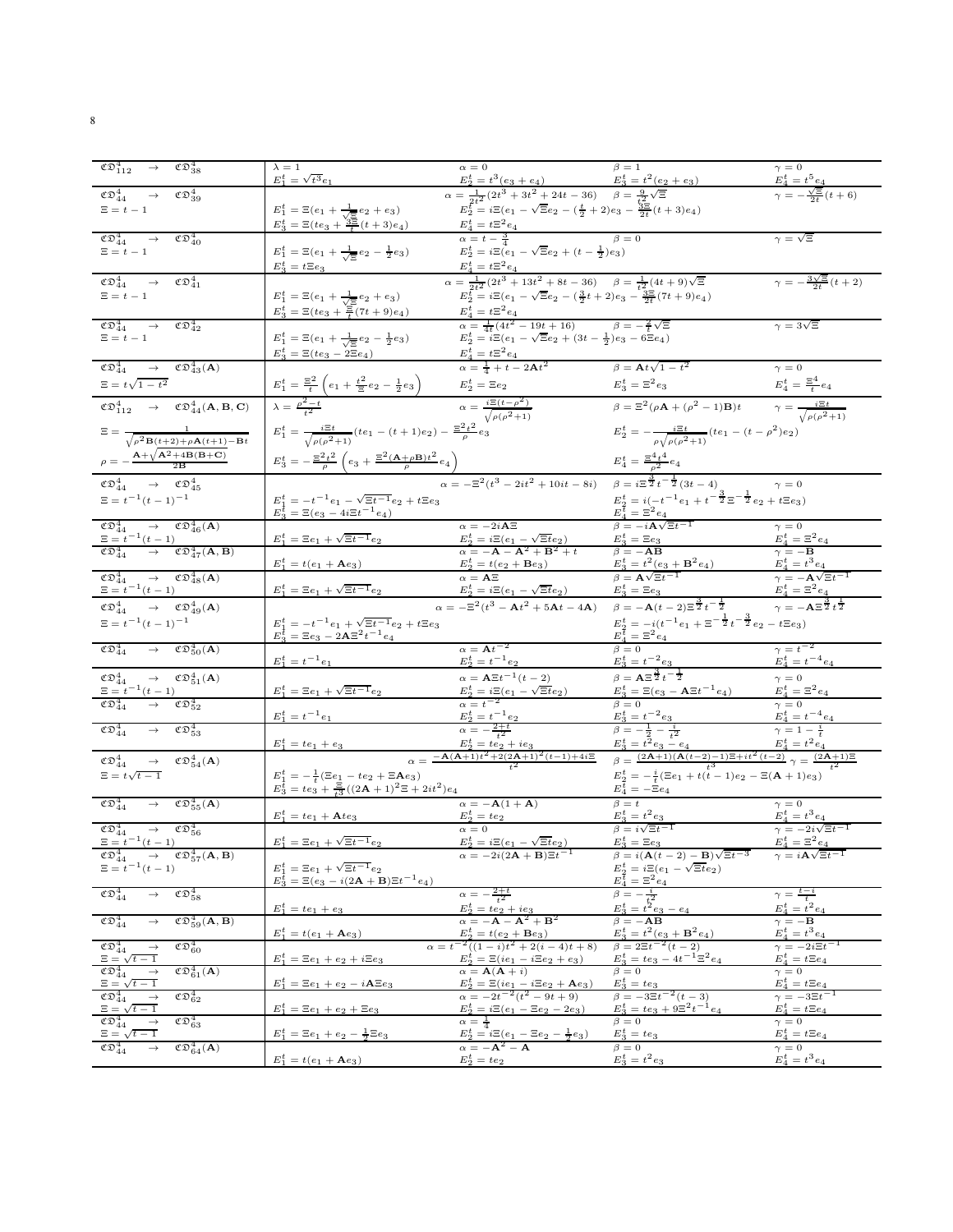| $\mathfrak{CD}^4_{65}({\bf A})$<br>$\mathfrak{CD}^4_{44}$<br>$\rightarrow$                                          |                                                                                                                                                              | $\alpha = -\mathbf{A}((\mathbf{A} + 1)t - 2\mathbf{A})t^{-2}\mathbf{E}^{2}$ $\beta = -\mathbf{A}^{2}\mathbf{E}^{3}t^{-2}$                                                |                                                                                                                                                                                                                                                                                                           | $\gamma = -A \Xi t^{-1}$                                                                                           |
|---------------------------------------------------------------------------------------------------------------------|--------------------------------------------------------------------------------------------------------------------------------------------------------------|--------------------------------------------------------------------------------------------------------------------------------------------------------------------------|-----------------------------------------------------------------------------------------------------------------------------------------------------------------------------------------------------------------------------------------------------------------------------------------------------------|--------------------------------------------------------------------------------------------------------------------|
| $\Xi = \sqrt{t-1}$<br>$\mathfrak{CD}^4_{44}$                                                                        | $E_1^t = \Xi e_1 + e_2 + \mathbf{A}\Xi e_3$                                                                                                                  | $\frac{E_2^t = i \Xi(e_1 - \Xi e_2)}{\alpha = t^{-2}}$                                                                                                                   | $\label{eq:2.1} \frac{E_3^t = te_3 + {\bf A}^2 \Xi^2 t^{-1} e_4}{\beta = t^{-1}}$                                                                                                                                                                                                                         | $\frac{E_4^t}{\gamma=0} = t \Xi e_4$                                                                               |
| $\mathfrak{CD}^4_{66}$                                                                                              | $E_1^t = e_1 - e_3$                                                                                                                                          |                                                                                                                                                                          | $\begin{array}{l} \beta=t^{-1}\\ \underline{E_3^t}=\underline{e_3+t^{-2}e_4}\\ \underline{B_4^t}=0\\ \underline{E_5^t}=\underline{t^{-2}e_3}\\ \beta=-\frac{i}{t^2}\\ \underline{E_3^t}=\underline{t^2}e_3+e_4\\ \beta=-\frac{i}{t^2}\\ \underline{E_3^t}=\underline{t^2}e_3+e_4\\ \beta=0\\ \end{array}$ |                                                                                                                    |
| $\mathfrak{CD}^4_{44}$<br>$\mathfrak{CD}_{67}^4$<br>$\rightarrow$                                                   |                                                                                                                                                              | $\begin{array}{l} \label{eq:2.1} E_2^t = e_2 + t^{-1} e_3 \\ \alpha = 0 \end{array}$                                                                                     |                                                                                                                                                                                                                                                                                                           | $\frac{E_4^t}{\gamma} = t^{-1} e_4$                                                                                |
|                                                                                                                     | $E_1^t=t^{-1}e_1$                                                                                                                                            | $\frac{E_2^t = t^{-1} e_2}{\alpha = \frac{2 - it + t^2}{t^2}}$                                                                                                           |                                                                                                                                                                                                                                                                                                           | $E_4^t = t^{-4} e_4$<br>$\gamma = -\frac{1}{t}$<br>$E_4^t = t^2 e_4$                                               |
| $\mathfrak{CD}^4_{44}$<br>$\mathfrak{CD}^4_{68}$<br>$\rightarrow$                                                   |                                                                                                                                                              |                                                                                                                                                                          |                                                                                                                                                                                                                                                                                                           |                                                                                                                    |
|                                                                                                                     | $E_1^t = e_1 + ie_3$                                                                                                                                         | $E_2^t = te_2 + e_3$ $\alpha = \frac{2 - it}{t^2}$                                                                                                                       |                                                                                                                                                                                                                                                                                                           |                                                                                                                    |
| $\mathfrak{CD}^4_{44}$<br>$\mathfrak{CD}^4_{69}$<br>$\rightarrow$                                                   |                                                                                                                                                              |                                                                                                                                                                          |                                                                                                                                                                                                                                                                                                           |                                                                                                                    |
|                                                                                                                     | $E_1^t=te_1+ie_3$                                                                                                                                            |                                                                                                                                                                          |                                                                                                                                                                                                                                                                                                           |                                                                                                                    |
| $\mathfrak{CD}^4_{44}$<br>$\mathfrak{CD}_{70}^4$<br>$\rightarrow$                                                   |                                                                                                                                                              | $E_2^t = te_2 + e_3$ $\alpha = -\frac{1+t}{t^2}$                                                                                                                         |                                                                                                                                                                                                                                                                                                           | $\frac{-4}{\gamma} = -\frac{1}{t}$<br>$E_4^t = t^2 e_4$<br>$\gamma = 0$                                            |
|                                                                                                                     | $\frac{E_1^t = te_1 + e_3}{\lambda = -1 + t}$                                                                                                                | $\frac{E_2^t = te_2^t}{\alpha = -t^2}$                                                                                                                                   | $E_3^t = t^2 e_3$                                                                                                                                                                                                                                                                                         | $E_4^t=t^2e_4$                                                                                                     |
| $\mathfrak{CD}_{12}^4$<br>$\mathfrak{CD}_{71}^4$<br>$\rightarrow$                                                   |                                                                                                                                                              |                                                                                                                                                                          |                                                                                                                                                                                                                                                                                                           |                                                                                                                    |
|                                                                                                                     | $\label{eq:11} \begin{array}{l} E_1^t = t(e_1 + ie_2) \\ \lambda = -1 \end{array}$                                                                           | $\label{eq:2} \begin{array}{l} \underline{E}_2^t = t(e_2+ie_3+3te_4)\\ \alpha = t^2 \end{array}$                                                                         | $E_3^t=t^2(e_3-3ite_4)$                                                                                                                                                                                                                                                                                   | $E_4^t = (t-3)t^3 e_4$                                                                                             |
| $\mathfrak{CD}_{12}^4$<br>$\mathfrak{CD}_{72}^4$<br>$\rightarrow$                                                   |                                                                                                                                                              |                                                                                                                                                                          | $E_3^t = -3t(e_3 + 9e_4)$                                                                                                                                                                                                                                                                                 | $E_4^t=9t^2e_4$                                                                                                    |
| $\mathfrak{CD}_{12}^4$<br>$\mathfrak{CD}_{73}^4$<br>$\longrightarrow$                                               | $\frac{E_1^t = te_1}{\lambda = -1}$                                                                                                                          | $E_2^t = -3(e_2 - 3e_3 - 36e_4)$<br>$\alpha = \frac{t^2}{4}$                                                                                                             |                                                                                                                                                                                                                                                                                                           |                                                                                                                    |
|                                                                                                                     |                                                                                                                                                              |                                                                                                                                                                          |                                                                                                                                                                                                                                                                                                           |                                                                                                                    |
|                                                                                                                     | $\boldsymbol{E}_1^t$ = $te_1$ – $6e_2$                                                                                                                       | $\label{eq:22} \begin{split} \frac{E_2^t = t(e_2 + 9e_4)}{\alpha = -\frac{1+2\mathbf{A}}{\Xi}} \end{split}$                                                              | $E_3^t = t^2 (e_3 + \frac{3t}{2}e_4)$<br>$\beta = 0$                                                                                                                                                                                                                                                      | $\label{eq:1D1V:2} \frac{E_4^t = -3t^3e_4}{\gamma = 0}$                                                            |
| $\mathfrak{CD}^4_{112} \rightarrow \mathfrak{CD}^4_{74}(\mathbf{A})$                                                | $\lambda = \frac{1}{4}$                                                                                                                                      |                                                                                                                                                                          |                                                                                                                                                                                                                                                                                                           |                                                                                                                    |
| $\Xi=\sqrt{{\bf A}(1+{\bf A})}$                                                                                     | $E_1^t = te_1 - 6e_2$                                                                                                                                        |                                                                                                                                                                          | $E_3^t = t^2 (e_3 + \frac{3t}{2}e_4)$<br>$\beta = 4$                                                                                                                                                                                                                                                      |                                                                                                                    |
| $\mathfrak{CD}^4_{112} \rightarrow \mathfrak{CD}^4_{75}(\mathbf{A})$                                                | $\lambda = \frac{1}{4}$                                                                                                                                      | $E_2^t = t(e_2 + 9e_4)$ $\alpha = -\frac{i}{5}$                                                                                                                          |                                                                                                                                                                                                                                                                                                           | $E_4^t = -3t^3e_4$ $\gamma = \frac{4i\mathbf{A}}{5}$                                                               |
| $\Xi=\sqrt{{\bf A}(1+{\bf A})}$                                                                                     | $E_1^t = 8i\Xi t\left(2e_1 - e_2 + \frac{2i\mathbf{A}}{\Xi}e_3\right)$                                                                                       | $E_2^t = 1 \overset{\text{--}}{6} t^2 (i \Xi e_2 + 4 \ensuremath{\mathbf{A}} e_3)$                                                                                       | $E_3^t = 128\Xi^2 t^3 (e_3 + 8e_4)$                                                                                                                                                                                                                                                                       | $E_4^t = 2048 \Xi^2 t^4 e_4$                                                                                       |
| $\mathfrak{CD}_{12}^4$<br>$\mathfrak{CD}_{76}^4$<br>$\rightarrow$                                                   | $\lambda = -1$                                                                                                                                               | $\frac{1}{\alpha} = -3t^2$                                                                                                                                               |                                                                                                                                                                                                                                                                                                           |                                                                                                                    |
|                                                                                                                     |                                                                                                                                                              | $\frac{E_2^t}{E_2^t} = \frac{\frac{2t}{E}e_2}{E_2^t}$                                                                                                                    | $\frac{E_{3}^{t}=-\frac{2t}{\Xi^{2}}e_{3}}{E_{3}^{t}=t^{-2}e_{3}}$                                                                                                                                                                                                                                        | $\frac{E_4^t}{E_4^t} = \frac{4t}{54}e_4$<br>$\frac{E_4^t}{4} = t^{-3}e_4$                                          |
| $\mathfrak{CD}_{78}^4$<br>$\mathfrak{CD}_{77}^4$<br>$\rightarrow$                                                   | $E_1^t = \frac{2}{5}e_1 - \frac{1}{5}e_2 + \frac{2}{1+A}e_3$<br>$E_1^t = t^{-1}e_1$<br>$\lambda = \frac{1}{4}$                                               |                                                                                                                                                                          |                                                                                                                                                                                                                                                                                                           |                                                                                                                    |
| $\mathfrak{C}\mathfrak{D}^4_{112}$<br>$\rightarrow$ $\mathfrak{CD}_{78}^4$                                          |                                                                                                                                                              | $\alpha = \frac{i}{\sqrt{2t}}(1-2t)$                                                                                                                                     | $\beta = 2$                                                                                                                                                                                                                                                                                               | $\gamma = i \sqrt{\frac{2}{t}}$                                                                                    |
|                                                                                                                     |                                                                                                                                                              | $E_2^t = -2i\sqrt{2t}(2e_1 - (2t+1)e_2) + 8te_3$                                                                                                                         |                                                                                                                                                                                                                                                                                                           |                                                                                                                    |
|                                                                                                                     | $E_1^t = -2i\sqrt{2t}(2e_1 - e_2)$<br>$E_3^t = -16t^2(e_3 + 4e_4)$<br>$\lambda = \frac{1+2t^2}{4}$                                                           | $E_4^t = 128t^3e_4$ $\alpha = -\frac{1+t}{5}$                                                                                                                            |                                                                                                                                                                                                                                                                                                           |                                                                                                                    |
| $\mathfrak{CD}^4_{112} \rightarrow \mathfrak{CD}^4_{79}(\mathbf{A})$                                                |                                                                                                                                                              |                                                                                                                                                                          | $\beta = 2$                                                                                                                                                                                                                                                                                               |                                                                                                                    |
| $\Xi=\sqrt{2t(\mathbf{A}-t)}$                                                                                       | $\begin{array}{l} E_1^t = \frac{2}{\Xi}(2e_1 - e_2) \\ \lambda = \frac{1}{4} \\ E_1^t = \sqrt{\frac{2}{t}}(2e_1 - e_2) \\ \lambda = \frac{1}{4} \end{array}$ | $\frac{E_2^t}{\alpha} = \frac{4t}{\Xi} \left( e_2 + \frac{2t}{\Xi} e_3 \right)$<br>$\alpha = -\sqrt{2t}$                                                                 | $E_3^t = \frac{8t}{\Xi^2} (e_3 + 4e_4)$<br>$\beta = 2$                                                                                                                                                                                                                                                    | $\begin{array}{l} \gamma = \frac{2(t-1)}{\Xi} \\ E_4^t = \frac{64t^2}{\Xi^4} e_4 \\ \hline \gamma = 0 \end{array}$ |
| $\mathfrak{CD}^4_{112} \rightarrow \mathfrak{CD}^4_{80}$                                                            |                                                                                                                                                              |                                                                                                                                                                          |                                                                                                                                                                                                                                                                                                           |                                                                                                                    |
|                                                                                                                     |                                                                                                                                                              | $\label{eq:1D1V:2} \begin{split} E_2^t &= 2\sqrt{2t}e_2\\ \alpha &= 0 \end{split}$                                                                                       | $E_3^t = -4(e_3 + 4e_4)$<br>$\beta = 2$                                                                                                                                                                                                                                                                   | $\label{eq:11} \frac{E_4^{\,t}}{\gamma\,=\,0} = 16\,e_4$                                                           |
| $\mathfrak{CD}^4_{112}$<br>$\mathfrak{CD}^4_{81}$<br>$\rightarrow$                                                  |                                                                                                                                                              |                                                                                                                                                                          |                                                                                                                                                                                                                                                                                                           |                                                                                                                    |
|                                                                                                                     |                                                                                                                                                              | $E_2^t=2\sqrt{2t}e_2$                                                                                                                                                    | $E_3^t = -4(e_3 + 4e_4)$                                                                                                                                                                                                                                                                                  | $E_4^t=16e_4\,$                                                                                                    |
| $\mathfrak{CD}^4_{102}$<br>$\mathfrak{CD}^4_{82}$<br>$\rightarrow$                                                  | $\frac{E_1^t}{\lambda = \frac{1}{4}} \frac{\sqrt{\frac{2}{t}}(2e_1 - e_2)}{\frac{1}{4}}$                                                                     | $\alpha = \sqrt{2}t$                                                                                                                                                     |                                                                                                                                                                                                                                                                                                           |                                                                                                                    |
|                                                                                                                     | $E_1^t = -\sqrt{2}(2e_1 - e_2)$                                                                                                                              | $\frac{E_2^t = \sqrt{2}te_2}{\alpha = \mathbf{A}^{-\tfrac{1}{2}}}$                                                                                                       | $E_3^t = 2t(e_3 - 2e_4)$                                                                                                                                                                                                                                                                                  | $E_4^t=4t^2e_4$                                                                                                    |
| $\mathfrak{CD}^4_{112}$<br>$\mathfrak{CD}^4_{83}({\bf A})$<br>$\rightarrow$                                         | $\lambda = \frac{1}{4}$                                                                                                                                      |                                                                                                                                                                          | $\beta = 0$                                                                                                                                                                                                                                                                                               | $\gamma = 0$                                                                                                       |
|                                                                                                                     | $E_1^t = 2\mathbf{A}^{-\tfrac{1}{2}}e_2$                                                                                                                     | $\frac{E_2^t = t^{-1}(e_1 - \frac{1}{2}e_2)}{\alpha = t^{-2}}$                                                                                                           | $E_3^t = A^{-\tfrac{1}{2}} t^{-1} e_3$                                                                                                                                                                                                                                                                    | $E_4^{\,t} = t^{-2} \, {\rm A}^{-1} e_4$                                                                           |
| $\mathfrak{CD}_{83}^4$<br>$\mathfrak{CD}^4_{84}$<br>$\rightarrow$                                                   |                                                                                                                                                              |                                                                                                                                                                          |                                                                                                                                                                                                                                                                                                           |                                                                                                                    |
|                                                                                                                     | $\frac{E_1^t = t^{-1}e_1 + te_2}{\lambda = \frac{1}{4}}$                                                                                                     | $\label{eq:1D1V:2} \begin{array}{l} E_2^t=e_2\\ \alpha=0 \end{array}$                                                                                                    | $\label{eq:1D1V:2} \begin{array}{l} E_3^t = t^{-1} e_3 \\ \beta = 0 \end{array}$                                                                                                                                                                                                                          | $\label{eq:1D1V:2} \begin{array}{l} E_4^t = t^{-2} e_4 \\ \gamma = 0 \end{array}$                                  |
| $\mathfrak{CD}^4_{112} \rightarrow$<br>$\mathfrak{CD}^4_{85}$                                                       |                                                                                                                                                              |                                                                                                                                                                          |                                                                                                                                                                                                                                                                                                           |                                                                                                                    |
|                                                                                                                     | $E_1^t = t^{-2}e_1 - \frac{1}{2t}e_2$<br>$\lambda = -1$                                                                                                      |                                                                                                                                                                          | $E_3^t=-\frac{1}{2t^3}e_3$                                                                                                                                                                                                                                                                                | $E_4^t=\frac{1}{4t^6}e_4$                                                                                          |
| $\mathfrak{CD}_{12}^4$<br>$\mathfrak{CD}^4_{86}$<br>$\rightarrow$                                                   |                                                                                                                                                              | $\begin{array}{l} \label{eq:27} E_2^t = t^{-1} e_2 \\ \hline \alpha = \frac{3t^3}{2} \end{array}$                                                                        |                                                                                                                                                                                                                                                                                                           |                                                                                                                    |
|                                                                                                                     | $\frac{E_1^t = te_1 + e_2}{\lambda = \Lambda - \Psi t}$                                                                                                      | $E_2^t = 2e_2 + 3te_4$ $\alpha = \Xi((\Theta - \Psi)t^{-1} - 1)$                                                                                                         | $\frac{E_3^t = 2te_3 - 3t^3e_4}{\beta = 0}$                                                                                                                                                                                                                                                               | $\frac{E_4^t = -6t^2e_4}{\gamma = \frac{\Xi}{\Psi t}(\Theta - \Psi)}$                                              |
| $\mathfrak{C} \mathfrak{D}^4_{112} \rightarrow$<br>$\mathfrak{CD}_{87}^4(\Lambda)$                                  |                                                                                                                                                              |                                                                                                                                                                          |                                                                                                                                                                                                                                                                                                           |                                                                                                                    |
| $\Xi = \Theta^{-\frac{1}{2}}$                                                                                       | $E_1^t = \sqrt{\Theta} t^{-1} (e_1 - \Psi e_2)$                                                                                                              | $E_2^t = \Xi t^{-1} (e_1 - (t + \Psi) e_2) \quad \  E_3^t = - t^{-2} (t e_3 - \Xi^2 e_4)$                                                                                |                                                                                                                                                                                                                                                                                                           | $E_4^t=t^{-2}e_4$                                                                                                  |
| $\mathfrak{CD}^4_{112}$<br>$\rightarrow$ $\mathfrak{CD}_{88}^4(\Lambda)$                                            | $\lambda = \Lambda - \Theta t$                                                                                                                               | $\alpha = -\Psi^{-\frac{1}{2}}$                                                                                                                                          | $\beta = 0$                                                                                                                                                                                                                                                                                               | $\gamma = 0$                                                                                                       |
|                                                                                                                     | $E_1^t = \sqrt{\Psi} t^{-1} (e_1 - \Theta e_2)$                                                                                                              | $E_2^t = \Psi^{-\frac{1}{2}} t^{-1} (e_1 - (t + \Theta) e_2)$<br>$E_4^t = t^{-2} e_4$<br>$\alpha = -\Theta^{-\frac{1}{2}}$                                               |                                                                                                                                                                                                                                                                                                           |                                                                                                                    |
|                                                                                                                     | $E_3^{\frac{1}{t}} = -t^{-2}(te_3 - \Psi^{-1}e_4)$                                                                                                           |                                                                                                                                                                          |                                                                                                                                                                                                                                                                                                           |                                                                                                                    |
| $\mathfrak{C} \mathfrak{D}^4_{112} \longrightarrow$<br>$\mathfrak{CD}_{89}^4(\Lambda)$                              | $\lambda = \Lambda - \Psi t$                                                                                                                                 |                                                                                                                                                                          | $\beta = 0$                                                                                                                                                                                                                                                                                               | $\gamma = 0$                                                                                                       |
|                                                                                                                     |                                                                                                                                                              | $\begin{array}{l} {E}_{2}^{t}=\Theta^{-\tfrac{1}{2}}t^{-1}(e_{1}-(t+\Psi)e_{2})\\ {E}_{4}^{t}=t^{-2}e_{4}\\ \alpha =\Xi((\Psi-\Theta)t^{-1}-1) \qquad \beta \end{array}$ |                                                                                                                                                                                                                                                                                                           |                                                                                                                    |
|                                                                                                                     | $\begin{array}{l} E_1^t=\sqrt{\Theta}t^{-1}(e_1-\Psi e_2)\\ E_3^t=-t^{-2}(te_3-\Theta^{-1}e_4)\\ \lambda=\Lambda-\Theta t \end{array}$                       |                                                                                                                                                                          |                                                                                                                                                                                                                                                                                                           |                                                                                                                    |
| $\mathfrak{C} \mathfrak{D}^4_{112}$<br>$\mathfrak{CD}_{90}^4(\Lambda)$<br>$\rightarrow$                             |                                                                                                                                                              |                                                                                                                                                                          |                                                                                                                                                                                                                                                                                                           | $\gamma = \frac{\Xi}{\Theta t}(\Psi - \Theta)$                                                                     |
| $\frac{\Xi=\Psi^{-\tfrac{1}{2}}}{\mathfrak{CD}^4_{112} \quad \, \to}$                                               | $\frac{E_1^t = \sqrt{\Psi} t^{-1} (e_1 - \Theta e_2)}{\lambda = \Lambda - \Psi t}$                                                                           | $\frac{E_2^t}{\alpha} = \Xi t^{-1} \frac{(e_1 - (t + \Theta) e_2)}{(e_1 + \Psi t^{-1})} \frac{E_3^t}{\beta} = - t^{-2} (te_3 - \Xi^2 e_4)$                               |                                                                                                                                                                                                                                                                                                           | $E_4^t = t^{-2} e_4$<br>$\gamma = -A \Xi t^{-1}$                                                                   |
| $\mathfrak{CD}_{91}^4(\Lambda,\mathbf{A})$                                                                          |                                                                                                                                                              |                                                                                                                                                                          |                                                                                                                                                                                                                                                                                                           |                                                                                                                    |
| $\frac{\Xi = \Theta^{-\frac{1}{2}}}{\mathfrak{C}\mathfrak{D}_{112}^4 \rightarrow}$                                  | $\frac{E_1^t = \sqrt{\Theta}t^{-1}(e_1 - \Psi e_2)}{\lambda = \Lambda - \Theta t}$                                                                           | $\frac{E_2^t}{\alpha} = \frac{\Xi t^{-1}(e_1 - (t + \Psi)e_2)}{-\mathbf{A}\Xi(1 + \Theta t^{-1})} \frac{E_3^t}{\beta} = -t^{-2}(te_3 - \Xi^2 e_4)$                       |                                                                                                                                                                                                                                                                                                           | $\frac{E_4^t = t^{-2}e_4}{\gamma = -\mathbf{A}\Xi t^{-1}}$                                                         |
| $\mathfrak{CD}_{92}^4(\Lambda,\mathbf{A})$                                                                          |                                                                                                                                                              |                                                                                                                                                                          |                                                                                                                                                                                                                                                                                                           |                                                                                                                    |
|                                                                                                                     | $\frac{E_1^t = \sqrt{\Psi} t^{-1} (e_1 - \Theta e_2)}{\lambda = 0}$                                                                                          | $\frac{E_{2}^{t} = \Xi t^{-1} (e_{1} - (t + \Theta) e_{2})}{\alpha = -\mathbf{A}} \quad \frac{E_{3}^{t} = -t^{-2} (te_{3} - \Xi^{2} e_{4})}{\beta = t^{-2}}$             |                                                                                                                                                                                                                                                                                                           | $\frac{E_4^t = t^{-2}e_4}{\gamma = 0}$                                                                             |
| $\frac{\Xi = \Psi^{-\tfrac{1}{2}}}{\mathfrak{C}\mathfrak{D}^4_{112}}$<br>$\mathfrak{CD}_{93}^4(A)$<br>$\rightarrow$ |                                                                                                                                                              |                                                                                                                                                                          |                                                                                                                                                                                                                                                                                                           |                                                                                                                    |
|                                                                                                                     | $E_1^t = t^{-1}e_1$                                                                                                                                          | $\begin{array}{l} E_2^t = t^{-1} e_1 - e_2 \\ \alpha = -\mathbf{A} \end{array}$                                                                                          | $E_3^t = -t^{-1}e_3 - t^{-3}e_4$<br>$\beta = -t^{-2}((\mathbf{B} - 1)t - \mathbf{B})$                                                                                                                                                                                                                     | $\frac{E_4^t = t^{-2} e_4}{\gamma = -\mathbf{A} t^{-1}}$                                                           |
| $\mathfrak{C} \mathfrak{D}^4_{112}$<br>$\mathfrak{CD}^4_{94}(\mathbf{A}, \mathbf{B})$<br>$\rightarrow$              | $\lambda = 0$                                                                                                                                                |                                                                                                                                                                          |                                                                                                                                                                                                                                                                                                           |                                                                                                                    |
| $\mathfrak{CD}^4_{112} \rightarrow$<br>$\mathfrak{CD}_{95}^4(\mathbf{A})$                                           | $\label{eq:1D1V:2} \begin{array}{l} E_1^t = t^{-1} e_1 \\ \lambda = t^2 \end{array}$                                                                         | $E_2^t = t^{-1}e_1 - e_2$<br>$\alpha = A$                                                                                                                                | $\frac{E_3^t = -t^{-1}e_3 - Bt^{-3}e_4}{\beta = t^{-1}}$                                                                                                                                                                                                                                                  | $\frac{E_4^t = t^{-2}e_4}{\gamma = 0}$                                                                             |
|                                                                                                                     |                                                                                                                                                              |                                                                                                                                                                          |                                                                                                                                                                                                                                                                                                           |                                                                                                                    |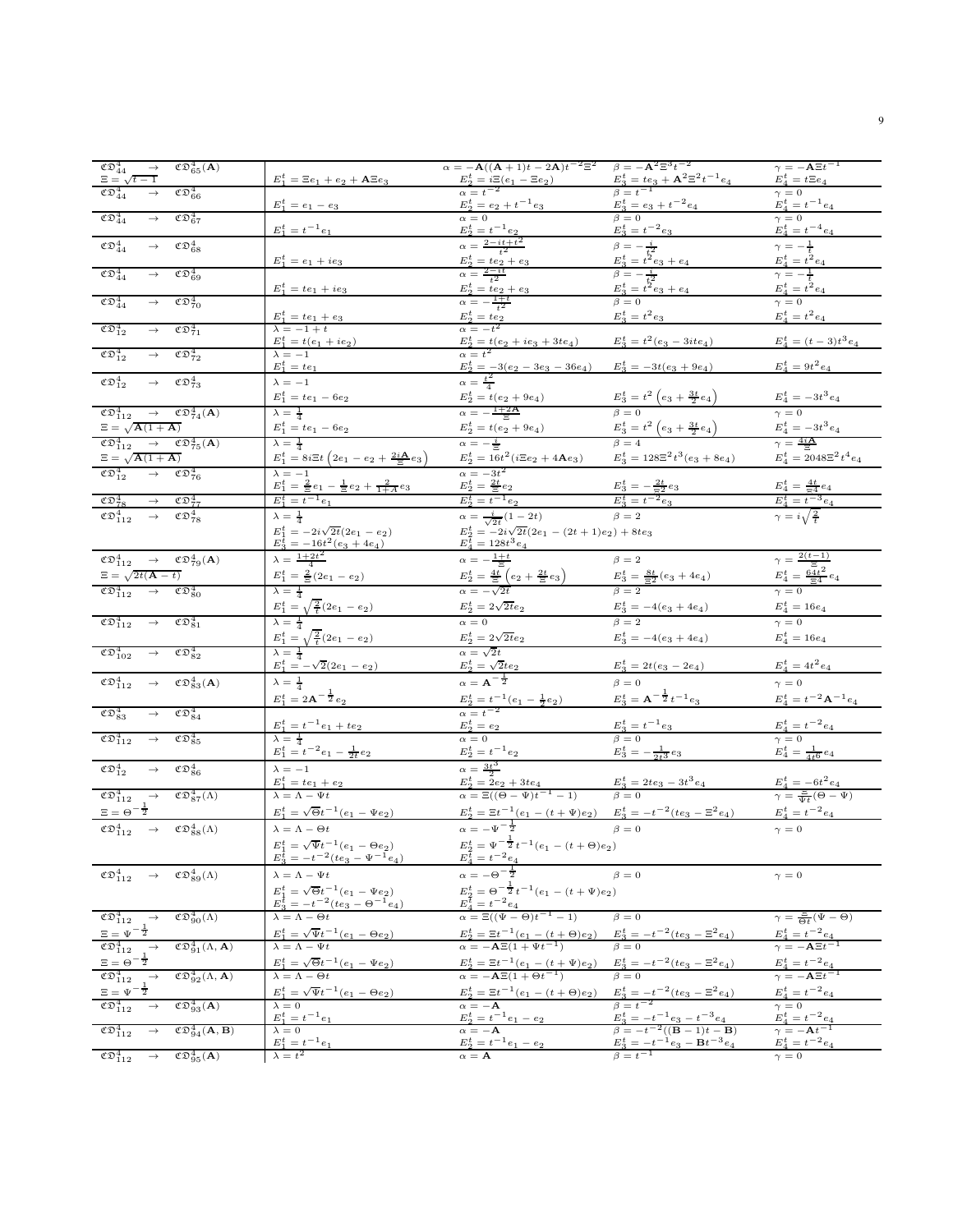|                                                                                                                                                       | $\frac{E_1^t = -t^{-1}e_1}{\lambda = 0}$                                                                                                                                                 | $\frac{E_2^t}{\alpha = t} = -t^{-1}e_1 + e_2$                                                                                                                         | $\frac{E_3^t = -t^{-1}e_3}{\beta = -t^{-2}((\mathbf{A} - 1)t - \mathbf{A})}$                                                                                                                                                              | $E_4^t=t^{-2}e_4$                                                                                                                             |
|-------------------------------------------------------------------------------------------------------------------------------------------------------|------------------------------------------------------------------------------------------------------------------------------------------------------------------------------------------|-----------------------------------------------------------------------------------------------------------------------------------------------------------------------|-------------------------------------------------------------------------------------------------------------------------------------------------------------------------------------------------------------------------------------------|-----------------------------------------------------------------------------------------------------------------------------------------------|
| $\mathfrak{CD}^4_{112} \rightarrow \mathfrak{CD}^4_{96}(\mathbf{A})$                                                                                  | $\begin{array}{l} E_1^t = t^{-1} e_1 \\ \lambda = \Lambda - \Psi t \end{array}$                                                                                                          |                                                                                                                                                                       | $\begin{array}{lllll} E^t_2 = t^{-1} e_1 - e_2 & \quad E^t_3 = - t^{-1} e_3 - {\bf A} t^{-3} e_4 & \quad E^t_4 = t^{-2} e_4 \\ \alpha = -\Xi \sqrt{\Theta t} & \quad \beta = (1 - \Theta \Psi^{-1}) \Xi^2 & \quad \gamma = 0 \end{array}$ | $\gamma=t^{-1}$                                                                                                                               |
| $\mathfrak{CD}^4_{112} \rightarrow \mathfrak{CD}^4_{97}(\Lambda)$                                                                                     |                                                                                                                                                                                          |                                                                                                                                                                       |                                                                                                                                                                                                                                           |                                                                                                                                               |
| $\Xi = (t + \Psi - \Theta)^{-\frac{1}{2}}$                                                                                                            | $E_1^t = \Xi \sqrt{\Theta t^{-1}} (e_1 - \Psi e_2)$<br>$E_3^t = \Xi^2(-e_3 + \Xi^2 \Psi^{-1} e_4)$<br>$\lambda = \Lambda - \Theta t$                                                     | $E_2^t = \Xi(\Theta t)^{-\frac{1}{2}}(e_1 - (t + \Psi)e_2)$<br>$\frac{E_4^{\tilde{t}} - \Xi^{\tilde{2}}e_4}{\alpha = -\Xi\sqrt{\Psi t}}$                              |                                                                                                                                                                                                                                           |                                                                                                                                               |
| $\mathfrak{CD}^4_{112} \rightarrow \mathfrak{CD}^4_{98}(\Lambda)$                                                                                     |                                                                                                                                                                                          |                                                                                                                                                                       | $\beta = (1 - \Psi \Theta^{-1})\Xi^2$                                                                                                                                                                                                     | $\gamma = 0$                                                                                                                                  |
| $E = (t + \Theta - \Psi)^{-\frac{1}{2}}$                                                                                                              | $E_1^t = \Xi \sqrt{\Psi t^{-1}} (e_1 - \Theta e_2)$<br>$E_3^{\frac{1}{t}} = \frac{1}{\Xi^2(-e_3 + \Xi^2 \Theta^{-1} e_4)}$<br>$\lambda = \frac{t}{(t+1)^2}$                              | $E_2^t = \Xi \big( \Psi t \big)^{-\tfrac{1}{2}} \big( e_1 - (t+\Theta) e_2 \big)$<br>$E_4^{\hat{t}} = \Xi^{\hat{2}} e_4$<br>$\alpha = \frac{t - A + 1}{\sqrt{t - 1}}$ |                                                                                                                                                                                                                                           |                                                                                                                                               |
| $\mathfrak{CD}^4_{112} \rightarrow \mathfrak{CD}^4_{99}(\mathbf{A})$                                                                                  |                                                                                                                                                                                          |                                                                                                                                                                       | $\beta = 1 + \frac{1}{t}$                                                                                                                                                                                                                 | $\gamma = (1 - A)\frac{\Xi}{t}$                                                                                                               |
| $\begin{array}{lcl} \Xi=\frac{t+1}{\sqrt{t-1}}\\ \mathfrak{C}\mathfrak{D}^4_{112} &\rightarrow & \mathfrak{C}\mathfrak{D}^4_{100}(\bf A) \end{array}$ | $E_1^t = \Xi(-(1+\frac{1}{t})e_1+e_2)$                                                                                                                                                   | $E_2^t = \Xi(t+1)(-\tfrac{1}{t}e_1+e_2) \qquad E_3^t = \Xi^2(-e_3+\tfrac{1}{t}e_4)$                                                                                   |                                                                                                                                                                                                                                           | $E_4^t=\Xi^4e_4$                                                                                                                              |
|                                                                                                                                                       |                                                                                                                                                                                          | $\alpha = -\sqrt{2A}$                                                                                                                                                 | $\beta = 0$                                                                                                                                                                                                                               | $\gamma = 0$                                                                                                                                  |
|                                                                                                                                                       | $\begin{array}{l} \lambda = -\frac{t}{2} + \frac{1}{4} \\ E_1^t = \sqrt{2}t^{-1}(\frac{1}{2}e_1 - \frac{1}{4}e_2) \\ E_3^t = -t^{-1}e_3 + 2t^{-2}e_4 \\ \lambda = \Xi^{-2}t \end{array}$ | $E_2^t = \sqrt{2} t^{-1} (e_1 - (t + \frac{1}{2}) e_2)$                                                                                                               |                                                                                                                                                                                                                                           |                                                                                                                                               |
| $\mathfrak{CD}^4_{112} \rightarrow \mathfrak{CD}^4_{101}(\mathbf{A}, \mathbf{B})$                                                                     |                                                                                                                                                                                          | $\frac{E_4^{\tilde{t}}}{\alpha} = t^{-2} e_4$<br>$\alpha = -\mathbf{B}\sqrt{t}$                                                                                       | $\beta = \Xi t^{-1}$                                                                                                                                                                                                                      | $\gamma = (\mathbf{A} - \mathbf{B}) \frac{\mathbf{E}}{\sqrt{t}}$                                                                              |
| $\Xi = t + 1$                                                                                                                                         | $E_1^t = \Xi t^{-\frac{1}{2}}(-\Xi e_1 + te_2)$                                                                                                                                          | $\begin{array}{l} E_2^t=-\Xi^2t^{-\tfrac{1}{2}}e_1\\ \alpha={\mathbf{A}}\Lambda\Theta^{\tfrac{1}{2}}{\Xi}t^{-\tfrac{1}{2}} \end{array}$                               | $E_3^t = \Xi^2 (e_3 + \Xi^2 t^{-1} e_4)$                                                                                                                                                                                                  | $\begin{array}{l} \label{eq:1D1V:0} E_4^t = \Xi^4 e_4 \\ \gamma = \mathbf{A} \Theta^{\tfrac{3}{2}} \Xi t^{-\tfrac{1}{2}} \end{array}$         |
| $\label{eq:2.10} \mathfrak{C} \mathfrak{D}^4_{112} \quad \rightarrow \quad \mathfrak{C} \mathfrak{D}^4_{102}(\Lambda,\mathbf{A})$                     | $\lambda = \Lambda + \Psi \Theta^{-1} t$                                                                                                                                                 |                                                                                                                                                                       | $\beta = (\Theta - 2\Lambda)\Xi^2 \Psi^{-1}$                                                                                                                                                                                              |                                                                                                                                               |
| $\Xi = \left(\Theta - 2\Lambda + t\right)^{-\frac{1}{2}}$                                                                                             | $E_1^t = \Theta^{\frac{1}{2}} \Xi t^{-\frac{1}{2}} (\Theta e_1 - \Lambda e_2)$<br>$E_3^1 = \Theta \Xi^2 (e_3 + \Theta \Psi^{-1} \Xi^2 e_4)$<br>$\lambda = 0$                             | $E_2^t = \Theta^{-\tfrac{1}{2}} \Xi t^{-\tfrac{1}{2}} (\Theta e_1 + (t-\Lambda) e_2)$<br>$E_4^t = \Theta^2 \Xi^2 e_4$<br>$\alpha = 0$                                 |                                                                                                                                                                                                                                           |                                                                                                                                               |
| $\mathfrak{CD}^4_{102} \rightarrow \mathfrak{CD}^4_{103}$                                                                                             | $\frac{E_1^t = -e_1 + te_3}{\lambda = 0}$                                                                                                                                                | $\frac{E_2^t = -e_2}{\alpha = t^{-1}}$                                                                                                                                | $\frac{E_3^t = e_3}{\beta = t^{-2}}$                                                                                                                                                                                                      | $\frac{E_4^t = e_4}{\gamma = t^{-1}}$                                                                                                         |
| $\mathfrak{C} \mathfrak{D}^4_{112} \rightarrow \mathfrak{C} \mathfrak{D}^4_{104}$                                                                     | $\label{eq:1D1V:1D} \begin{array}{l} E_1^t = t^{-1} e_1 \\ \lambda = \Lambda \end{array}$                                                                                                |                                                                                                                                                                       | $\label{eq:1D1V:2} \begin{array}{l} E_3^t = t^{-2} e_3 \\ \beta = \mathbf{B} + \mathbf{A} t^{-2} \end{array}$                                                                                                                             |                                                                                                                                               |
| $\mathfrak{CD}_{112}^4$<br>$\mathfrak{CD}^4_{105}(\Lambda,\mathbf{A},\mathbf{B})$<br>$\rightarrow$                                                    |                                                                                                                                                                                          | $\label{eq:1D1V:2} \begin{array}{l} E_2^t = t^{-1} e_2 \\ \alpha = t + t^{-1} \end{array}$                                                                            |                                                                                                                                                                                                                                           | $\label{eq:1D1V:2} \begin{split} E_4^t &= t^{-4} e_4 \\ \gamma &= \mathbf{B} t^{-1} \end{split}$                                              |
| $\mathfrak{CD}^4_{112}$<br>$\mathfrak{CD}^4_{106}(\mathbf{A})$<br>$\rightarrow$                                                                       | $\label{eq:1D1V:2} \begin{split} E_1^t &= t^{-1}e_1 - e_3\\ \lambda &= 0 \end{split}$<br>$E_1^t = t^{-1}e_1$                                                                             | $\label{eq:2.1} \begin{array}{c} E_2^t = t^{-1} e_2 \\ \alpha = t^{-1} \end{array}$                                                                                   | $E_3^t = t^{-2} e_3$<br>$\beta = At^{-2}$<br>$E_3^t = t^{-2} e_3$                                                                                                                                                                         | $\frac{E_4^t - t^{-4}e_4}{\gamma = 0}$                                                                                                        |
| $\mathfrak{CD}^4_{112}$<br>$\rightarrow$ $\mathfrak{CD}_{107}^4(\Lambda)$                                                                             | $\lambda = \Lambda$<br>$E_1^t = t^{-1}e_1$                                                                                                                                               | $\frac{E_2^t = t^{-1} e_2}{\alpha = \frac{1 + \sqrt{1 - 4\Lambda}}{2^t}}$<br>$E_2^t = t^{-1}e_2$                                                                      | $\beta = 0$<br>$E_3^t = t^{-2} e_3$                                                                                                                                                                                                       | $\frac{E_4^t - t^{-4}e_4}{\gamma - t^{-1}}$<br>$E_4^t=t^{-4}e_4$                                                                              |
| $\mathfrak{CD}^4_{112}$<br>$\mathfrak{CD}^4_{108}(\Lambda)$<br>$\rightarrow$                                                                          | $\lambda = \Lambda$<br>$E_1^t = t^{-1}e_1$                                                                                                                                               | $\alpha = \frac{1 - \sqrt{1 - 4\Lambda}}{2t}$<br>$E_2^t = t^{-1}e_2$                                                                                                  | $\beta = 0$                                                                                                                                                                                                                               | $\gamma=t^{-1}$                                                                                                                               |
| $\mathfrak{CD}^4_{112}$<br>$\mathfrak{CD}^4_{109}(\Lambda,\mathbf{A})$<br>$\rightarrow$                                                               | $\lambda = \Lambda$<br>$\label{eq:1D1V:2} \begin{array}{l} E_1^t = t^{-1} e_1 \\ \lambda = \Lambda \end{array}$                                                                          | $\alpha = 0$<br>$\label{eq:1D1V:2} \begin{array}{l} E_2^t = t^{-1} e_2 \\ \alpha = 0 \end{array}$                                                                     | $E_3^t = t^{-2} e_3$<br>$\beta = t^{-2}$<br>$E_3^t = t^{-2} e_3$<br>$\beta = 0$                                                                                                                                                           | $\label{eq:1D1V:2} \begin{split} E_4^t &= t^{-4} e_4 \\ \gamma &= \mathbf{A} t^{-1} \end{split}$<br>$E_4^t = t^{-4} e_4$<br>$\gamma = t^{-1}$ |
| $\mathfrak{C} \mathfrak{D}^4_{112} \rightarrow$<br>$\mathfrak{CD}^4_{110}(\Lambda)$                                                                   | $E_1^t=t^{-1}e_1\,$                                                                                                                                                                      | $E_2^t=t^{-1}e_2$                                                                                                                                                     | $\begin{array}{l} E_3^t = t^{-2} e_3 \\ \beta = \Lambda^{-1} \end{array}$                                                                                                                                                                 | $E_4^t=t^{-4}e_4$                                                                                                                             |
| $\mathfrak{CD}^4_{112}$<br>$\mathfrak{CD}^4_{111}(\Lambda)$<br>$\rightarrow$                                                                          | $\lambda = \Lambda$<br>$E_1^t = t^{-1}e_1$                                                                                                                                               | $\alpha=0$<br>$E_2^t = t^{-1} e_2$                                                                                                                                    | $E_3^t = t^{-2} e_3 + t^{-2} e_4 \label{eq:1}$                                                                                                                                                                                            | $\gamma = 0$<br>$E_4^t = t^{-4}e_4$                                                                                                           |

 $\Box$ 

## **REFERENCES**

- <span id="page-9-8"></span><span id="page-9-7"></span>[1] Arenas M., The Wedderburn principal theorem for generalized almost-Jordan algebras, Communications in Algebra, 35 (2007), 2, 675–688.
- <span id="page-9-0"></span>[2] Arenas M., Labra A., On nilpotency of generalized almost-Jordan right-nilalgebras, Algebra Colloquium, 15 (2008), 1, 69–82.
- [3] Abdelwahab H., Calderón A.J., Kaygorodov I., The algebraic and geometric classification of nilpotent binary Lie algebras, International Journal of Algebra and Computation, 29 (2019), 6, 1113–1129.
- [4] Beneš T., Burde D., Classification of orbit closures in the variety of three-dimensional Novikov algebras, Journal of Algebra Applications, 13 (2014), 2, 1350081, 33 pp.
- <span id="page-9-1"></span>[5] Burde D., Steinhoff C., Classification of orbit closures of 4–dimensional complex Lie algebras, Journal of Algebra, 214 (1999), 2, 729–739.
- [6] Calderon A., Fernández Ouaridi A., Kaygorodov I., The classification of 2-dimensional rigid algebras, Linear and Multilinear Algebra, 68 (2020), 4, 828–844.
- <span id="page-9-3"></span><span id="page-9-2"></span>[7] Camacho L., Kaygorodov I., Lopatkin V., Salim M., The variety of dual Mock-Lie algebras, Communications in Mathematics, to appear, arXiv:1910.01484
- <span id="page-9-10"></span>[8] Demir I., Misra K., Stitzinger E., On classification of four-dimensional nilpotent Leibniz algebras, Communications in Algebra, 45 (2017), 3, 1012–1018.
- <span id="page-9-11"></span>[9] Dzhumadildaev A., Assosymmetric algebras under Jordan product, Communications in Algebra, 46 (2018), 1, 129-142
- <span id="page-9-4"></span>[10] Gerstenhaber M., The cohomology structure of an associative ring, Annals of Mathematics (2), 78 (1963), 267–288 .
- [11] Gorbatsevich V., Anticommutative finite-dimensional algebras of the first three levels of complexity, St. Petersburg Mathematical Journal, 5 (1994), 3, 505–521.
- <span id="page-9-12"></span>[12] Gorshkov I., Kaygorodov I., Khrypchenko M., The geometric classification of Tortkara algebras, Communications in Algebra, 48 (2020), 1, 204–209.
- <span id="page-9-5"></span>[13] Grunewald F., O'Halloran J., Varieties of nilpotent Lie algebras of dimension less than six, Journal of Algebra, 112 (1988), 315–325.
- <span id="page-9-9"></span>[14] Grunewald F., O'Halloran J., A Characterization of orbit closure and applications, Journal of Algebra, 116 (1988), 163–175.
- [15] Hentzel I., Labra A., On left nilalgebras of left nilindex four satisfying an identity of degree four, International Journal of Algebra and Computation, 17 (2007), 1, 27–35.
- <span id="page-9-6"></span>[16] Hentzel I., Peresi L., Almost Jordan rings, Proceedings of the American Mathematical Society, 104 (1988), 2, 343–348.